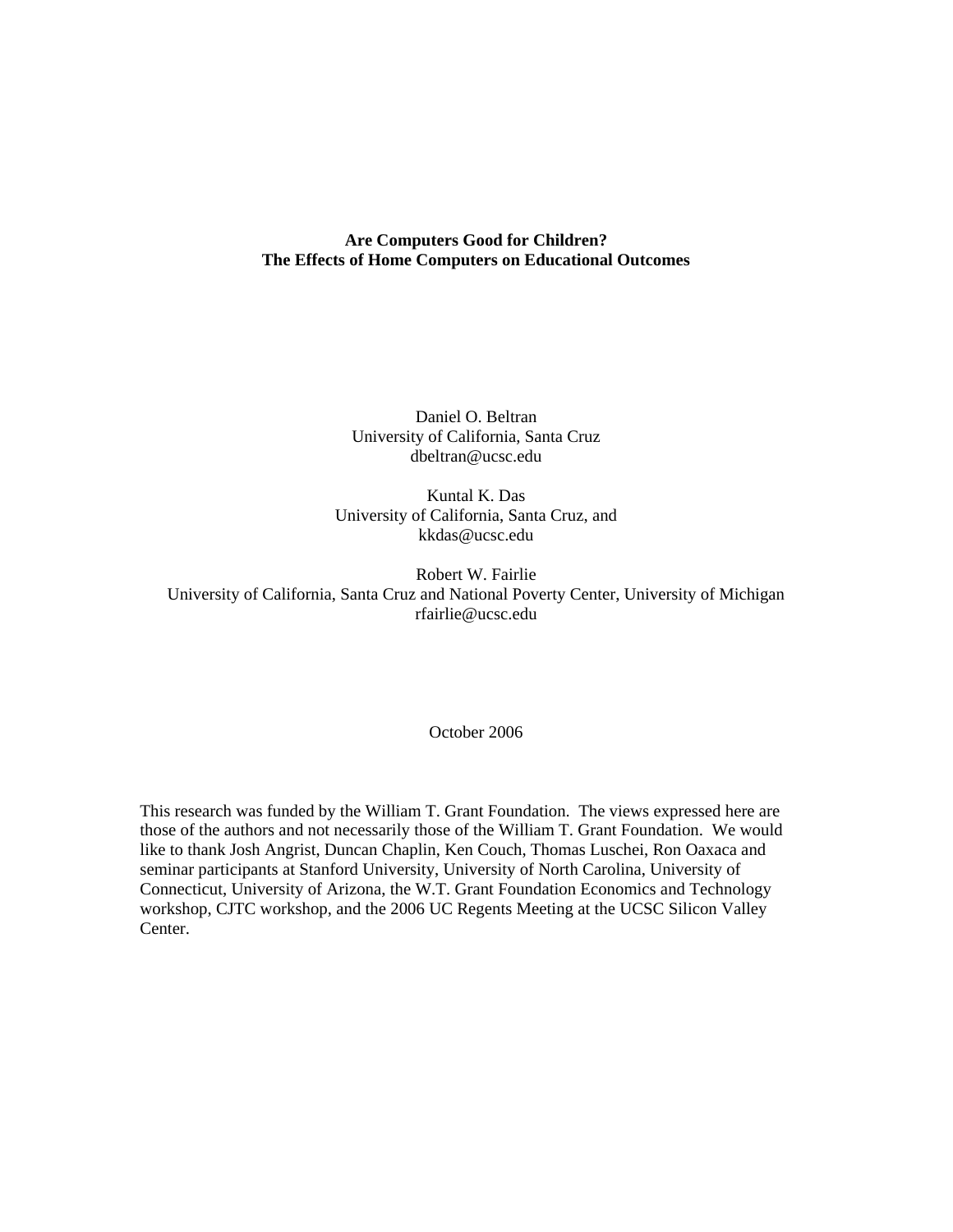### **Are Computers Good for Children? The Effects of Home Computers on Educational Outcomes**

#### **Abstract**

 Nearly twenty million children in the United States do not have computers in their homes. Although an enormous literature explores the effects of computer use in schools, the role of *home* computers in the educational process has been understudied. We use several identification strategies and panel data from the two main U.S. datasets that include recent information on computer ownership among children -- the 2000-2003 CPS Computer and Internet Use Supplements (CIUS) matched to the CPS Basic Monthly Files and the National Longitudinal Survey of Youth 1997 -- to explore the causal relationship between computer ownership and high school graduation and other educational outcomes. Teenagers who have access to home computers are 6 to 8 percentage points more likely to graduate from high school than teenagers who do not have home computers after controlling for individual, parental, and family characteristics. We generally find evidence of positive relationships between home computers and educational outcomes using several identification strategies, including controlling for typically unobservable home environment and extracurricular activities in the NLSY97, fixed effects models, instrumental variables, and including future computer ownership and "pencil tests." Home computers may increase high school graduation by reducing non-productive activities, such as truancy and crime, among children in addition to making it easier to complete school assignments.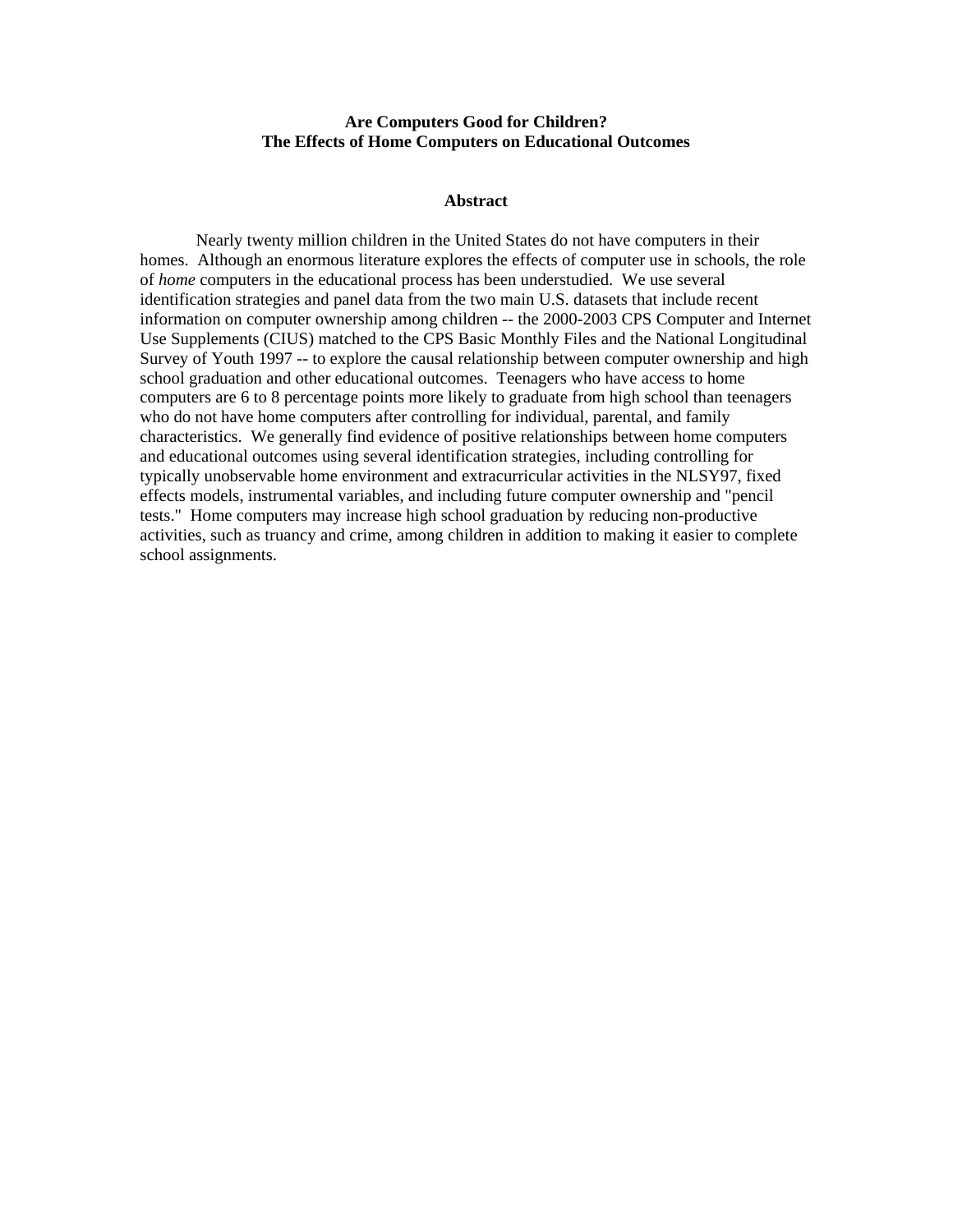#### **1. Introduction**

 $\overline{a}$ 

 The impact of computers in schools has been hotly debated by policy makers, academics, and the media. Meta-analyses and literature reviews find widely varying estimates of the effects of computer use in schools on academic performance (see Noll, et al. 2000 and Kirkpatrick and Cuban 1998 for example). Recent evidence from a quasi-experiment in Israeli schools indicates no improvement in math test scores (Angrist and Lavy 2002), and evidence from a random experiment suggests that a popular language program may improve some language skills, but does not improve broader language acquisition and reading skills (Rouse and Krueger 2004). Interestingly, however, school principals and teachers overwhelmingly support the use of educational technology. In a recent national survey funded by the U.S. Department of Education, nearly all principals report that educational technology will be important for increasing student performance in the next few years, and a clear majority of teachers report that the use of technology is essential to their teaching practices (SRI 2002). Ninety-two percent of all instructional classrooms in U.S. public schools have computers with Internet access, with an average of 3.5 computers per classroom (U.S. Department of Education 2004a).

 The federal government has also made the provision of computer and Internet access to school children a top priority. Spending on the E-rate program, which provides discounts to schools and libraries for the costs of telecommunications services and equipment, totaled \$12.9 billion from 1998 to 2003 (Universal Services Administration Company 2003).<sup>1</sup> Recently, the U.S. Department of Education released the National Educational Technology Plan as part of the No Child Left Behind Policy. The plan calls for increased teacher training in technology, elearning opportunities for students, access to broadband, digital content and integrated data systems (U.S. Department of Education 2004b). Several state, local government and private programs have also created one-to-one computing in selected schools through the provision of

<sup>&</sup>lt;sup>1</sup> See Puma, et al.(2000) and Goolsbee and Guryan (2005) for more details and analyses of the program. Goolsbee and Guryan (2005) find that increased Internet connections in schools resulting from the E-rate program do not have a measurable effect on student test scores.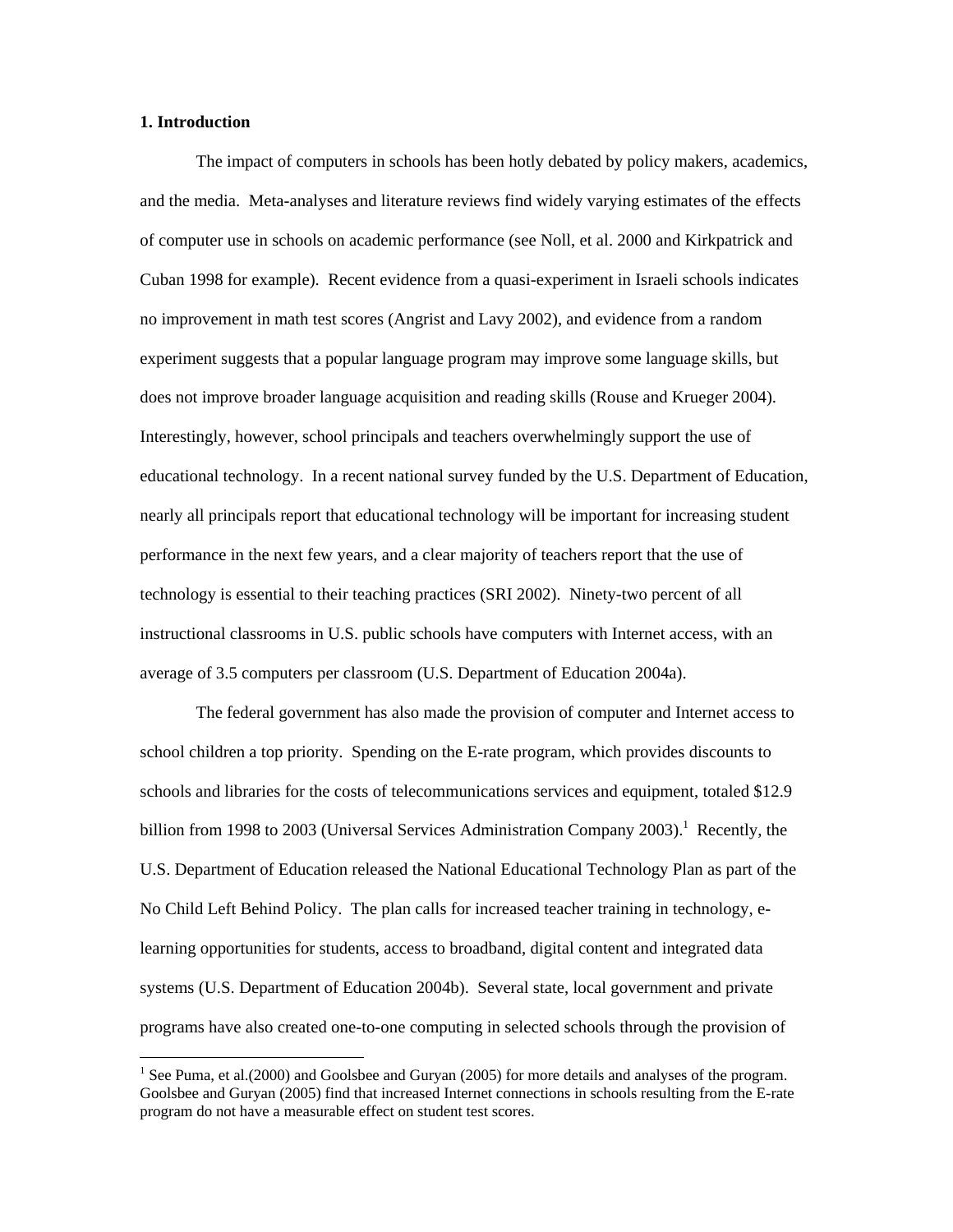laptop computers to schoolchildren and teachers.<sup>2</sup> The most ambitious program provides every  $7<sup>th</sup>$  and  $8<sup>th</sup>$  grade student and their teachers with a laptop computer in Maine for school use, totaling over 34,000 students and 3,000 teachers at a cost of nearly \$40 million.

 The role of *home* computers in the educational process, however, has drawn very little attention in the literature. The lack of attention is surprising because of its potential implications for disparities in access to technology or the so-called Digital Divide. Although computers are universal in the classroom, nearly twenty million children, representing 26 percent of all children in the United States, do not have computers in their homes. Furthermore, there is no clear theoretical prediction regarding whether home computers are likely to have a negative or positive effect on educational outcomes. Home computers may exert a positive influence on academic performance directly through the use of educational software and indirectly by facilitating the completion of school assignments and learning. The use of home computers may also "open doors to learning" encouraging some teenagers to stay in school (Cuban 2001 and Peck, et al. 2002), reduce crime, and alter the economic returns to completing high school. On the other hand, home computers are often criticized for providing a distraction to children through video games and the Internet or for displacing other more active forms of learning (Giacquinta et al. 1993 and Stoll 1995), and the Internet makes it substantially easier to plagiarize and find information from non-credible sources. Therefore, it is an empirical question as to which of the two opposing forces dominates. Indeed, the few previous studies examining the relationship between home computers and educational outcomes find somewhat mixed results (Attewell and Battle 1999; Schmitt and Wadsworth 2004; Fuchs and Woessmann 2004; Fairlie 2005).

 The answer to whether home computers improve educational outcomes is especially important in light of the large and persistent disparities in access to technology across racial, income and other demographic groups. For example, estimates from the 2003 Current Population

<sup>&</sup>lt;sup>2</sup> See Stevenson (1999), Lowther, et al. (2001), Rockman, et al. (2000), Silvernail and Lane (2004), Mitchell Institute (2004) and Urban-Lurain and Zhao (2004) for example, and Keefe, et al. (2003) for a summary of numerous programs.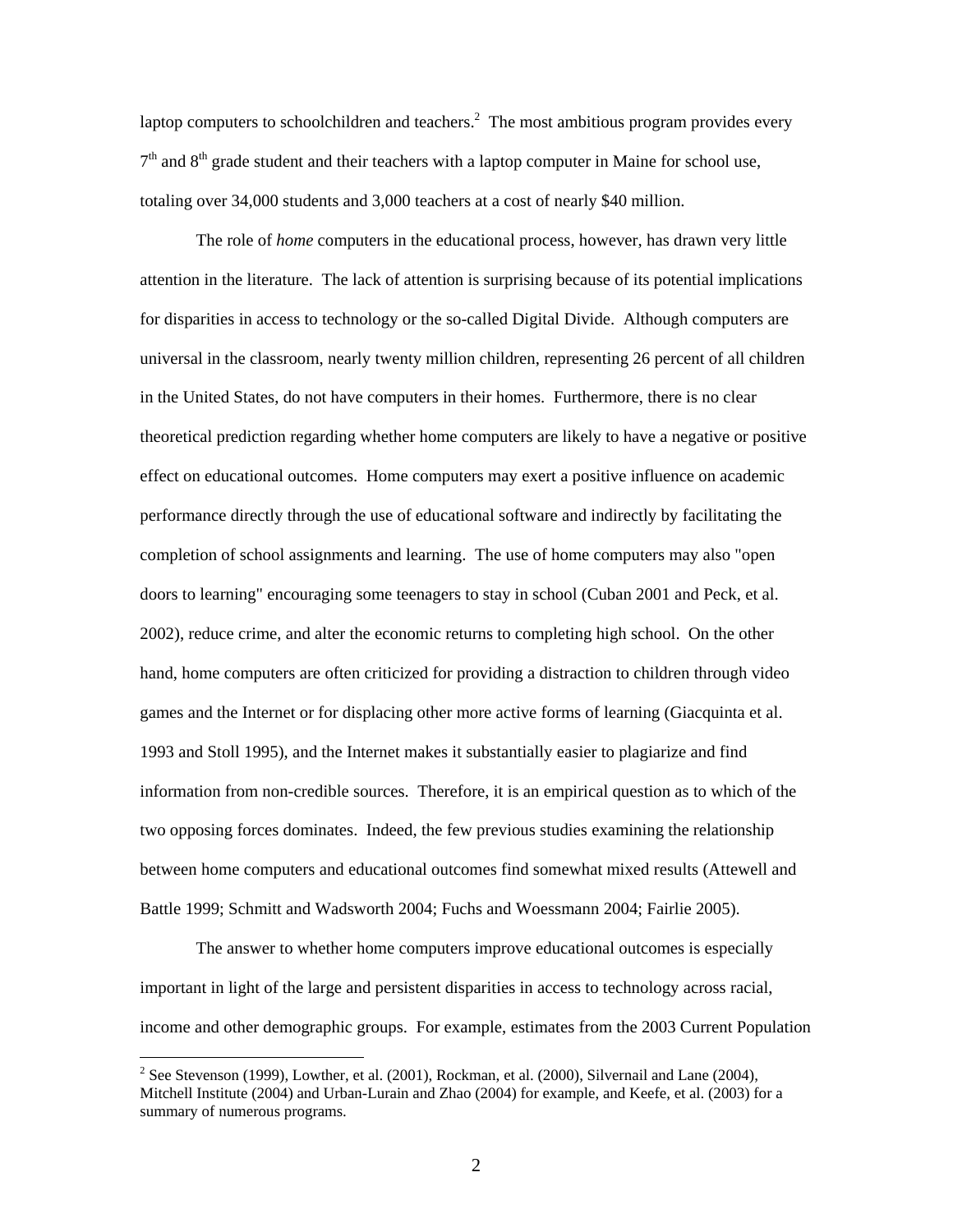Survey (CPS) indicate that roughly one half of all African-American and Latino children and less than half of all children living in families with incomes less than \$30,000 have access to home computers. In comparison, 85 percent of white, non-Latino children and 94 percent of children in families with incomes greater than \$60,000 have access to home computers. If home computers are an important input into the educational process then disparities in access to technology may translate into future disparities in educational and economic outcomes.<sup>3</sup> Financial, informational and technical constraints may limit the optimal level of investment in personal computers among some families.

 In this study, we provide a comprehensive non-experimental analysis of the relationship between computer ownership and high school graduation and other educational outcomes. We employ several identification strategies and use panel data from the two main U.S. datasets that include recent information on computer ownership among children -- the 2000-2003 CPS Computer and Internet Use Supplements (CIUS) matched to the CPS Basic Monthly Files and the National Longitudinal Survey of Youth 1997 to identify the causal relationship.<sup>4</sup> We find fairly consistent evidence that home computers have a strong positive relationship with high school graduation and additional educational outcomes. The estimated effects of home computers are generally similar even after controlling for detailed, and typically unobservable, measures of the home environment and extracurricular activities, instrumental variables, and fixed effects. We also perform several falsification tests with the data. Specifically, we do not find evidence of a strong relationship between educational outcomes and future computer ownership, cable television or the presence of a dictionary at home, which may be correlated with unobservables but cannot or are unlikely to have causal effects. The estimates also suggest that home computers

 $3$  See Noll, et al. (2000) and Crandall (2000) for an example of the academic debate over the importance of the digital divide.

<sup>&</sup>lt;sup>4</sup> Although the CPS CIUS is a cross-sectional dataset, it can be matched to monthly CPS files to create oneyear panel data.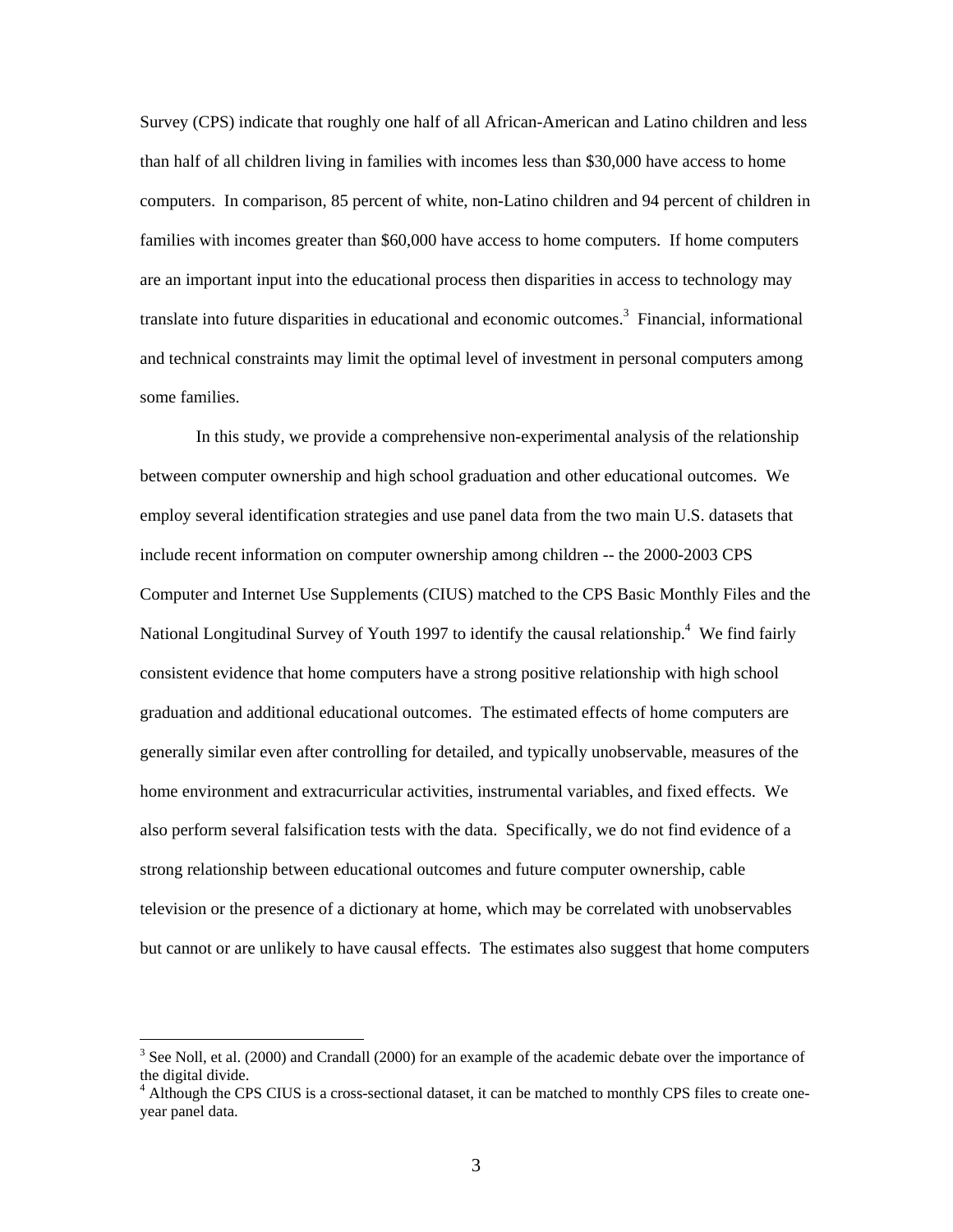may increase high school graduation partly by reducing non-productive activities, such as truancy and crime, among children.

### **2. Previous Research**

 $\overline{a}$ 

Only a few previous studies examine the effects of home computers on educational outcomes. Using the 1988 National Educational Longitudinal Survey (NELS), Attewell and Battle (1999) provide evidence that test scores and grades are positively related to home computer use even after controlling for differences in several demographic and individual characteristics including typically unobservable characteristics of the educational environment in the household.<sup>5</sup> They find that students with home computers score 3 to 5 percent higher on tests than students without home computers. Schmitt and Wadsworth (2004) also provide evidence of a positive relationship between home computer ownership and subsequent academic achievement. Using the British Household Panel Survey, they find a significant positive association between home computers and performance on the British school examinations. The results are robust to the inclusion of individual, household and geographical controls, including proxies for household wealth and prior educational attainment. In contrast to these findings, Fuchs and Woessmann (2004) find a negative relationship between home computers and student achievement using the international student-level Programme for International Student Achievement (PISA) database. They find that students with home computers have significantly lower math and reading scores after controlling for student, family and school characteristics and country fixed effects.

Although these previous studies control for numerous individual, family and school characteristics, their estimates of the effects of home computers on educational outcomes may be biased due to omitted variables. In particular, if the most educationally motivated families are the

<sup>&</sup>lt;sup>5</sup> They include measures of the frequency of child-parent discussions of school-related matters, parents' familiarity with the parents of their child's friends, attendance in "cultural" classes outside of school, whether the child visits science or history museums with the parent, and an index of the educational atmosphere of the home (e.g. presence of books, encyclopedias, newspapers, and place to study).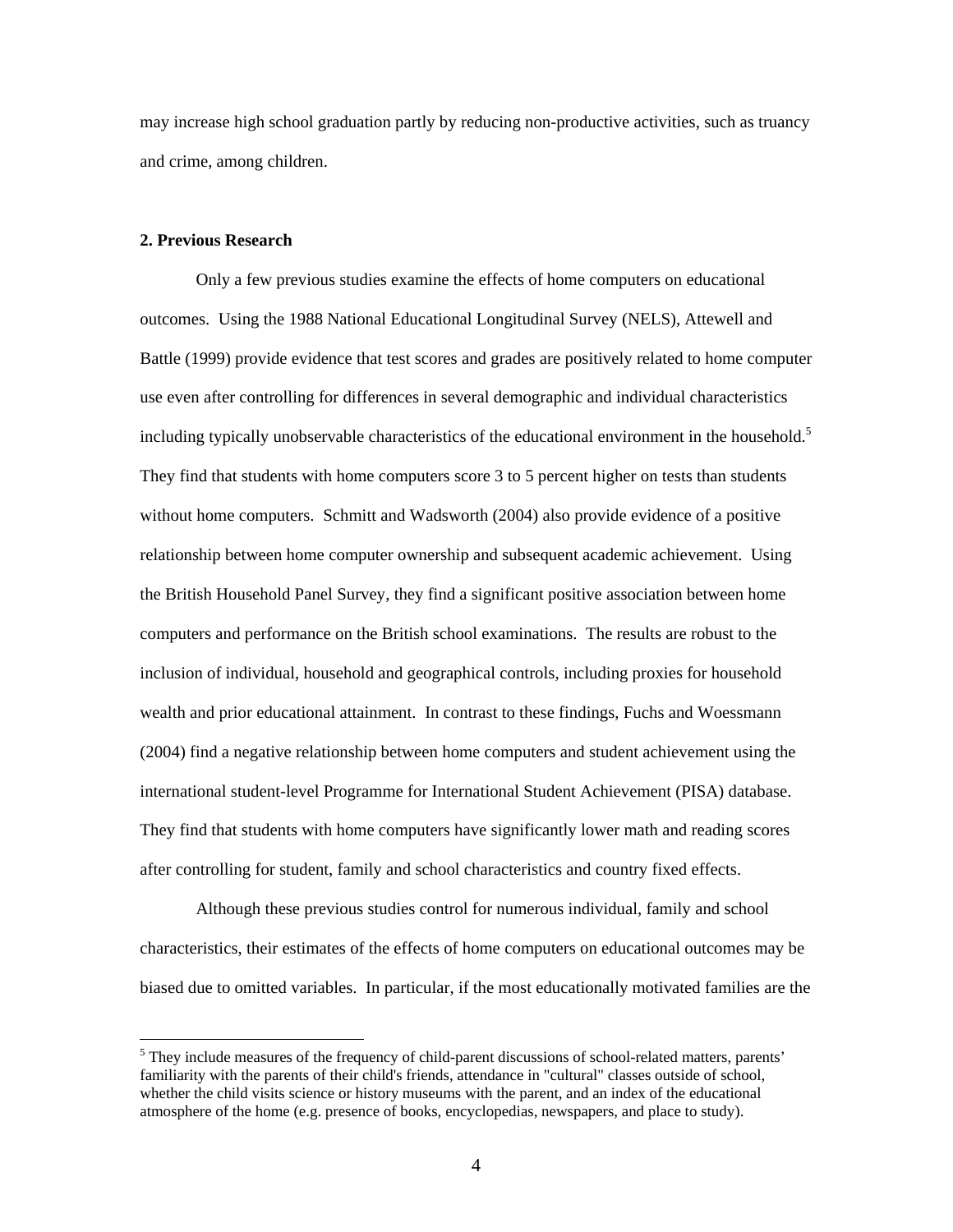ones that are the most likely to purchase computers, then a positive relationship between academic performance and home computers may simply capture the effect of unmeasurable motivation on academic performance. Conversely, if the least educationally motivated families (after controlling for child and family characteristics) are the ones that are more likely to purchase computers then their estimates may understate the effects of home computers.

Schmitt and Wadsworth (2004) investigate this issue by estimating regression models that include future computer ownership in addition to previous computer ownership. If future computer ownership has a positive effect on achievement then one might suspect that computer ownership proxies for an unobserved factor, such as educational motivation. They find statistically insignificant coefficients on these variables, whereas the coefficient on past computer ownership generally remains positive and statistically significant in their regression models, suggesting that home computers may be an important factor in the educational production function.

Fairlie (2005) addresses the endogeneity issue by estimating instrumental variable models. The question of whether access to home computers increases the likelihood of school enrollment among teenagers who have not graduated from high school is analyzed using data from the 2001 CPS CIUS.<sup>6</sup> The focus on school enrollment is useful because the effects of access to home computers on this outcome may differ from those on grades, test scores, and other direct measures of academic performance. A comparison of school enrollment rates reveals that 95.2 percent of children who have home computers are enrolled in school, whereas only 85.4 percent of children who do not have home computers are enrolled in school. Controlling for family income, parental education, parental occupation and other observable characteristics in probit regressions for the probability of school enrollment, the difference is 1.4 percentage points. Although the evidence is mixed on whether these probit estimates are biased, bivariate probit

<sup>&</sup>lt;sup>6</sup> The analysis was limited to examining the effects of home computers on school enrollment because only the cross-sectional 2001 CPS was used.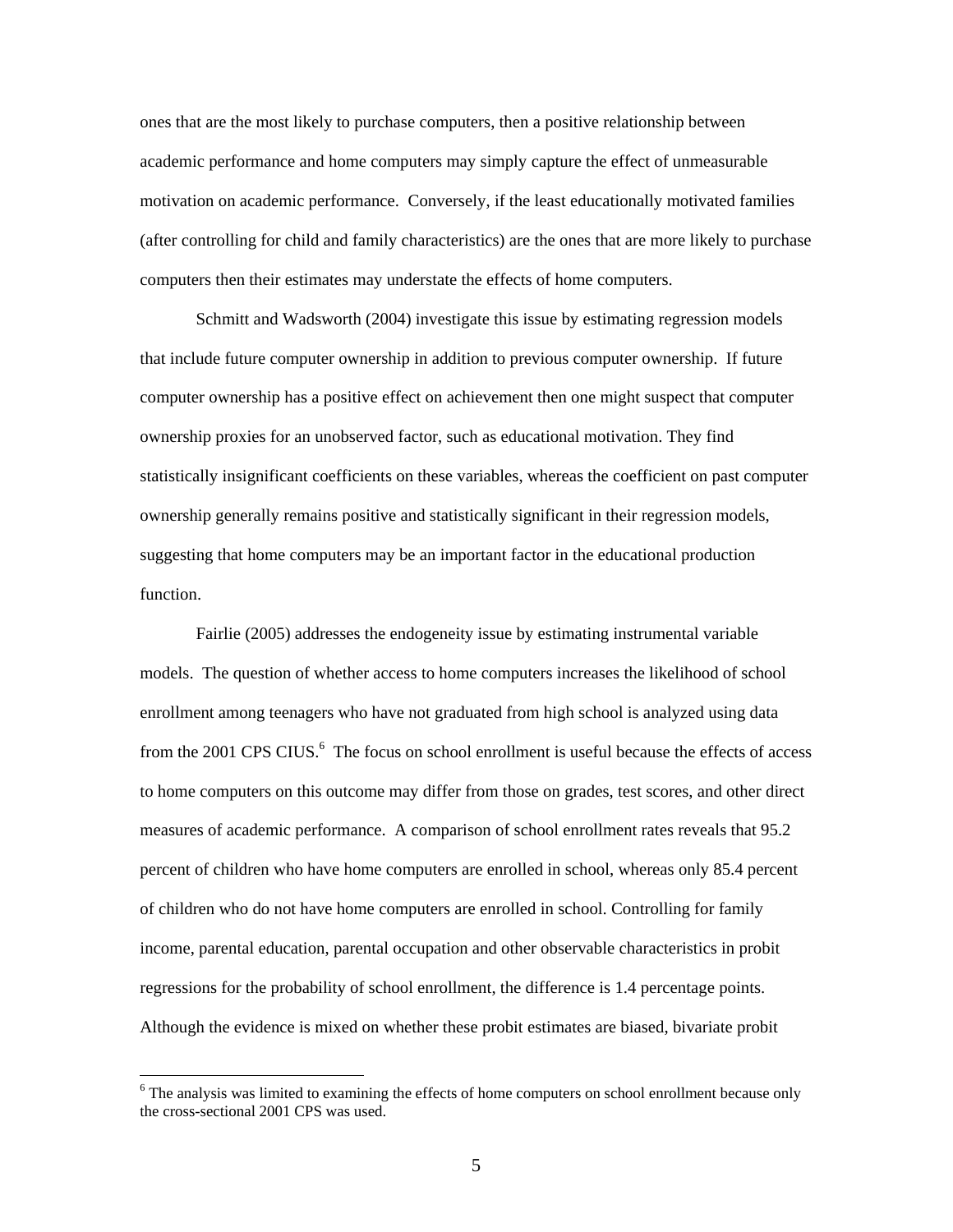models for the joint probability of school enrollment and owning a home computer are also estimated and reveal larger effects (7.7 percentage points). Use of computers and the Internet by the child's mother and father are used as exclusion restrictions.

 We contribute to the sparse literature on the educational impacts of home computers by using the two major U.S. panel datasets with recent information on computer ownership - the matched CPS data and the NLSY97 -- and employing several empirical strategies to identify the causal effects of home computers on high school graduation and other educational outcomes.<sup>7</sup> The detailed panel data available in the CPS and NLSY97 allow for the estimation of specifications that include detailed home environment controls, instrumental variables, fixed effects, and future computer ownership. We explore the relationship between home computer and high school graduation, grades, school suspension and criminal activities, and present a simple theoretical model to shed light on potential mechanisms. This comprehensive approach has not been taken in the previous literature.

### **3. Theory**

 $\overline{a}$ 

 Before turning to the empirical results, we first present a simple theoretical model of high school graduation that illustrates the potential effects of home computers. A linear random utility model of the decision to graduate from high school is used. Define  $U_{i0}$  and  $U_{i1}$  as the *i*th person's indirect utilities associated with not graduating from high school and graduating from high school, respectively. These indirect utilities can be expressed as:

 $(3.1)$   $U_{i0} = \alpha_0 + \beta_0' X_i + \gamma_0 C_i + \lambda_0 t(W_i, C_i) + \theta Y_0(Z_i, C_i) + \varepsilon_{i0}$ , and  $(3.2) U_{ii} = \alpha_1 + \beta_1' X_i + \gamma_1 C_i + \lambda_1 t(W_i, C_i) + \theta Y_1(Z_i, C_i) + \varepsilon_i I$ 

 $<sup>7</sup>$  A few studies examine the educational effects of the provision of one-to-one laptops to schoolchildren</sup> (Stevenson 1999, Lowther, et al. 2001, Rockman, et al. 2000, Silvernail and Lane 2004, Mitchell Institute 2004 and Urban-Lurain and Zhao 2004). There is some evidence that laptops are associated with improved educational performance including test scores and attendance, but because the laptops are primarily, and in some cases only, used at school it is impossible to identify the independent effects of home use.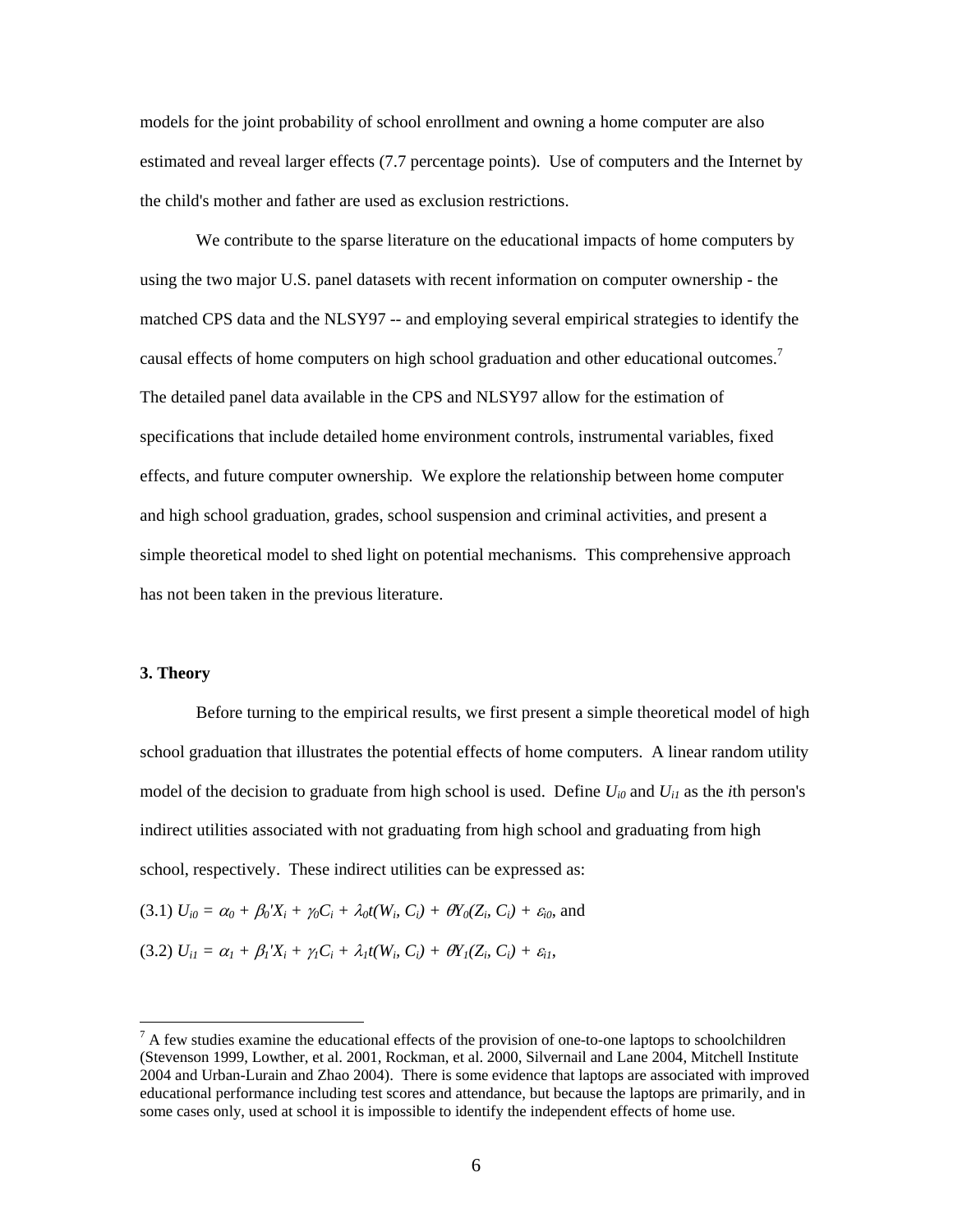where  $X_i$ ,  $Z_i$  and  $W_i$  are individual, parental, family, geographical and school characteristics,  $C_i$  is the presence of a home computer,  $Y_0$  and  $Y_1$  are expected future earnings, and *t* is the child's achievement (e.g. test score), and  $\varepsilon_i$  is an additive error term.  $X_i$ ,  $Z_i$  and  $W_i$  do not necessarily include the same characteristics. Achievement is determined by the characteristics, *Wi*, and the presence of computers is allowed to have different effects on the utility from the two educational choices. Expected earnings differ between graduating from high school and not graduating from high school, and are functions of the characteristics, *Zi*, and home computers.

 In the simple model, there are three major ways in which home computers affect educational outcomes. First, there is a direct effect of having a home computer on the utility of graduating from high school, <sup>γ</sup>*1*. Personal computers make it easier to complete homework assignments through the use of word processors, spreadsheets, Internet browsers and other software, thus increasing the utility from completing schoolwork (Lenhart, et al. 2001). Access to a home computer may also familiarize the student with computers increasing the returns to computer use in the classroom or increasing preparation for class (Underwood, et al. 1994, Mitchell Institute 2004). Estimates reported below indicate that approximately 9 out of 10 high school students who have access to a home computer use that computer to complete school assignments. Further, 46 percent of teachers report that lack of student access to technology/Internet is a barrier to effective use of technology in the classroom (SRI 2002), and results from school laptop programs indicate very high rates of use of these computers for homework (Stevenson 1999, Mitchell Institute 2004, Urban-Lorain and Zhao 2004).

 Access to home computers may have an additional effect on the utility of staying in school beyond making it easier to finish homework and complete assignments at school. In particular, the use of home computers may "open doors to learning" and doing well in school (Cuban 2001 and Peck, et al. 2002), and thus encourage some teenagers to graduate from school. The use of computers at home may also translate into more positive attitudes towards information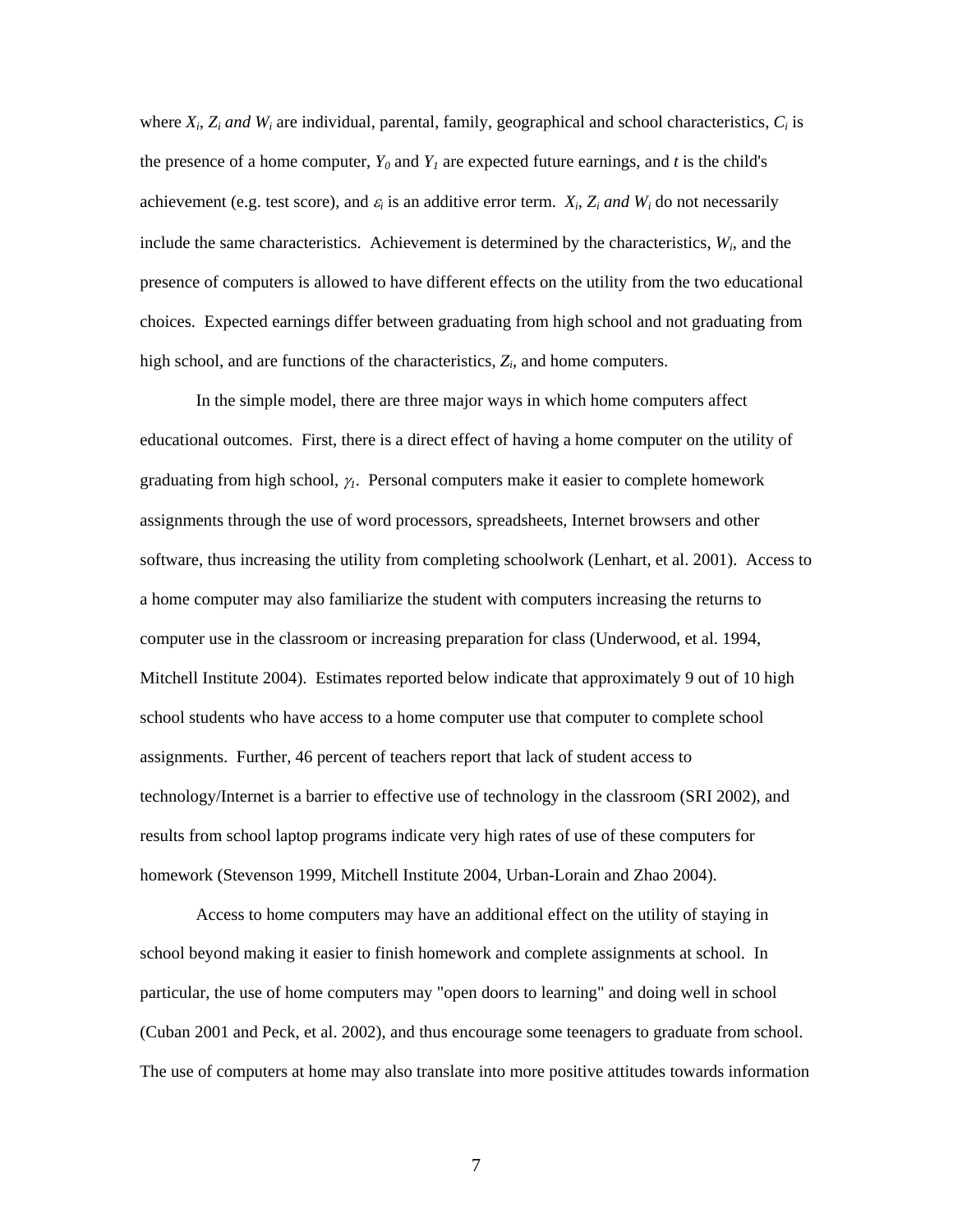technology potentially leading to long-term use (Selwyn 1998). Many teachers report that educational technology increases outside class time initiative among students (SRI 2002).

 Personal computers also provide utility from games, email, chat rooms, downloading music, and other non-education uses creating an opportunity cost from doing homework. The higher opportunity cost increases the utility of not graduating from high school. Computers are often criticized for providing a distraction for children through video games and the Internet or for displacing other more active forms of learning (Giacquinta, et al. 1993 and Stoll 1995). Fuchs and Woessmann (2004) find international evidence of a negative effect of home computers on test scores and suggest that it may be due to the distraction from effective learning. On the other hand, the use of computers at home, even for these non-educational uses, keeps children off the street, potentially reducing delinquency and criminal activities. These activities increase the utility from dropping out of school. The two opposing factors make it difficult to sign the effect of computers on the utility from not graduating from high school, <sup>γ</sup>*0*.

Another way in which personal computers affect the high school graduation decision is through their effects on academic achievement. Computers could improve academic performance directly through the use of educational software and focusing time use on content. As noted above, previous research finds that home computers are associated with higher test scores (Attewell and Battle 1999 and Schmitt and Wadsworth 2004). Computers, however, may displace other more active forms of learning and decrease learning by emphasizing presentation (e.g. graphics) over content (Giacquinta, et al. 1993 and Stoll 1995). The Internet also makes it substantially easier to plagiarize and find information from non-credible sources. Therefore, the theoretical effects of computers on academic achievement,  $\delta t/\delta C$ , and thus on the utility from graduating from high school, λ*1*δt/δC, is ambiguous.

 Finally, home computers and the skills acquired from using them may alter the economic returns to completing high school. It is well known that information technology skills are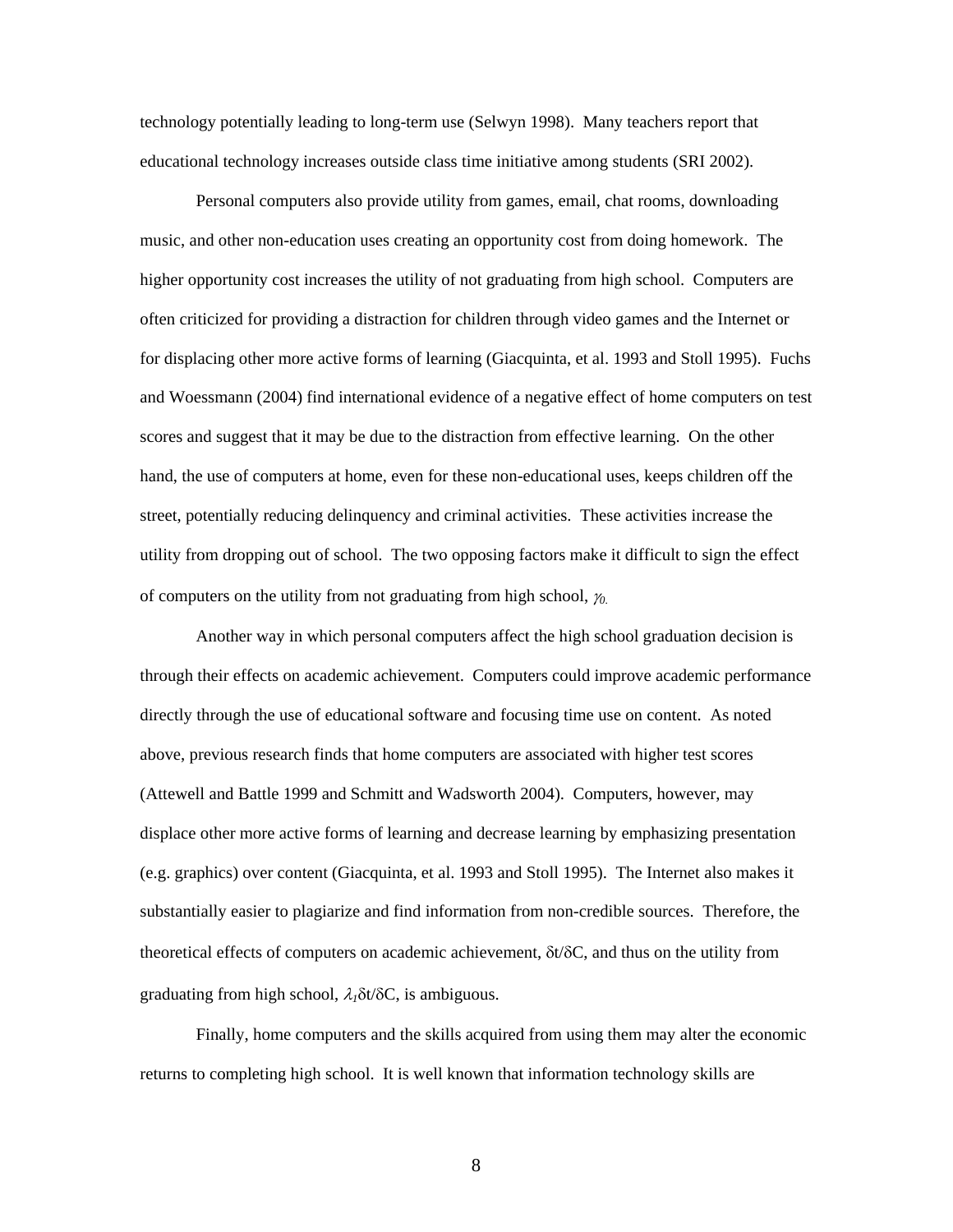becoming increasingly important in the labor market. The share of employment in information technology industries and occupations and the share of employees using computers and the Internet at work have risen dramatically over the past decade (Freeman 2002), and a large percentage of new hires are required to use computers (Holzer 1996). Computer skills may improve employment opportunities and wages, but mainly in combination with a minimal educational credential such as a high school diploma, implying that  $\delta Y_1/\delta C > \delta Y_0/\delta C$ . Valletta (2004) finds some evidence of an increasing positive relationship between wages and computer use by education level.

 Focusing on the high school graduation decision, we assume that the individual graduates from high school if  $U_{i1} > U_{i0}$ . The probability of graduating from high school,  $y_i = 1$ , is: (3.3)  $P(y_i=1) = P(U_{i1} > U_{i0}) =$ 

$$
F[(\alpha_I-\alpha_0)+(\beta_I-\beta_0)X_i+(\gamma_I-\gamma_0)C_i+\theta(Y_I(Z_i,C_i)-Y_0(Z_i,C_i))+(\lambda_I-\lambda_0)t(W_i,C_i)]
$$

where *F* is the cumulative distribution function of  $\varepsilon_{i1}$ - $\varepsilon_{i0}$ . The model can be estimated with a logit regression by assuming that  $\varepsilon_{i1}$ - $\varepsilon_{i0}$  has a type I extreme value distribution. In (3.3), the separate effects of computers on the probability of graduating from high school are expressed in relative terms. Home computers have a direct effect on the graduation probability through relative utility, and indirect effects through improving achievement and altering relative earnings.

 Unfortunately, identification of the separate parameters is difficult and requires Z and W to contain elements not included in X, a good measure of achievement, and the calculation of predicted earnings for both educational choices. Instead of assuming a structural form and/or applying tenuous exclusion restrictions and making distribution assumptions, we estimate the following reduced form model:

$$
(3.4) P(y_i=1)=F[\alpha + \beta'\pi_i + \gamma C_i],
$$

where  $\pi$  includes all individual, parental, family and school characteristics. Although the more detailed assertions of the theoretical model cannot be tested, the total effect of home computers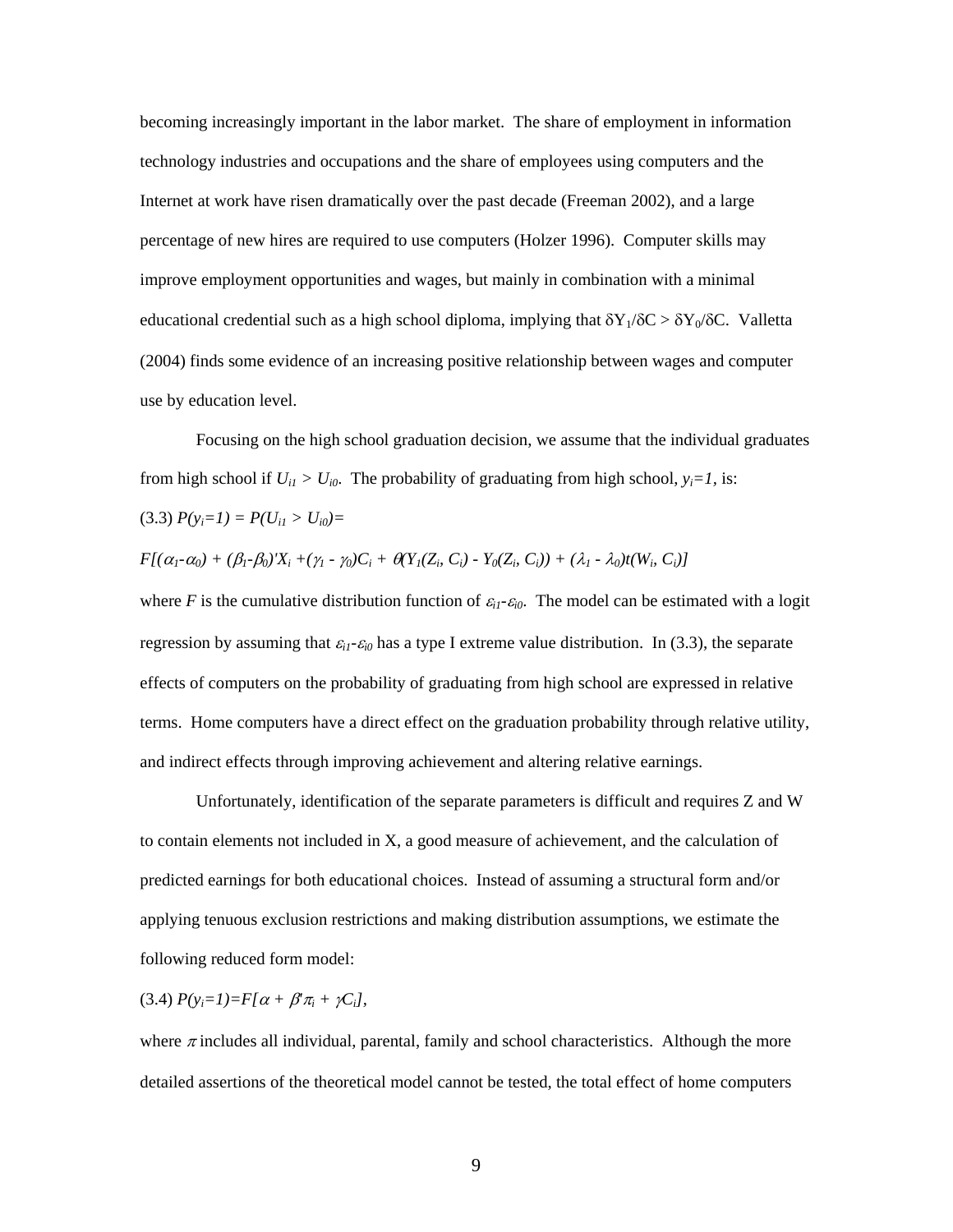on high school graduation can be estimated using (3.4). The theoretical model does not provide a prediction regarding the sign or magnitude of the effect of home computers on high school graduation, and thus we turn to an empirical analysis.

#### **4. Data**

 $\overline{a}$ 

The datasets used in the analysis are the matched Computer and Internet Use Supplements (CIUS) and Monthly Basic files to the Current Population Survey (CPS) and the National Longitudinal Survey of Youth 1997 (NLSY97). The CIUS, conducted by the U.S. Census Bureau and the Bureau of Labor Statistics, is representative of the entire U.S. population and interviews approximately 50,000 households. It contains a wealth of information on computer and Internet use, including detailed data on types and location of use. The NLSY97 is a nationally representative sample of 8,984 young men and women who were between the ages of 12 and 16 on December 31, 1996.<sup>8</sup> Survey members were interviewed annually from 1997 to 2002. The NLSY97 contains an oversample of 2,236 black and Latino youth in the same age group. The NLSY97 contains information on computer ownership and detailed information on educational outcomes, criminal activities, and individual and family characteristics.

To explore the relationship between computer ownership and subsequent high school graduation, we link CPS files over time to create longitudinal data. Households in the CPS are interviewed each month over a 4-month period. Eight months later they are re-interviewed in each month of a second 4-month period. The rotation pattern of the CPS makes it possible to match information on individuals in a CIUS who are in their first 4-month rotation period (e.g. October 2003) to information from the same month in their second 4-month rotation period (e.g. October 2004), thus creating a one-year panel for up to half of all respondents in the CIUS files. To match these data, we follow the approach taken in Madrian and Lefgren (2000).

<sup>&</sup>lt;sup>8</sup> See Center for Human Resource Research (2003) for additional details on the NLSY97 sample.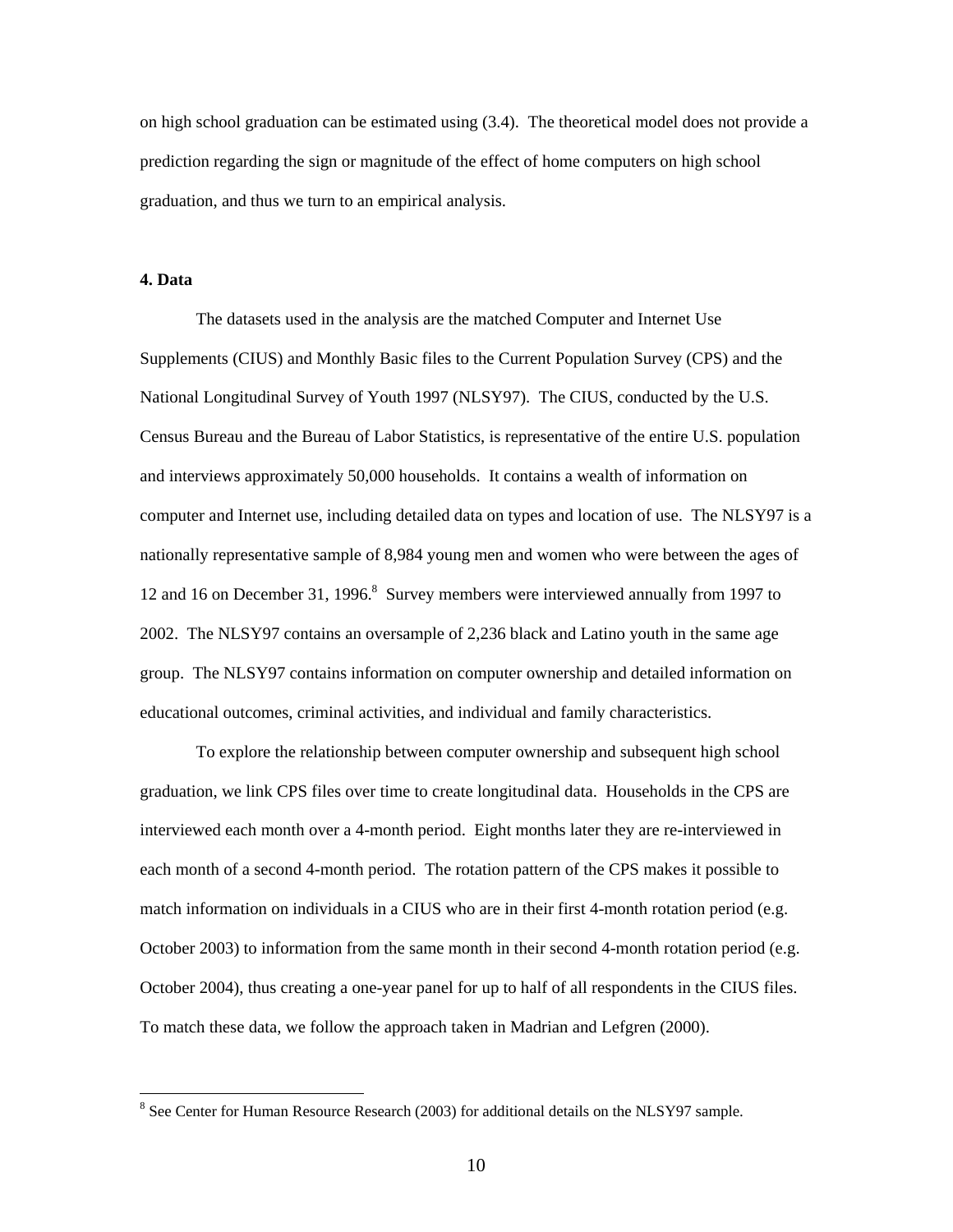#### **5. Home Computers and High School Graduation**

Although access to computers in the nation's schools is universal, access to home computers is far from 100 percent among children. Estimates from the 2003 CPS indicate that slightly more than one fourth of all children in the United States do not have access to a computer at home. Among children ages 16 to 18 who have not graduated from high school, slightly more than 20 percent do not have access to a home computer (see Table 1). Levels of access to home technology are substantially lower for low income and disadvantaged minority groups (see Novak and Hoffman 1998, U.S. Department of Commerce 2002, and Fairlie 2004).

Table 1 also reports estimates of patterns of computer use among teenagers. Not surprisingly, teenagers use their home computers -- 94.6 percent of teenagers who have access to a home computer use it. Computers also appear to be useful for completing school assignments. Conditioning on computer ownership, only 81.6 percent of teenagers not enrolled in school use computers at home compared to 95.2 percent of enrolled teenagers. Among school enrollees who use home computers, 93.4 percent report using them to complete school assignments. Another interesting finding is that 71.1 percent of enrolled computer users use their computer for word processing whereas only 38.8 percent of non-enrolled computer users use their computer for word processing.

Teenagers also use home computers for many other purposes. The most common uses of home computers among teenagers are for the Internet (86.9 percent), games (72.6 percent), and email (78.2 percent). Use of home computers for graphics and design (45.0 percent) and spreadsheets or databases (22.1 percent) in addition to word processing are also fairly common. None of these uses among high school students, however, is as prevalent as using home computers to complete school assignments. Concerns that home computers are only used for non-educational purposes such as playing games, listening to music, and emailing friends, appear to be exaggerated.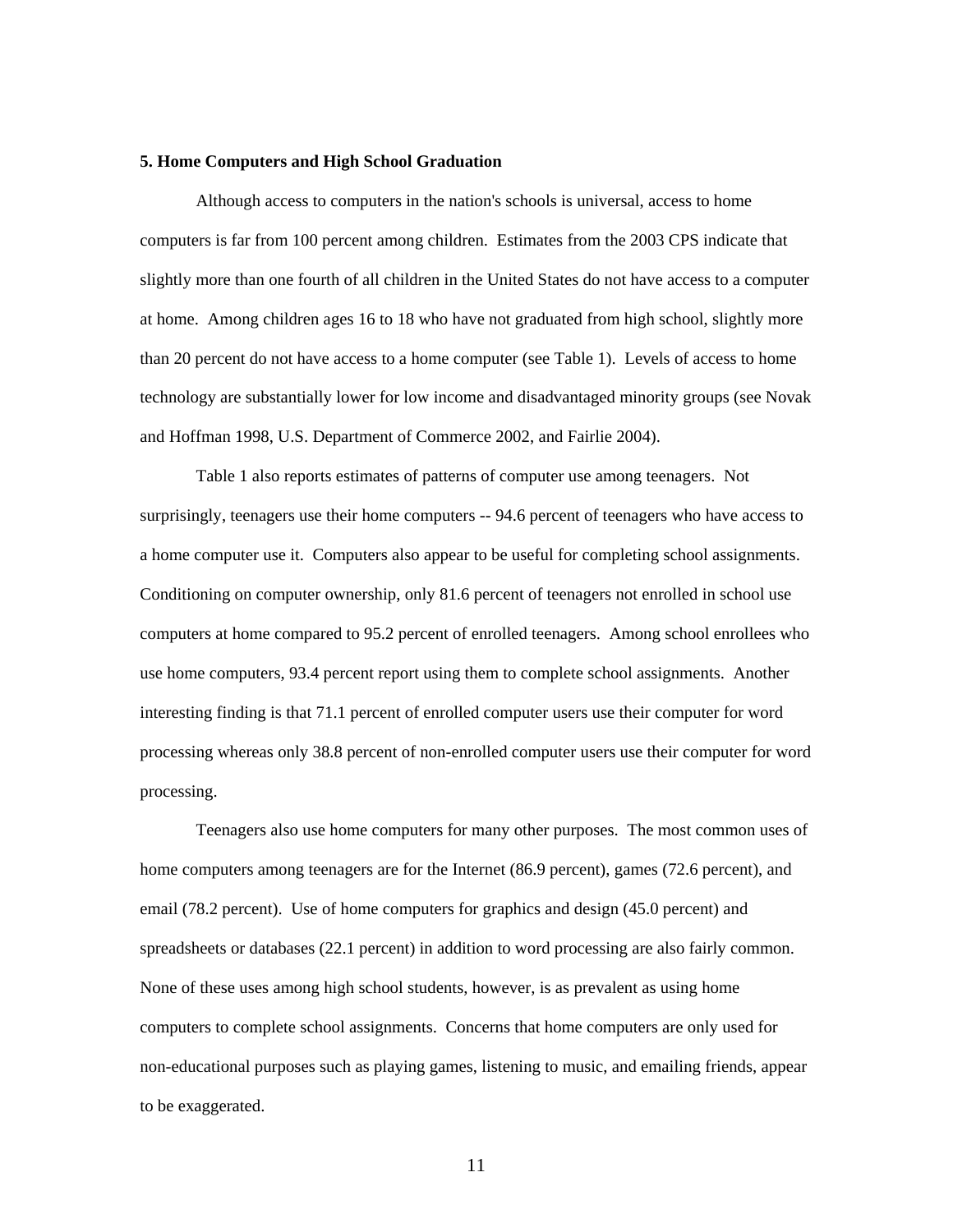At a minimum, estimates from the 2003 CPS indicate that home computers are useful for completing school assignments. Whether these students wrote better reports or could have completed similar quality school assignments at a library, community center or school, however, is unknown. Furthermore, the prevalence of non-educational uses of home computers suggests that home computers may also provide a distraction that lessens or negates their educational impact. The first step in attempting to answer this question is to examine whether children who have access to home computers are more likely to graduate from high school than children who do not have home computers.

 Table 2 reports estimates of high school graduation rates by previous computer ownership. The CPS sample includes children ages 16-18 who live with at least one parent and report completing the  $11<sup>th</sup>$  or  $12<sup>th</sup>$  grade, but have not graduated from high school with a diploma in the first survey year. Computer ownership is determined in the first survey year, and high school graduation is determined in the second survey year.<sup>9</sup> Thus, the graduation rate that we use is defined as the percent of all teenagers at risk of graduating by the second survey date who actually graduate by the second survey date. In the NLSY97, home computer access is determined between the ages of 15-17 and high school graduation is measured by age 19. Using these definitions of high school graduation, we do not capture individuals eventually returning to complete high school or a GED after age 19 in the NLSY97 or after the second survey year in the  $CPS.<sup>10</sup>$ 

 For both measures, high school graduation rates are much higher among teenagers with access to a home computer than teenagers without access to a home computer. Estimates from

 $9$  High school graduation includes obtaining both high school diplomas and GEDs. Although there are concerns about the equivalence of the two degrees, we combine them because the CPS only provides GED information for respondents who have graduated from high school and obtain no additional education, the very small percent of GEDs in our measure of high school graduation, and the unreliability of the GED measure in the CPS (Chaplin 2002).

 $10$  Dropping out of school, however, is associated with a much lower probability of returning to and completing high school. For example, estimates from the NLSY indicate that 50 percent of dropouts from 1979-1986 returned to school by 1986 (Chuang 1997), and estimates from the CPS indicate that only 42 percent of 22-24 year olds who did not complete high school received a GED (U.S. Department of Education 2001).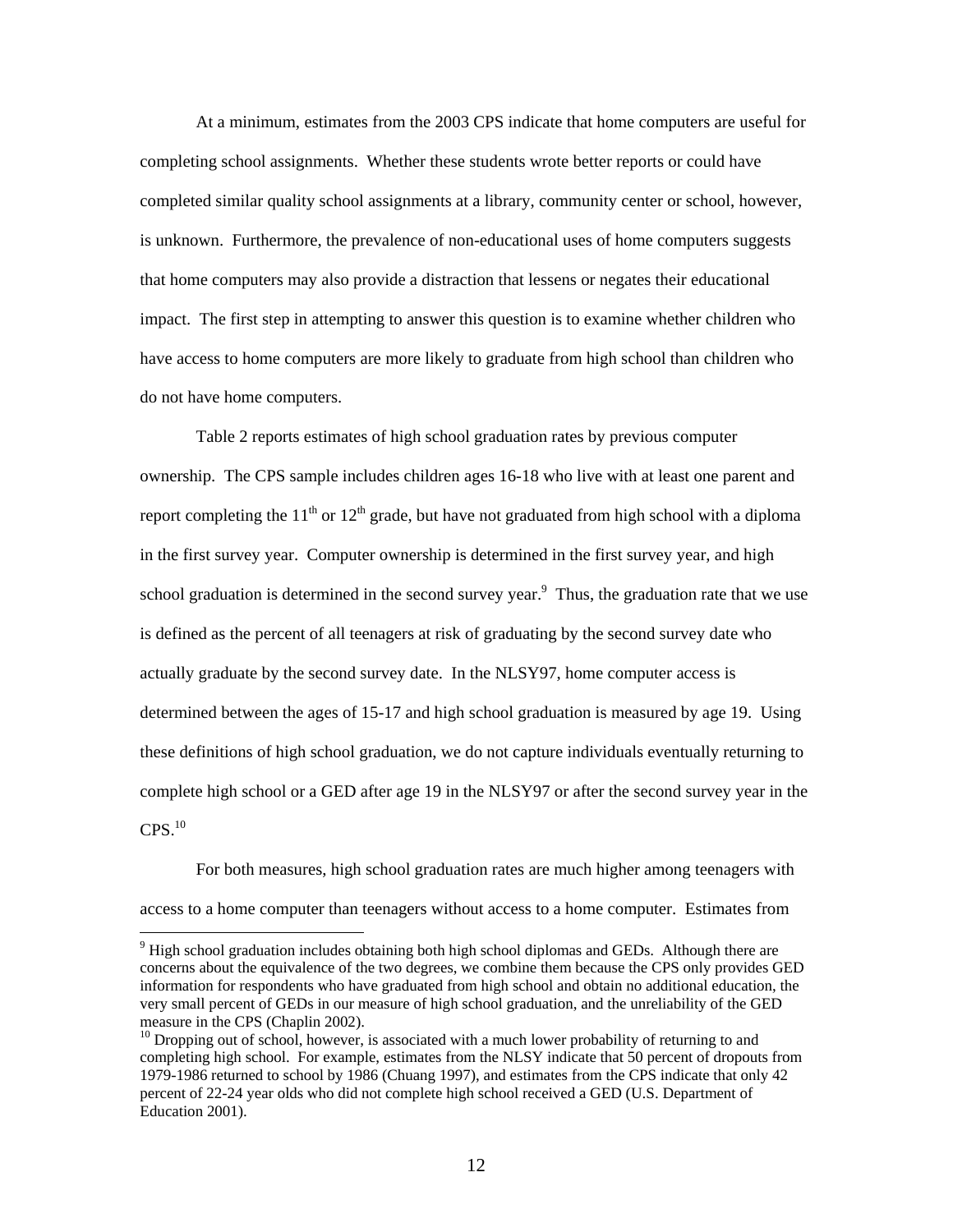the CPS indicate that 73.3 percent of teenagers who have home computers graduate from high school by the following year, compared to only 56.7 percent of teenagers who do not have home computers. Estimates from the NLSY97 provide evidence of a similarly large difference in graduation rates. Nearly 95 percent of children who had a home computer between the ages of 15-17 graduated from high school by age 19 compared to only 70.7 percent of children who did not have a home computer.

 The differences in graduation rates are not only large in absolute terms, but are large relative to differences across other observable parental and family characteristics. Estimates from the CPS indicate that the 16.6 percentage point difference in graduation rates is not substantially lower than the difference in graduation rates between teenagers who have college-educated and high-school dropout fathers (19.7 percentage points), have college-educated and high-school dropout mothers (20.7 percentage points), and live in families with incomes of \$75-100,000 and \$20-30,000 (19.2 percentage points). The difference is larger than the white/black difference of 13.4 percentage points.

 Estimates from the CPS and NLSY97 clearly indicate that teenagers with home computers are more likely to graduate from high school than children without home computers. The difference in graduation rates is large and not much smaller than differences generated by extreme changes in parental education or family income. Although these estimates do not control for other factors, such as parental education and family income, they are suggestive of the direction and size of potential impacts.

#### **6. Estimating the Effects of Home Computers on High School Graduation**

 To control for parental education, family income and other characteristics, we estimate probit regressions for the probability of graduating from high school using the two datasets. We discuss the results from the CPS first, which are reported in Table 3. All specifications include the sex, race, immigrant status and age of the child, number of children in the household, family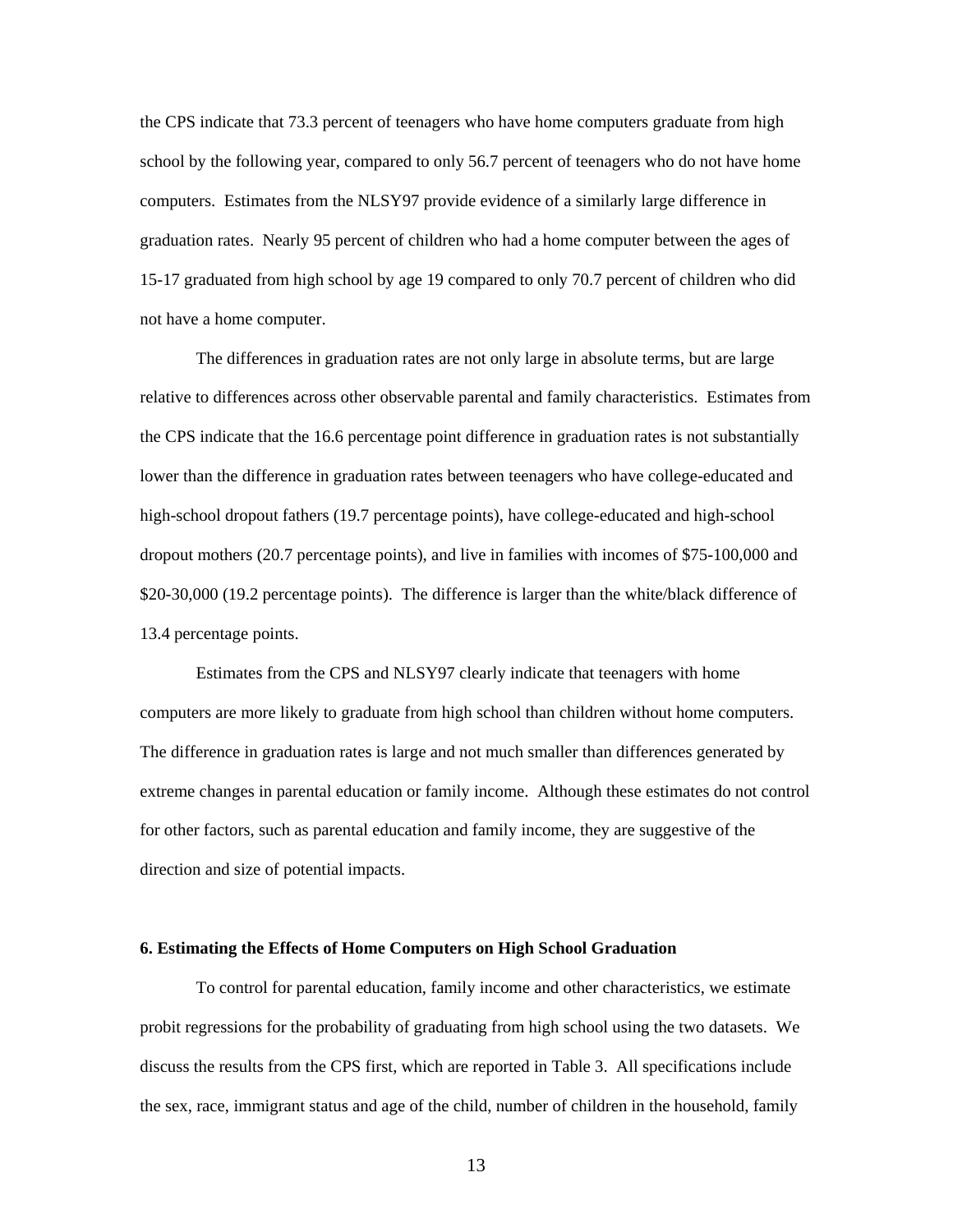income, home ownership, mother's and father's presence in the household, education level, labor force status and occupation, region of the country, central city status, and the state-level unemployment rate, average expenditures per pupil and dummy variables for the age requirements of compulsory schooling laws in addition to home computer ownership.<sup>11</sup> These independent variables are measured in the first survey year prior to measurement of high school graduation. Mother's and father's education levels generally have a positive effect (although not statistically significant) on the graduation probability and home ownership has a positive effect on graduation. Latino children, boys, and children with many siblings are less likely to graduate from high school, all else equal.

Home computers are associated with graduating from high school by the following year. The coefficient estimate on the home computer variable is large, positive, and statistically significant. The reported marginal effect indicates that having a home computer is associated with an 8.1 percentage point higher probability of graduating from high school.<sup>12</sup> The effect of this variable on the probability of high school graduation is roughly comparable in magnitude to that implied by being a girl or owning a home. It is also less than one half the raw difference in high school graduation rates reported in Table 2.

## ADDITIONAL PROBIT ESTIMATES

 $\overline{a}$ 

 One concern with these results is that some students may have limited exposure to recently purchased computers, thus reducing the estimated effect on high school graduation. Although the CPS does not provide information on the timing of when all computer purchases were made, it provides information on when the newest computer was obtained by the family. To insure longer exposure to having a computer and to further eliminate concerns regarding reverse

<sup>&</sup>lt;sup>11</sup> State-level unemployment rates are from Bureau of Labor Statistics (2002), and the age requirements for compulsory schooling laws and average expenditures per pupil are from U.S. Department of Education (2002).

 $12$  We also estimate a specification that includes Internet access at home in addition to home computer. The coefficient estimate on home Internet access is small, negative and statistically insignificant.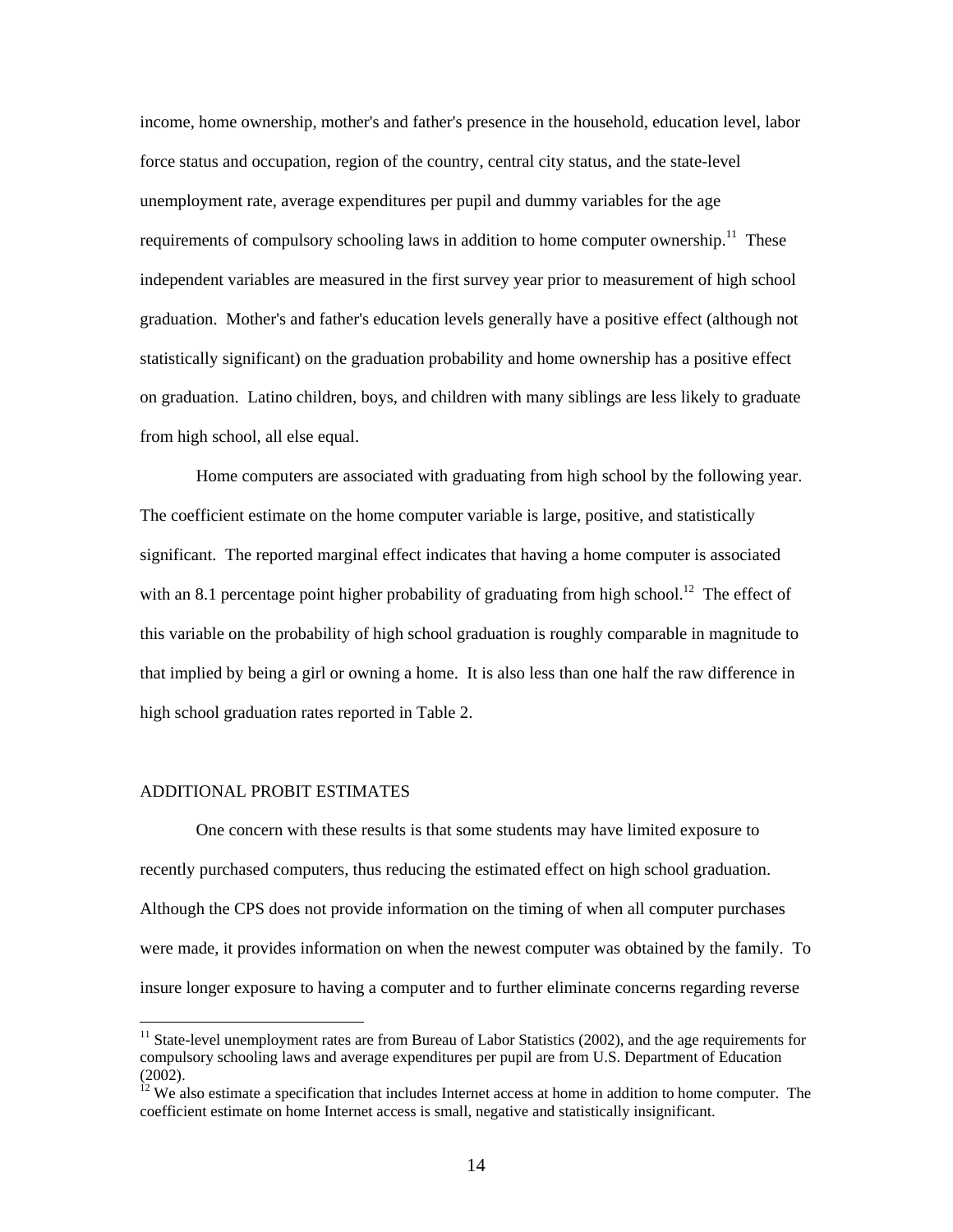causation or joint determination, we include an additional dummy variable measuring whether the newest computer was purchased in the first survey year (Specification 2). A problem with this measure is that a computer purchased in the first survey year may represent a replacement for an older model. The coefficient on home computer, which now measures the relationship for computers purchased at the latest in the year prior to the first survey year (or 21-34 months prior to measurement of high school graduation), is very similar to the original coefficient. The interaction coefficient is small and statistically insignificant. Therefore, the large estimated relationship between home computers and high school graduation is not sensitive to the inclusion of recently purchased computers.

 Although not reported, we also estimate a specification that includes the number of computers per person in the household. A limitation of the data, however, is that the measure of the number of computers in the CPS is censored at 3. Thus, we include a per capita measure for households with 1 or 2 computers and a dummy variable for 3 or more computers. We find a large, positive and nearly statistically significant coefficient on the per capita computer measure. We also find a positive and statistically significant coefficient on the dummy variable for three or more computers. Although we do not have complete information on the number of computers, the results indicate that the level of access to home computers is also associated with the probability of graduating from high school.

 In the spirit of the "pencil test" presented in DiNardo and Pischke (1997) in which they find a similarly sized estimate of the relationship between wage differentials and computer use at work and the relationship between wage differentials and pencil use, we also examine whether cable television is associated with a higher probability of graduating from high school. The 2003 CPS includes information on whether the household has cable television. Because we do not expect access to cable television to increase the probability of high school graduation among teenagers, the finding of a similarly sized coefficient estimate as the one for home computers may indicate that the estimated home computer effect is simply capturing the correlation with an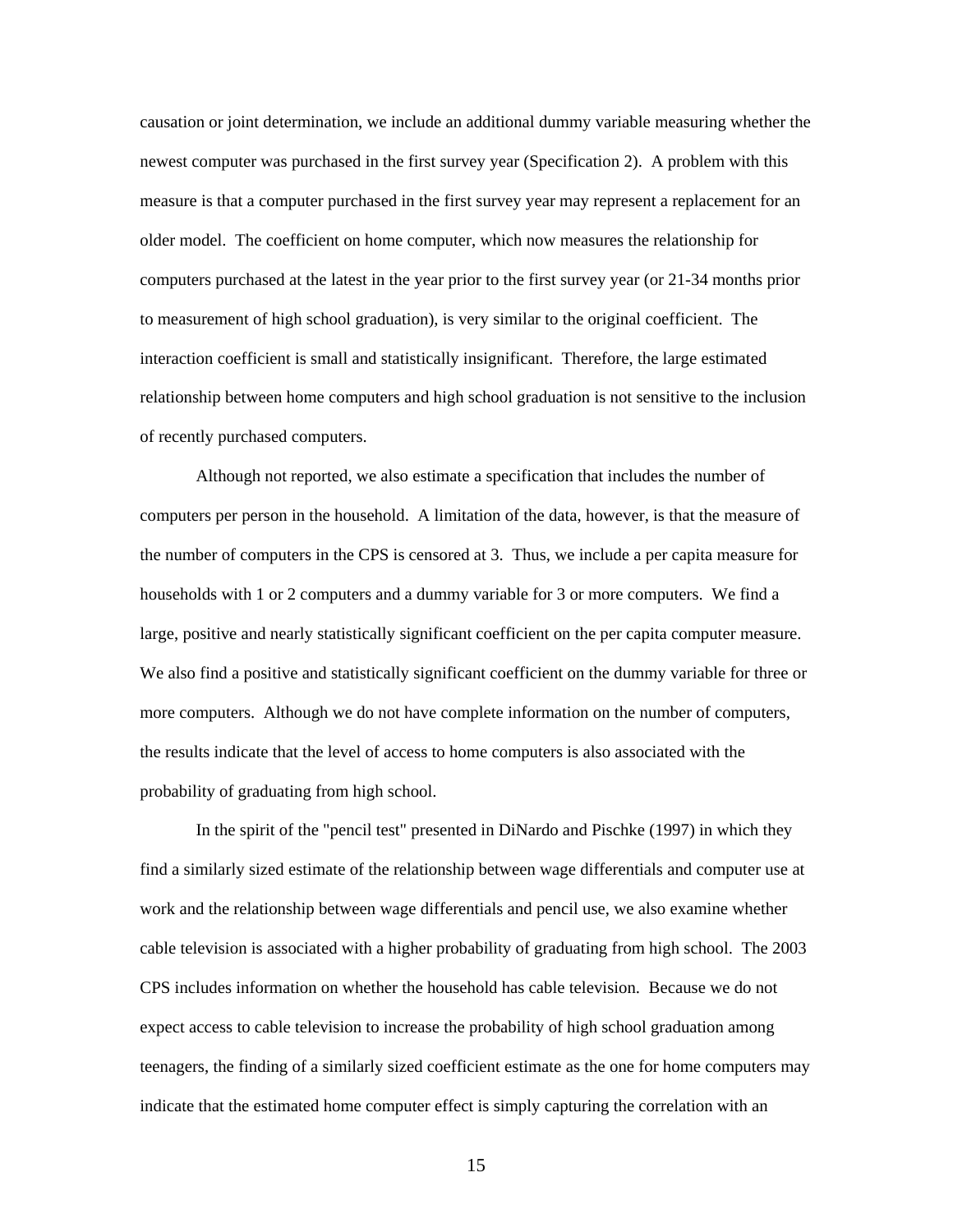unobserved family characteristic. We find a small and statistically insignificant coefficient on the cable television dummy variable when it is included alone or in addition to the home computer dummy variable.<sup>13</sup> The coefficient on home computer remains large, positive and statistically significant.

### BIVARIATE PROBIT ESTIMATES FROM THE CPS

 $\overline{a}$ 

Although the probit models include numerous controls for individual, parental, and family characteristics, estimates of the effects of home computers on high school graduation may be biased. For example, if children with higher levels of academic ability or children with more "educationally motivated" parents are more likely to have access to home computers, then the probit estimates may overstate the effects of home computers on high school graduation. On the other hand, if parents of children with less academic ability or time to spend with their children are more likely to purchase computers, then the probit estimates may understate the effects. In either case, the effects of unobserved factors, such as academic ability and parental motivation, may invalidate a causal interpretation of the previous results.

A potential solution to this problem is to estimate a bivariate probit model in which equations for the probability of high school graduation and the probability of having a home computer are simultaneously estimated. We use dummy variables for whether the child's mother and father use the Internet at work and whether another teenager is present in the household as exclusion restrictions. These three variables should affect the probability of purchasing a computer, but should not have a large effect on high school graduation (after controlling for family income, parental education, parental occupations and number of children). Internet use at

 $13$  The 2003 CPS also includes whether any household member uses a cell phone at home. Unfortunately, we do not have information on whether the child uses the phone versus parental use. Nevertheless, we included a dummy variable for cell phone use by any household member. The home computer coefficient is insensitive to the inclusion of the cell phone dummy, and remains large, positive and statistically significant. The cell phone coefficient estimate is large, positive and of similar magnitude to the home computer coefficient when included alone or in combination with home computer. The cell phone coefficient in a bivariate probit model similar to the one discussed below, however, is close to zero.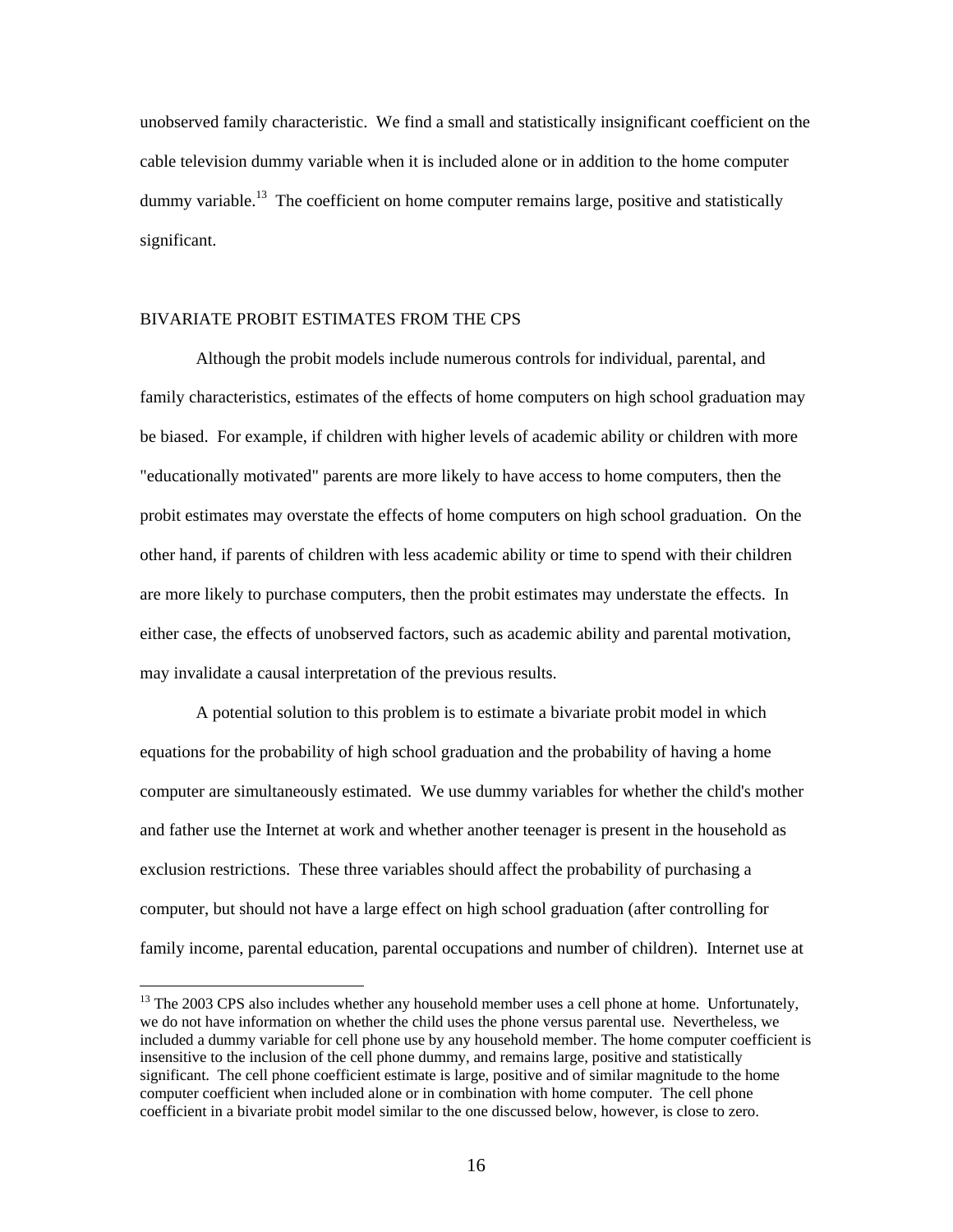work may be associated with higher earnings, but this effect should be controlled for by the inclusion of family income. Similarly, the presence of an additional teenager may increase demand for home computers because of high rates of use for this age group, but it is unlikely to have a large effect on high school graduation after controlling for the number of children in the household.

Before discussing the bivariate probit results, we provide some evidence on the validity of these exclusion restrictions by examining their correlation with having a home computer and high school graduation. Estimates are reported in Table 4. Computer ownership rates are higher when the mother uses the Internet at work, the father uses the Internet at work, and there is another teenager present in the household indicating that all three exclusion restrictions are strongly correlated with having a home computer. In addition, controlling for other factors in probit models we find that the coefficients on all exclusion restrictions are individually and jointly statistically significant with low p-values. On the other hand, all of the exclusion restrictions are uncorrelated with high school graduation rates, but only after controlling for other factors in probit regressions.<sup>14</sup> Although this is not a formal test of the validity of the instruments, it suggests that they are correlated with home computers, but do not have a strong independent correlation with high school graduation.

Estimates from the bivariate probit model for the probability of high school graduation and having a home computer are reported in Specification 3 of Table 3. We first briefly discuss the results for the home computer equation reported in the first column of Specification 3. The probability of owning a home computer generally increases with parental education. Education may be a proxy for wealth or permanent income and have an effect on the budget constraint or may have an effect on preferences for computers through pure tastes, exposure, perceived usefulness, or conspicuous consumption. Family income and home ownership are also important

 $14$  We find similar results when these variables are included in the high school graduation equation of the bivariate probit discussed below. They are individually and jointly insignificant.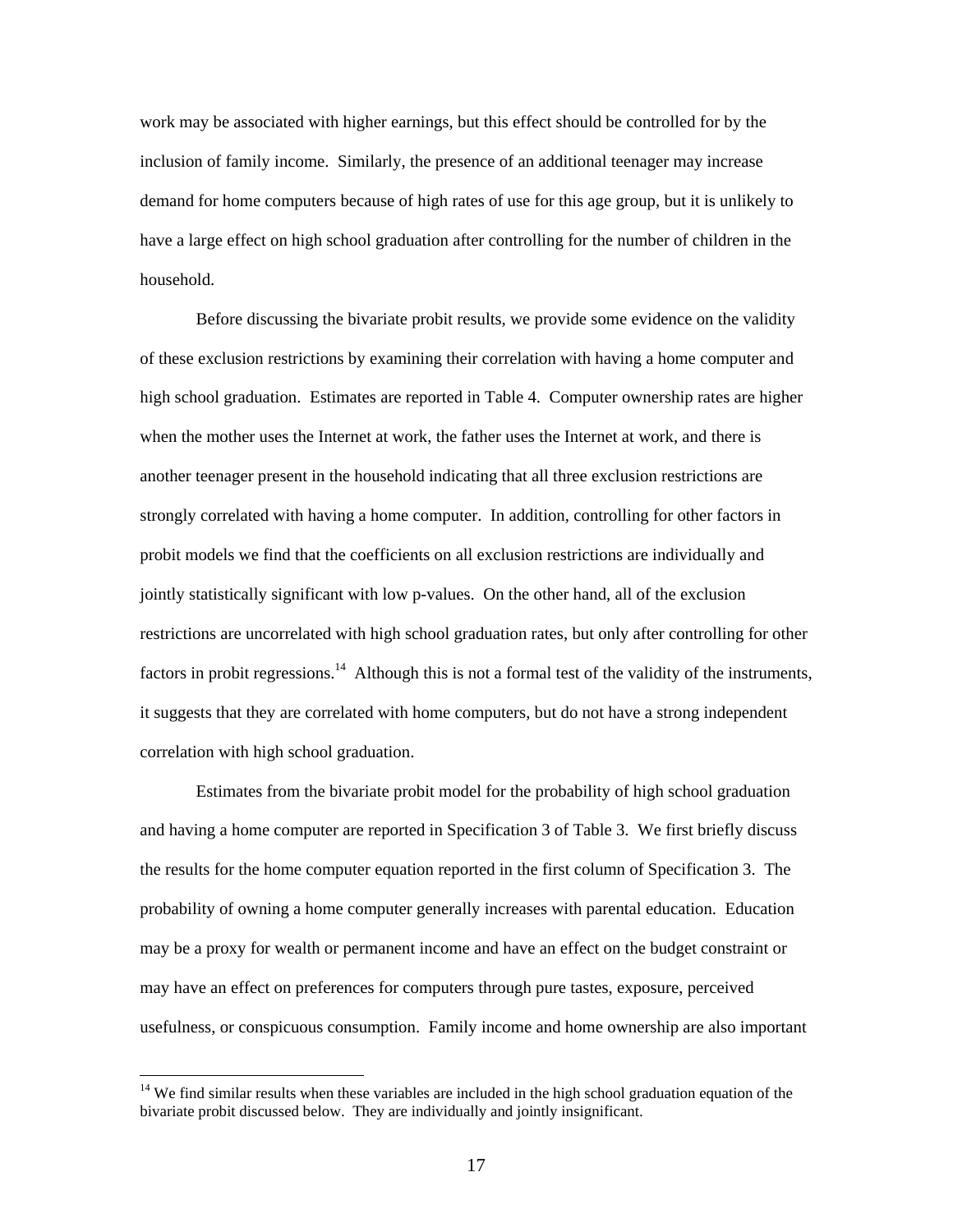determinants of owning a computer. The estimated positive relationships are likely to be primarily due to their effects on the budget constraint through income and wealth, however, they may also be due to effects on preferences. African-American and Latino children have lower probabilities of having a home computer than do white children, all else equal.

 All three excluded variables have large, positive and statistically significant coefficients in the home computer equation. Father's Internet use at work, mother's Internet use at work and having an additional teenager increase the probability of having a home computer by 6.1, 4.5 and 5.0 percentage points, respectively.

The second column in Specification 3 reports the bivariate probit results for the high school graduation equation. The coefficient estimate on home computers remains large and positive, but is no longer statistically significant. The point estimate implies that the presence of a home computer increases the probability of school enrollment among children by 9.6 percentage points. The magnitude of the estimate is comparable to the probit estimate. In fact, we cannot reject the null hypothesis that the unobserved factors affecting home computer ownership and high school graduation are uncorrelated (i.e.  $p=0$ ). The test statistic is very small providing evidence that the original probit estimates are consistent and that estimation of the bivariate probit may not be needed.

Focusing on the estimation of non-linear models, such as the bivariate probit, in the presence of binary outcomes and endogenous regressors has been criticized because of their reliance on functional form assumptions (see Angrist 2001 for example). To partly address the concern that our estimates are the result of the non-linearity of the bivariate probit, we estimate the model with two-stage least squares. Estimates for the second-stage high school graduation regression are reported in Specification 4. The first stage regressions are not reported, but include the same controls and additional variables as the home computer equation reported in Specification 3. In the 2SLS regression, the coefficient estimate on home computer is roughly similar in magnitude to the bivariate probit marginal effect estimate (0.1067 compared to 0.0961).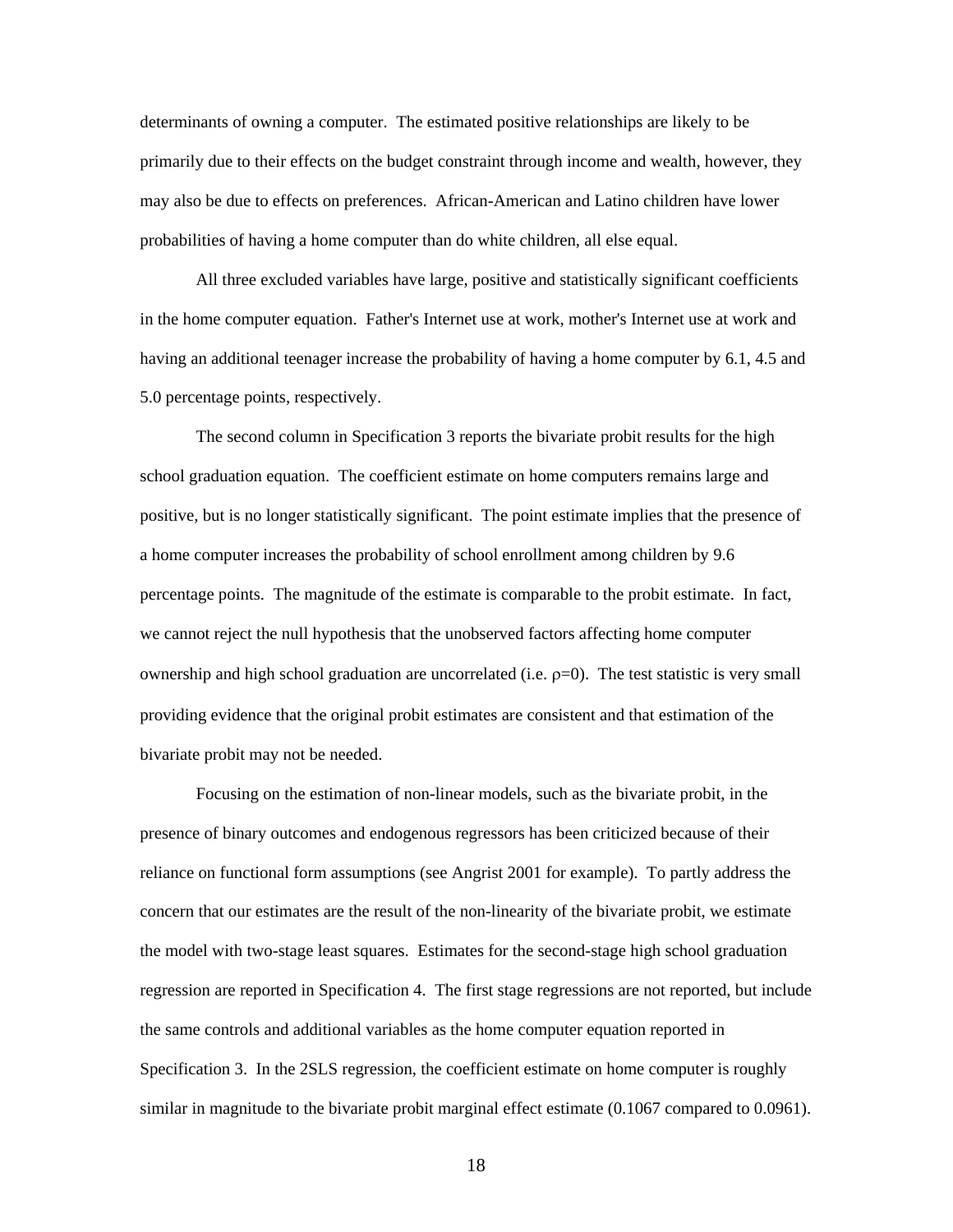The standard error, however, is large and the coefficient estimate is not statistically significant. Although the statistical imprecision is troubling and we cannot rule out zero effects with the 2SLS estimates, we are at least reassured that the estimates are similar to the bivariate probit estimates. The bivariate probit estimates do not appear to be driven simply by the functional form of the model. The results of a Hausman test also provide no evidence that home computers are endogenous in the 2SLS model and that OLS estimates are biased. The OLS estimates are very similar to the probit marginal effects and are statistically significant.

Returning to the bivariate probit model, we also check the sensitivity of the bivariate probit estimates to various combinations of the exclusion restrictions. Although we do not find evidence that the original probit estimates are inconsistent, the analysis is useful for completeness and addresses concerns that one of the excluded variables is problematic. Specifically, we estimate bivariate probit models in which we remove mother's Internet use at work (which had the weakest relationship with home computers), and use only father's Internet use at work or the presence of another teenager as the exclusion restriction (see Table 5). In all cases, the coefficient estimate on home computer is large, positive and roughly similar in magnitude to the original estimates. None of the coefficients, however, is statistically significant. Overall, the home computer coefficient estimate is not sensitive to the choice of exclusion restrictions in the bivariate probit models.

As a final check of the sensitivity of the bivariate probit estimates, we add another exclusion restriction to the model. If network effects exist in the adoption of computers then the rate of computer ownership in the local area should affect the probability of owning a computer (Goolsbee and Klenow 2002). At the same time, local levels of computer ownership should not have a large effect on high school graduation rates after controlling for education, family income, and home ownership. Therefore, we use computer ownership rates in the metropolitan area as an additional exclusion restriction in the bivariate probit. Estimates are reported in Specification 4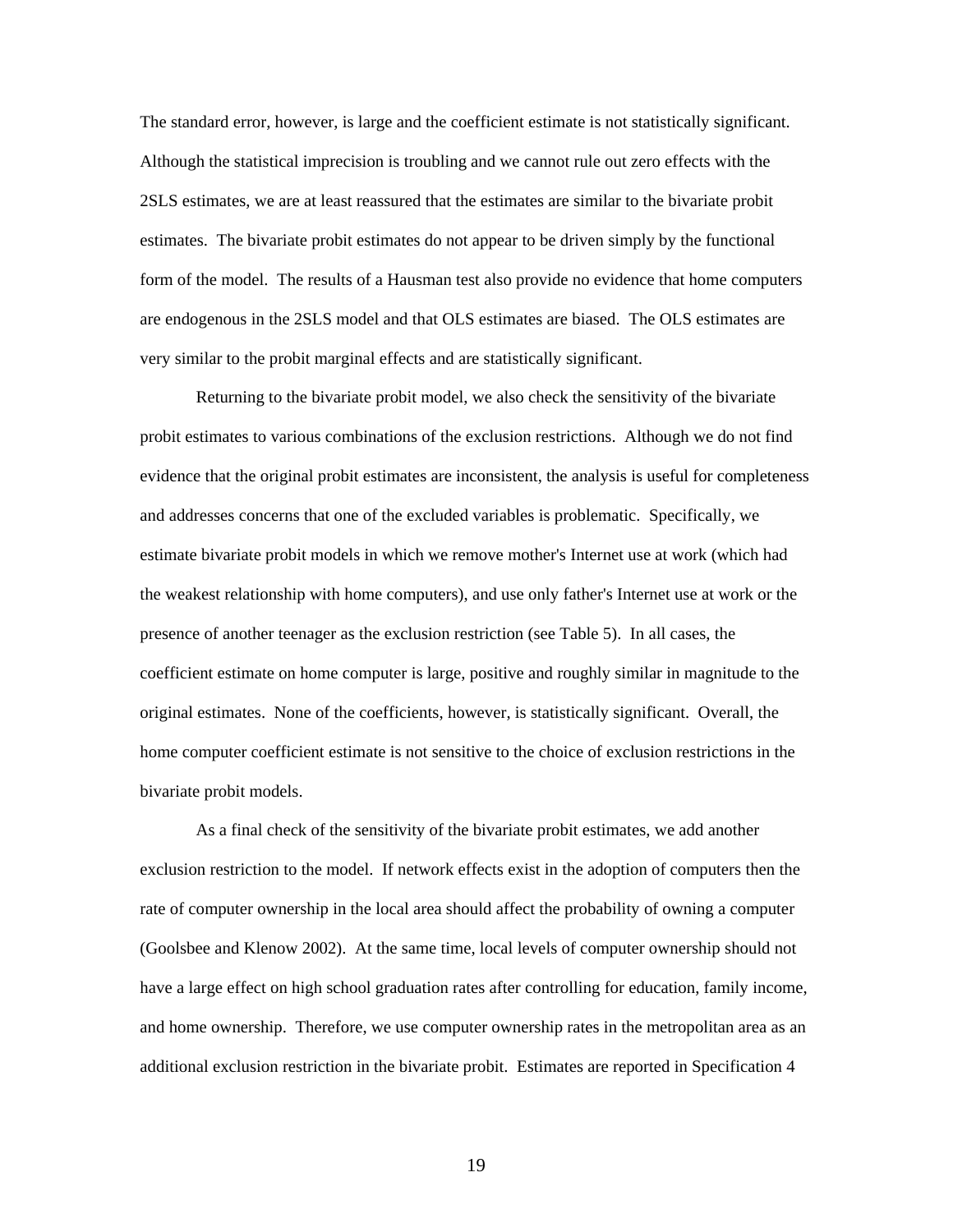of Table 5. The addition of this exclusion restriction has little effect on the home computer coefficient estimate.

The findings from the bivariate probit and 2SLS models do not contradict our original findings of a positive association between having a home computer and graduating from high school from probit regressions. Although the estimated magnitude of the relationship is roughly similar in the probit, bivariate probit and 2SLS models, there is no evidence of correlated unobservables, and the bivariate probit estimates are not sensitive to different estimation techniques and exclusion restrictions, we are still left with some uncertainty because of the lack of precision in the bivariate probit and 2SLS estimates. We now turn to an analysis of the relationship using data from the NLSY97.

### ESTIMATES FROM THE NLSY97

 Estimates from probit regressions for the probability of graduating from high school using the NLSY97 are reported in Table 6. The dependent variable equals one if the individual graduates from high school by age 19. Computer ownership is measured between ages 15-17 and most other variables are measured in the first survey year,  $1997<sup>15</sup>$  All specifications include similar individual, parental, and family characteristics as in the CPS specifications. In addition to these controls, we include dummy variables for more detailed living arrangements, whether the child's mother was a teen mother, whether any grandparent is a college graduate, household net worth and a continuous measure of household income in Specification 1. High school graduation generally increases with parents' and grandparent's education, household net worth and household income.

 The NLSY97 provides additional evidence of a strong positive relationship between computer ownership and high school graduation after controlling for individual, parental and family characteristics. The coefficient estimate on home computer is large, positive and

<sup>&</sup>lt;sup>15</sup> Children living alone in 1997 are excluded from the sample.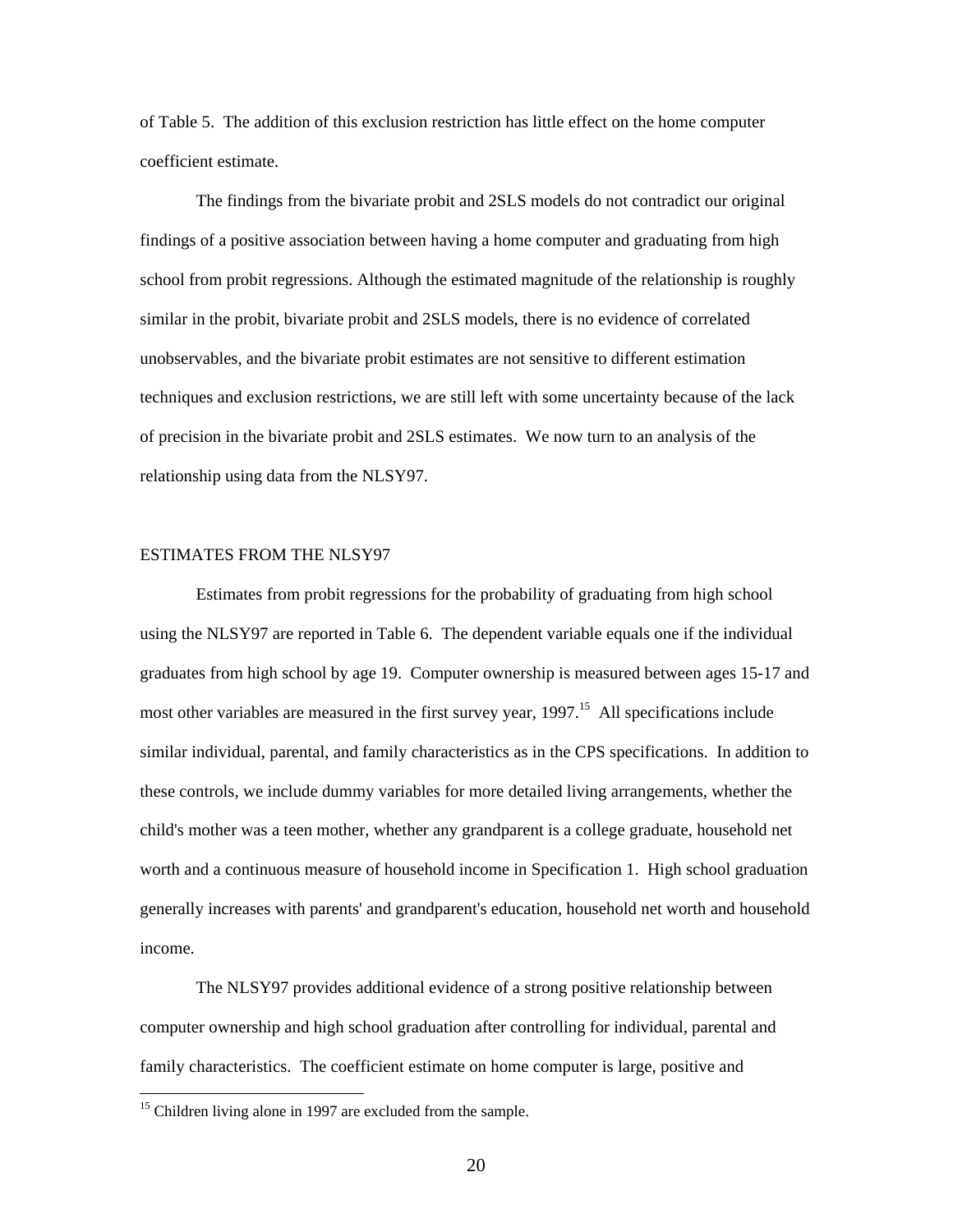statistically significant. Having a home computer as a teenager is associated with a 0.0685 higher probability of graduating from high school.<sup>16</sup> The coefficient estimate implies a larger difference in graduation probabilities than either having a college graduate mother or having a college graduate father (relative to high school dropouts).

The NLSY97 also includes information on religion and private school attendance.<sup>17</sup> We include these measures as additional controls in Specification 2. Their inclusion has little effect on the home computer coefficient estimate. To further account for potential unobserved factors correlated with having a home computer we add two typically unobservable measures of the home environment in Specification 3 -- whether a language other than English is spoken at home and whether there is a quiet place to study at home. Although the coefficient is insignificant at conventional levels, speaking another language at home is associated with a lower probability of graduation. The coefficient on whether there is a quiet place to study is very small and statistically insignificant. The addition of these home environment controls has no effect on the estimated relationship between home computers and high school graduation.

 As a final sensitivity check, we estimate a specification that includes a dummy variable indicating whether the child takes extra classes or lessons, such as music, dance, or foreign language lessons. This variable is likely to represent a good proxy for educational motivation. Indeed, we find a positive and statistically significant coefficient on the variable. Even after controlling for this variable, however, we continue to find a strong positive relationship between access to a home computer and high school graduation.

 Estimates from the NLYS97 indicate that home computers are associated with more than a 0.06 higher probability of graduating from high school, which is similar in magnitude to the estimates from the CPS. These estimates are extremely robust to controlling for the exceptionally

<sup>&</sup>lt;sup>16</sup> We find a larger positive coefficient when the dependent variable is high school graduation in the last survey year, 2002.

<sup>&</sup>lt;sup>17</sup> Enrollment in private school may not be exogenous (see Altonji, Elder and Taber 2002 for a discussion of the endogeneity issues).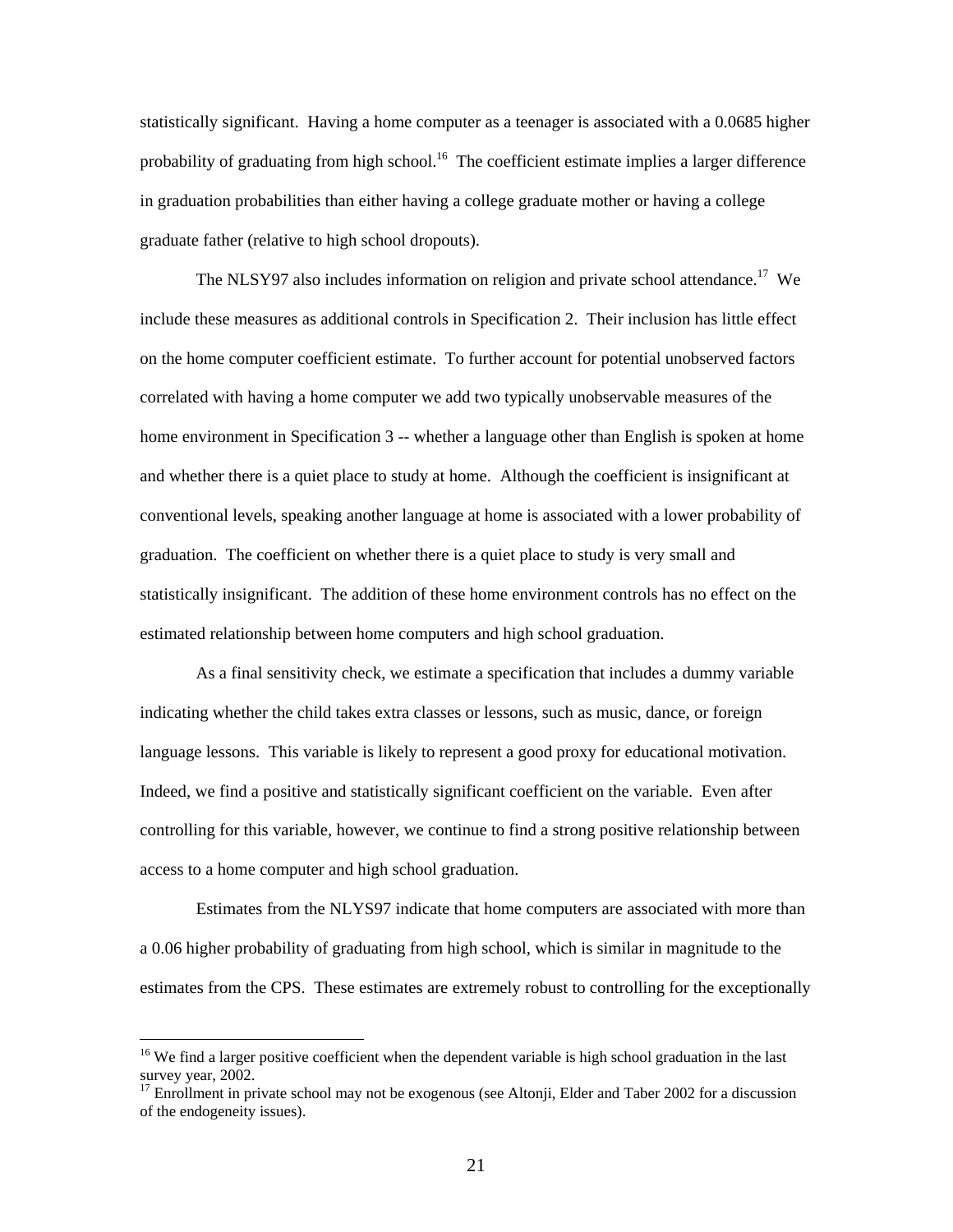rich set of individual, parental, family and home environment characteristics available in the NLSY97.

### DICTIONARIES AS A PENCIL TEST

 The NLSY97 provides another "pencil test" for interpreting the estimated relationship between home computers and high school graduation. The NLSY97 includes information on whether a dictionary is present in the household. It is likely that the presence of a dictionary is correlated with the educational motivation of the family, but it is unlikely that dictionaries have a large effect on educational outcomes. A dictionary may be useful for completing some school assignments, but it is unlikely to have a discernable effect on the likelihood that a child graduates from high school. Specification 5 of Table 6 reports estimates from a model that includes the home dictionary variable. The coefficient estimate on the presence of a dictionary at home is statistically insignificant and is much smaller than the home computer estimate. The home computer marginal effects estimate is now 0.0632, which is only slightly smaller than the previous specification. Finally, we find a small and statistically insignificant coefficient estimate on the presence of a dictionary at home when we include it without the home computer variable. These results provide additional evidence that is consistent with the hypothesis that the presence of home computers increases the probability of graduating from high school.

#### GRADES AND HOME COMPUTERS

 Estimates from the CPS and NLSY97 indicate a strong positive relationship between home computers and high school graduation, however, we know very little about the underlying causes of this relationship. The similarity of the bivariate probit results and the rich set of controls included in the NLSY97 regressions suggest that the relationship is not solely driven by an unobserved factor. An examination of the relationship between home computers and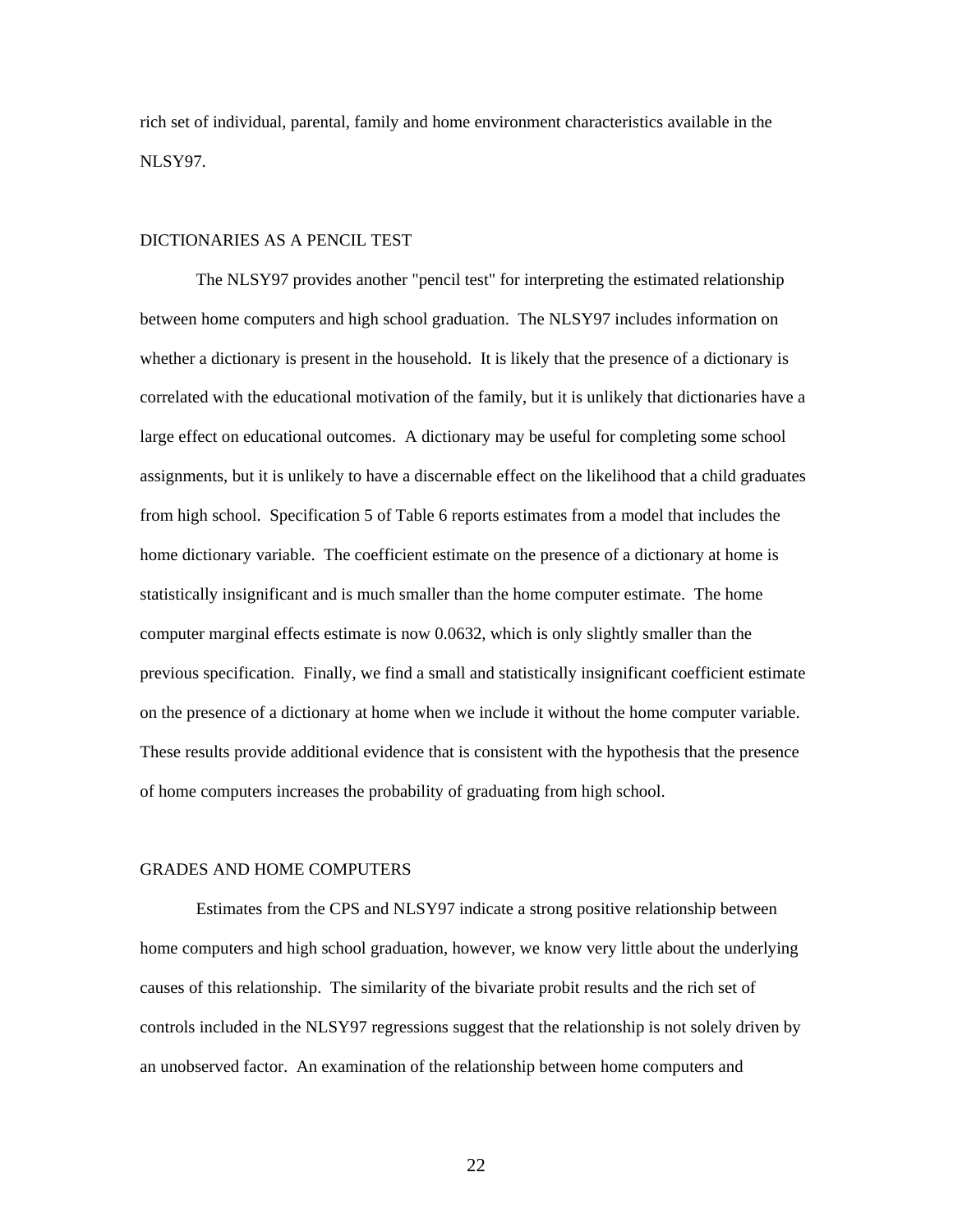additional educational outcomes may shed some light on the underlying causes of the relationship and provide further evidence on the educational impacts of home computers.

 The NLSY97 includes information on overall grades obtained in high school, which can be used to estimate the student's grade point average (GPA). The theoretical model presented above indicates that home computers may increase GPAs by making it easier to complete school assignments, keeping children out of trouble, or increasing interest in schoolwork. On the other hand, home computers may decrease GPAs by providing a distraction through video games or emphasizing presentation over content.

Table 7 reports estimates for linear regressions for GPAs.<sup>18</sup> The mean GPA in the sample is a 2.8 or roughly a B- average. We include the same sets of control variables as those reported in Table 6. Home computers are associated with higher GPAs. The coefficient on home computer is large, positive and statistically significant. It corresponds to an increase of 0.216 points, which is roughly two thirds the value of a plus or minus grade. The implied effect is comparable in magnitude to having a college-educated mother.

 In Specifications 2-4 we include the additional measures of religion, private school, home environment and whether the youth attends extra classes. Although some of these variables have large effects on GPAs, the coefficient estimate on home computer is not sensitive to their inclusion. Specification 5 reports the results of our "pencil test" using the presence of a dictionary at home. The coefficient is relatively small and statistically insignificant and essentially has no effect on the home computer estimate.

 These estimates provide further evidence that is consistent with the hypothesis that home computers have a positive effect on educational outcomes. The results also suggest that home computers may affect school performance instead of only affecting the likelihood that a child is enrolled and finishes high school.

<sup>&</sup>lt;sup>18</sup> The measure of GPA in the NLSY97 is categorical capturing major cutoffs. We also estimated an ordered probit model with fewer independent variables and find similar results as the linear regression. We find that home computers have a positive and statistically significant relationship with GPAs.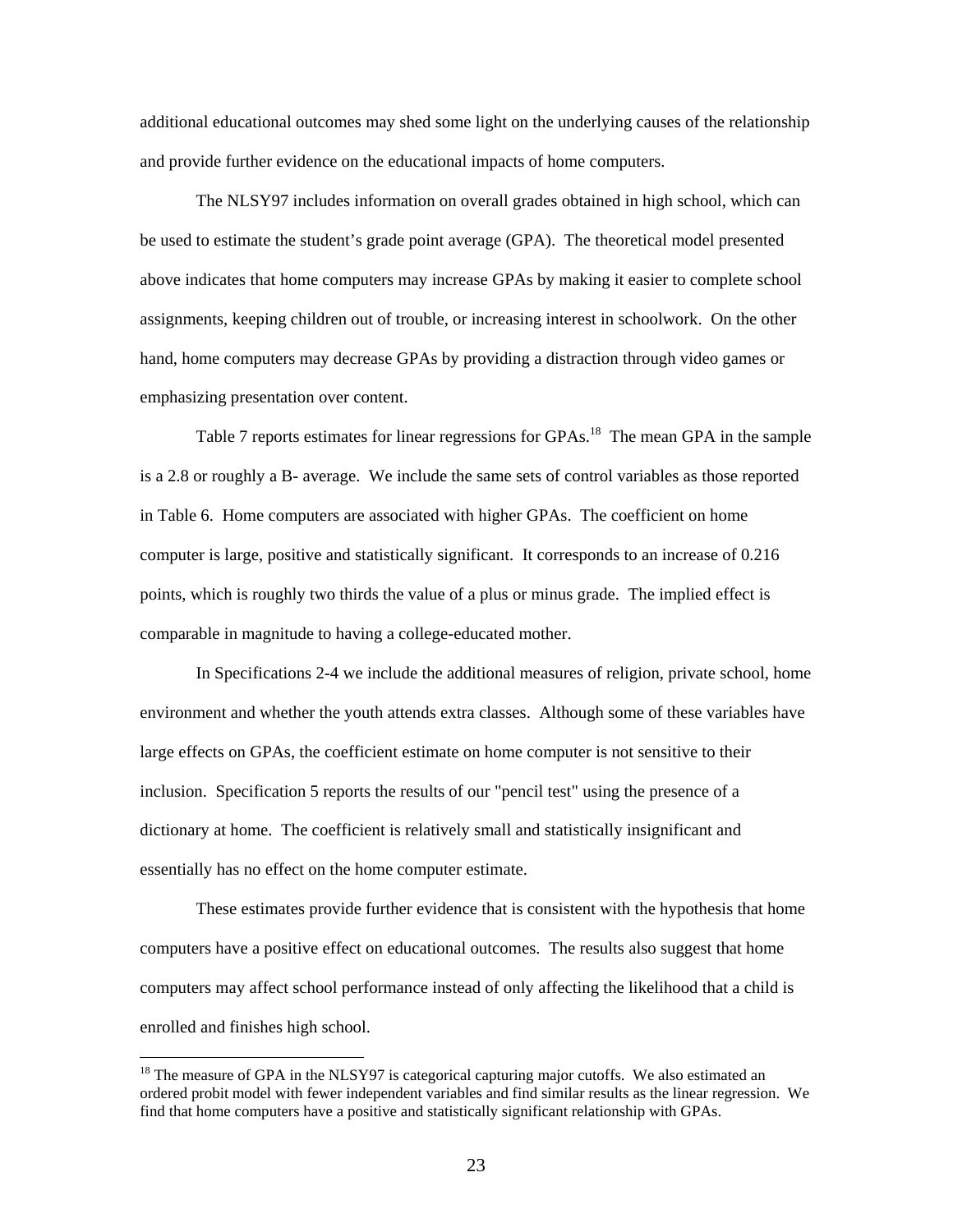#### SCHOOL SUSPENSION

 Personal computers may provide utility from games, email, chat rooms, downloading music, and other non-education uses. Although these types of activities may provide a distraction for children as noted above in the theoretical model, they might reduce delinquency and criminal activities among children, thus increasing the likelihood of graduating from high school. The NLSY97 includes detailed information on delinquency and criminal activities. We first present results for the relationship between home computers and school suspension. Probit estimates for the probability of being suspended from school in the survey year are reported in Table 8. Access to a home computer is measured in the year prior to the school suspension measure. In our sample, 11.3 percent of children in any given year experience a suspension from school.

 Having a home computer is associated with a lower probability of school suspension. The coefficient estimate is large, negative and statistically significant. Children who have access to a home computer are 2.8 percentage points less likely to be suspended from school than are children who do not have a home computer. The estimated effect is not sensitive to the inclusion of the additional controls. Even after including detailed home environment controls and whether the child takes extra classes, the coefficient estimate on home computer remains large, negative and statistically significant and similar to the estimate in the base specification. The coefficient is also not sensitive to the inclusion of the presence of a home dictionary. The presence of a dictionary at home is not associated with being suspended from school with or without controlling for home computers.

 The time-series variation in this variable allows us to estimate two additional models that may help identify causal effects. First, we estimate a fixed effects regression that controls for all unobserved individual, parental and family characteristics that do not change over time. The estimates are reported in Specification 1 of Table 9. The home computer effect is now identified from changes over time in access to home computers and school suspension. The coefficient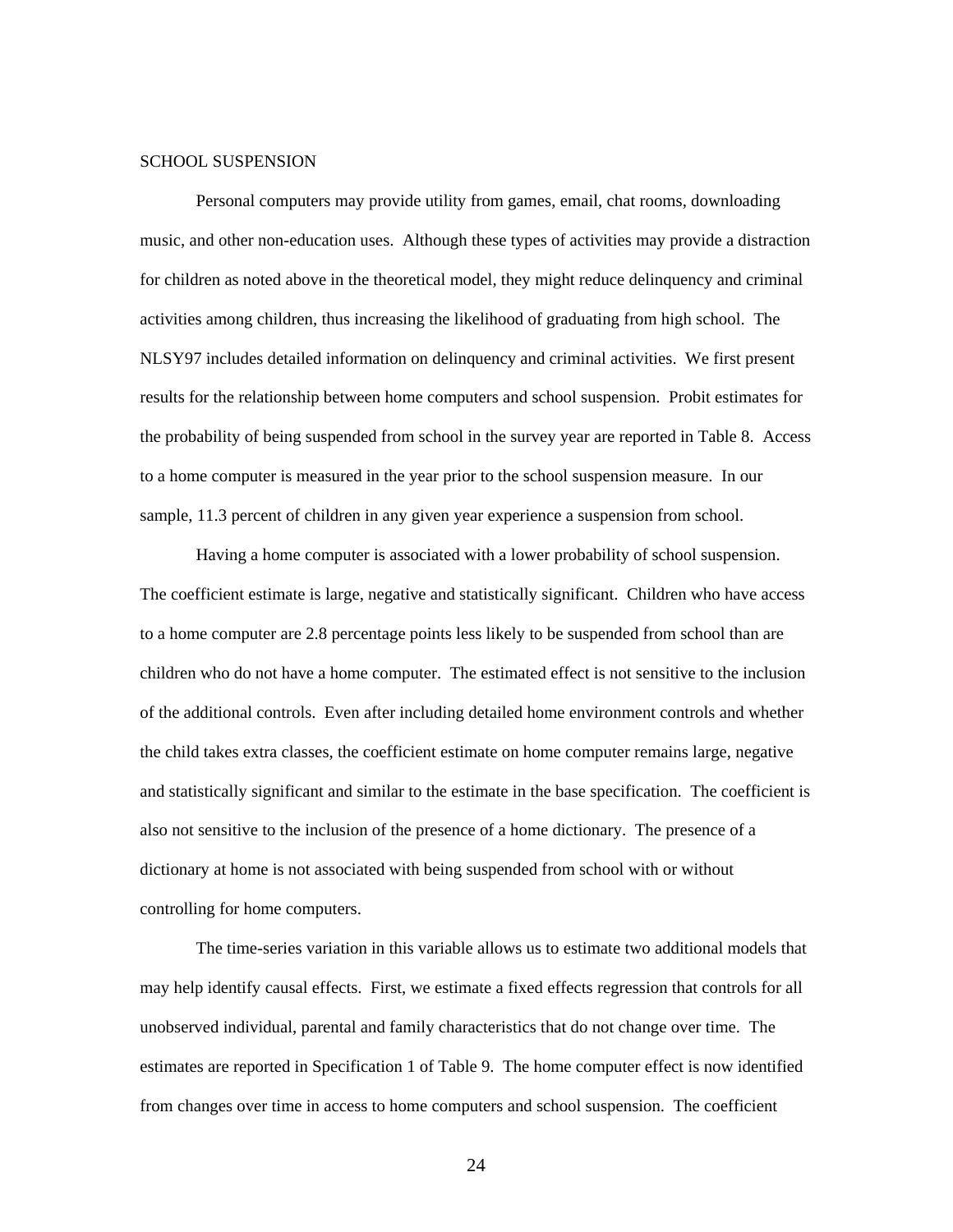estimate on home computer is smaller in magnitude and now statistically insignificant at conventional levels, but remains somewhat large. The point estimate implies an effect of -0.0090, which is 8 percent of the mean school suspension probability of 0.1147. The lack of statistical significance of this estimate, however, may be due to the relatively short time span and lack of time-series variation in having a home computer. We have at most four years of data for each child while they are in school with 40 percent of children having 3 years or less of data. Less than 20 percent of children experience a change in home computers from one year to the next. Although our sample does not represent an ideal application for a fixed effects model, it is somewhat reassuring that the point estimates from these models do not contradict our previous results.

 As a final check of the validity of our results for school suspension we estimate a regression that includes future computer ownership in addition to previous computer ownership.<sup>19</sup> Future computer ownership may serve as a proxy for unobserved characteristics that are correlated with having a home computer and educational outcomes, but cannot have a causal effect on current school suspension. Thus, the finding of a negative coefficient estimate on future computer ownership of similar magnitude to the coefficient estimate on previous computer ownership suggests that the correlation in unobserved factors may be the underlying cause of the estimated negative relationship. Specifications 2 to 5 of Table 9 report probit estimates for the probability of school suspension. The coefficient estimate on home computer remains large, negative and statistically significant, whereas the coefficient estimate on future home computer is much smaller and statistically insignificant in 3 out of 4 specifications.<sup>20</sup> Previous computer ownership, not future computer ownership, appears to have a strong negative correlation with the probability of school suspension, which is consistent with the hypothesis that home computers have a positive effect on educational outcomes. These findings for the relationships between

<sup>&</sup>lt;sup>19</sup> Future computer ownership is measured in the two years after school suspension is measured.<br><sup>20</sup> The coefficient estimate on future computer ownership is small and statistically insignificant when included alone.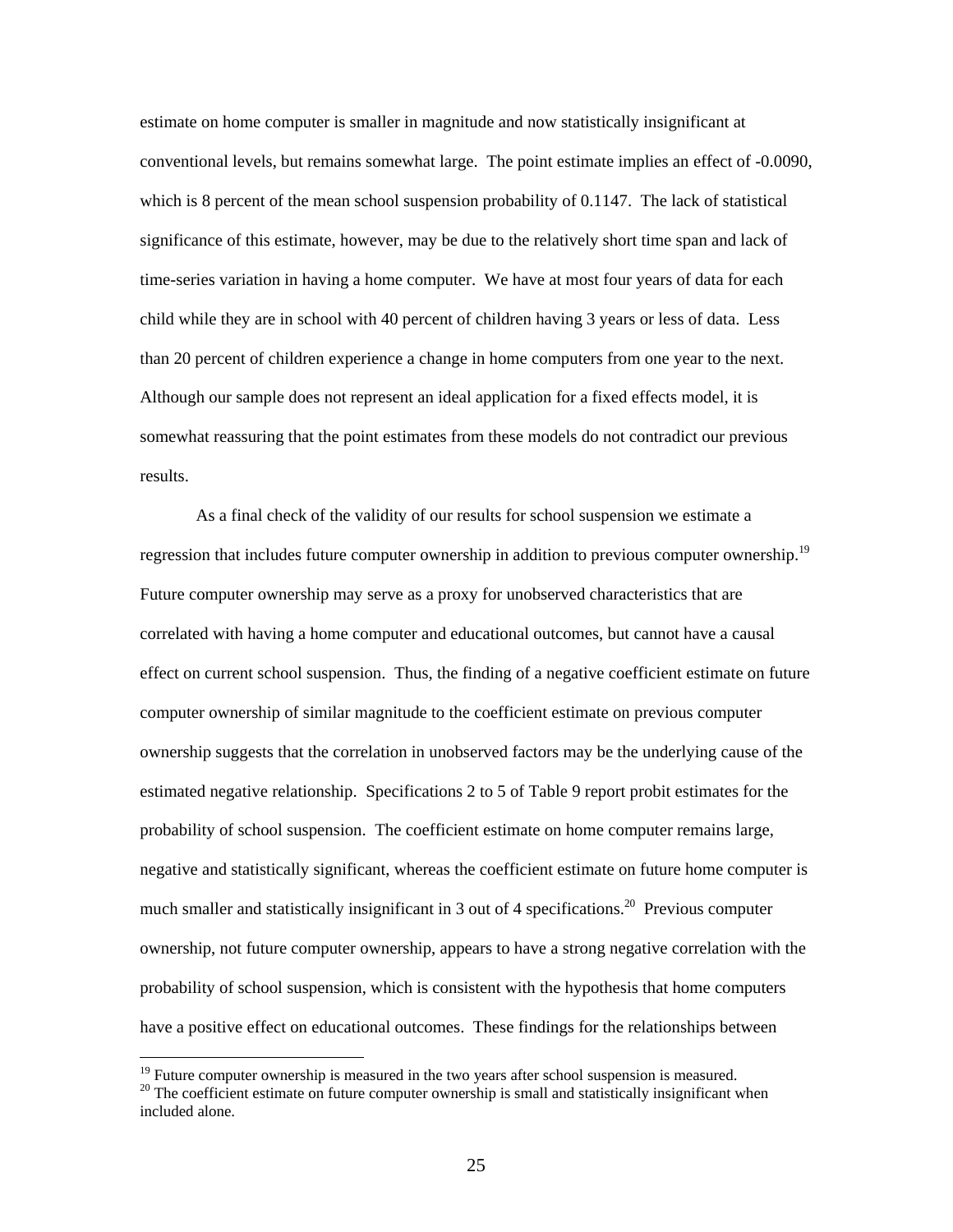home computers, future home computers and school suspension are also consistent with Schmitt and Wadsorth's (2004) findings for school examinations.

### CRIMINAL ACTIVITIES

 If home computers reduce criminal activities then they may have an indirect effect on educational outcomes. We investigate this hypothesis by estimating separate probit regressions for the probability of committing any criminal activity, being arrested, and gang activity. Estimates are reported in Table 10 for the main specification, a specification that includes the presence of a dictionary at home, a fixed effects model, and a specification that includes future home computers. We first discuss the results for children committing any criminal activity, which includes damaging property, stealing, other property crimes, assaults, and selling drugs. The reported coefficient estimates for home computers are generally negative, but are not statistically significant at conventional levels. Most of the point estimates imply large effects, roughly equal to about 5 percent of the mean. The coefficient estimate on the presence of a dictionary is negative, but has a large standard error, and the coefficient on future home computers is positive, but statistically insignificant.

 Table 10 also reports estimates for regressions for the probability of arrests. The coefficients are large, negative and statistically significant in most of the specifications. The fixed effects estimate is not significant at conventional levels and is smaller than the other coefficient estimates, but implies a large effect. The range of reported point estimates indicate that home computers are associated with a decrease in the probability of being arrested by 0.0080 to 0.0179. The average arrest probability in the sample is 0.06. The presence of a dictionary at home and future computer ownership appear to have no relationship with arrests.

 The coefficient estimates on home computers in the regressions for the probability of being in a gang are large and negative in all specifications. None of the coefficient estimates, however, is statistically significant at conventional levels. The coefficient estimate on future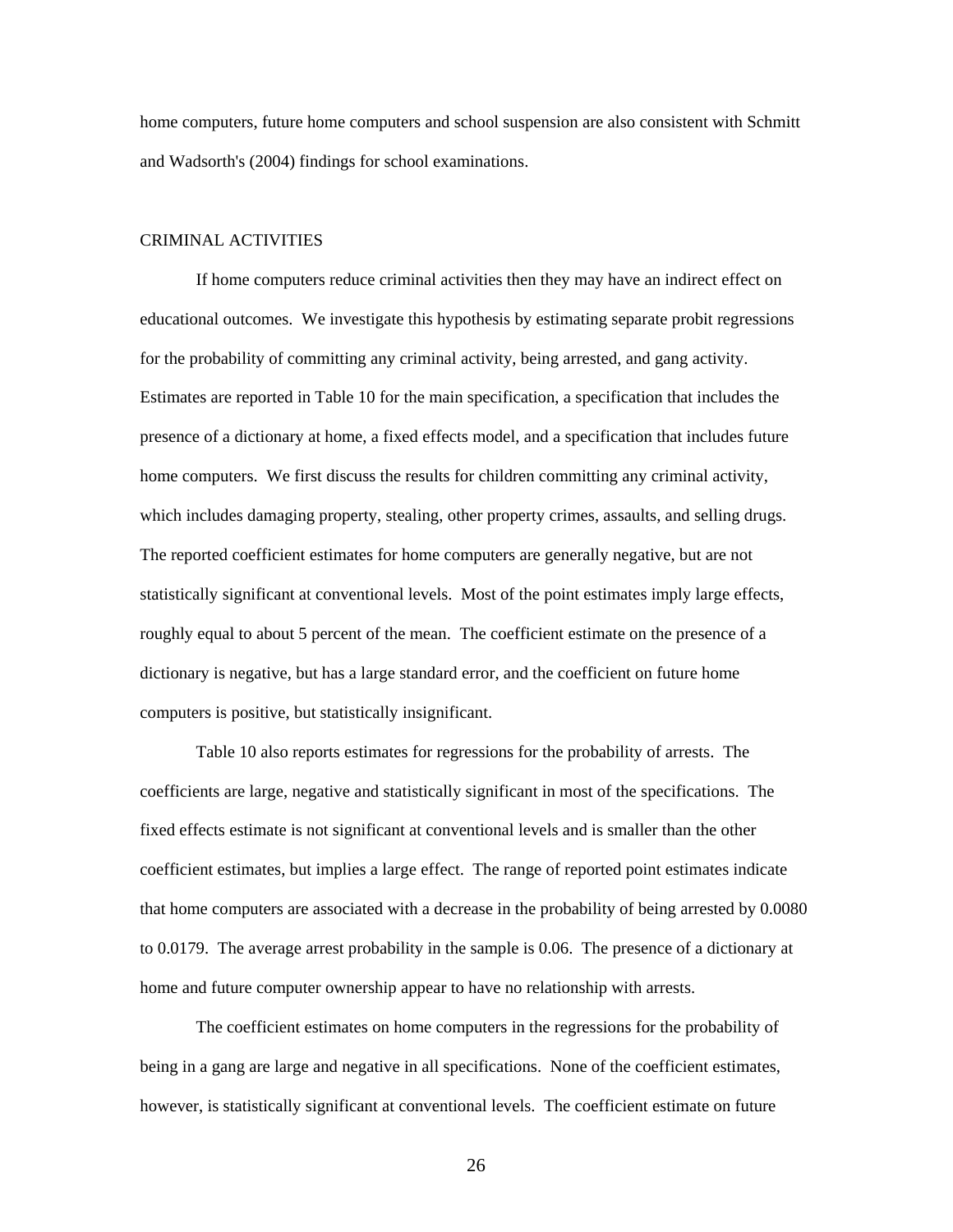home computers is very small, but the coefficient on the presence of a dictionary is negative and large, although not statistically significant.

 Overall, the estimates provide some evidence of a negative relationship between home computers and criminal activities. The most consistent and statistically significant results are for arrests. For the other criminal activity measures, many of the coefficient estimates are large and negative and consistent across specifications, but are not statistically significant.

### **7. Conclusions**

 The personal computer is ubiquitous in the classroom, however, one quarter of all children in the United States do not have access to a home computer. Although the impact of computers and other technologies in the classroom have been studied extensively, surprisingly little previous research has examined the educational consequences of this disparity in access to technology. In this study, we contribute to the scant literature on the impacts of home computers by exploring the relationship between computer ownership and high school graduation and other educational outcomes using recent panel data from matched CPS files and the NLSY97. A simple theoretical model of the high school graduation decision illustrates the mechanisms by which home computers may affect graduation, but does not offer a prediction of the net effect.

 To identify the causal effects of home computers on high school graduation and other educational outcomes we employ several empirical strategies. We first estimate probit regressions for the probability of high school graduation using panel data from the CPS and NLSY97. We find that home computers are associated with a 6-8 percentage point higher probability of graduating from high school even after controlling for numerous individual, parental, family and home environment characteristics, including several typically unobservable ones using the NLYS97. Although we find no evidence indicating that the probit estimates are biased, we also estimate bivariate probit models for the joint probability of computer ownership and high school graduation to further rule out the effects of unobserved factors. Using parental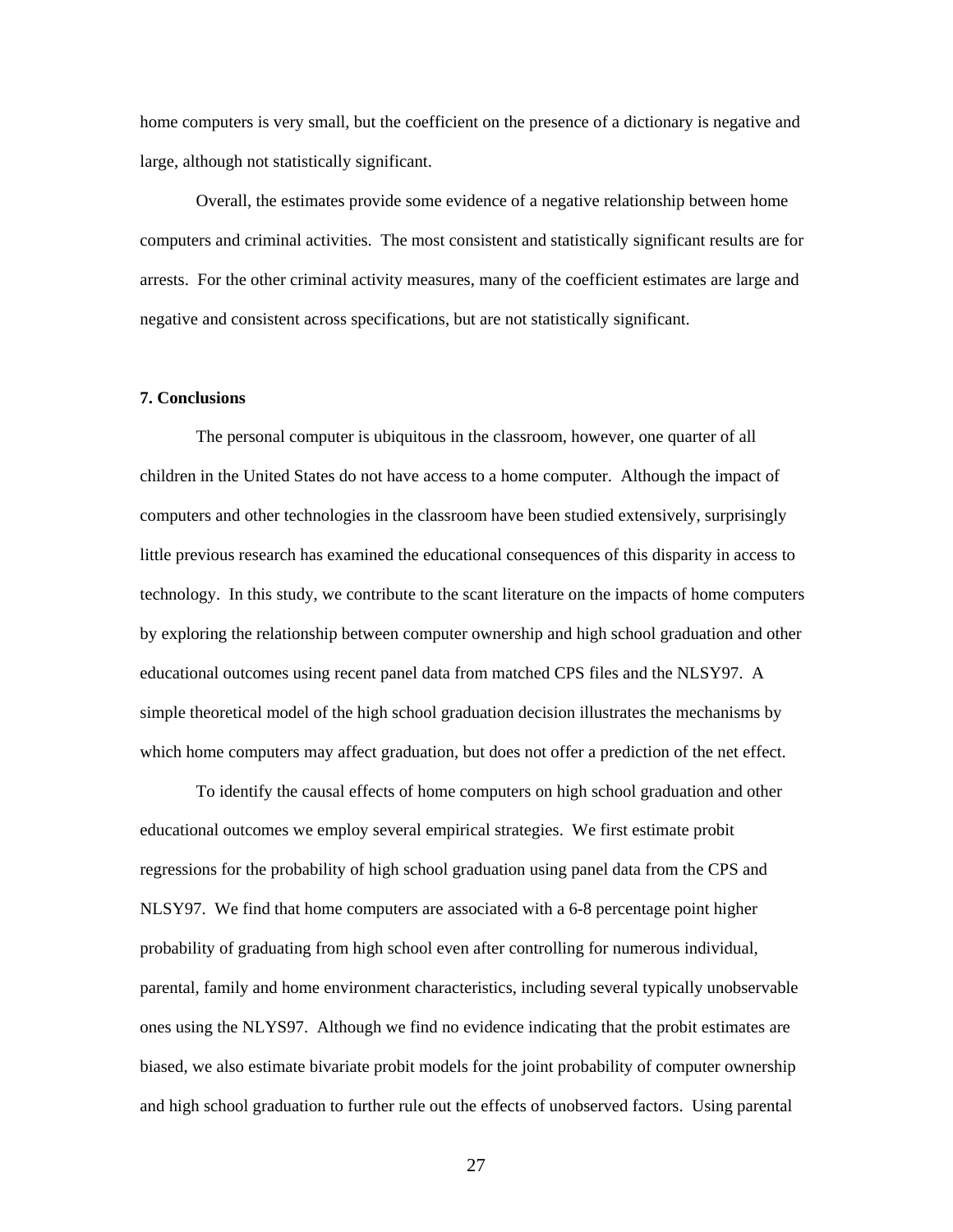use of the Internet at work and the presence of another teenager in the household as exclusion restrictions, we find coefficient estimates that are similar to the original probit estimates, although statistically insignificant. The estimation of 2SLS models and several additional bivariate probits provide very similar estimates of the magnitude of the relationship, however, these estimates are also statistically insignificant.

 The results from "pencil tests" using the CPS and NLSY97 are consistent with the hypothesis that home computers increase the likelihood of children graduating from high school. Cable television and the presence of dictionaries at home may be correlated with unobserved family characteristics, but are unlikely to have discernable effects on the probability of graduating from high school. Estimates from the CPS indicate that cable television is not correlated with high school graduation, and estimates from the NLYS97 indicate that the presence of a dictionary at home is not correlated with high school graduation. The estimated relationship between home computers and high school graduation is also not sensitive to the inclusion of these variables.

 Estimates from the NLSY97 also indicate a strong positive relationship between home computers and grades and a strong negative relationship between home computers and school suspension. To identify causal effects, we estimate fixed effects models and specifications that include future computer ownership for school suspension. The fixed effects estimates, which control for individual, parental and family unobservable characteristics that do not change over time, are smaller in magnitude and insignificant, but continue to imply nontrivial effects. We also find that future computer ownership does not have a strong negative correlation with school suspension, whereas previous computer ownership continues to have a strong negative correlation. Finally, we find some evidence suggesting that home computers may decrease crime. The estimates also suggest that home computers may increase high school graduation partly by reducing non-productive activities, such as truancy and crime, among children.

 The general consistency of the sign and magnitude of estimates across datasets, inclusion of different sets of controls, timing of computer purchases, exclusion restrictions, and estimation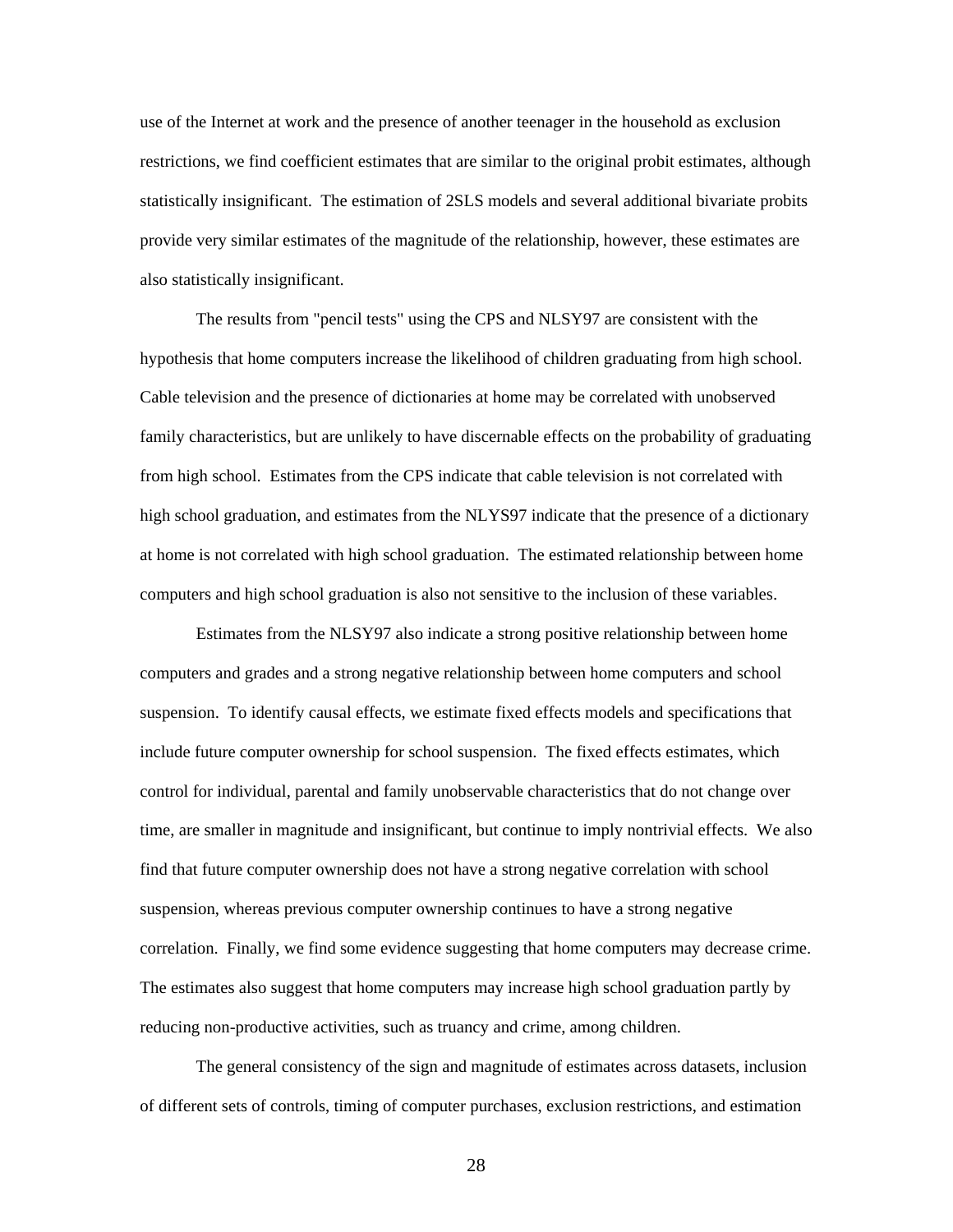strategies suggests that home computers are likely to have positive effects on educational outcomes. The main weakness of the analysis is that some of the techniques, such as the bivariate probits, 2SLS, and fixed effects models, produced imprecisely measured coefficients. On the other hand, the probit models, "pencil tests" and future home computer results provide more precise estimates that are consistent with the hypothesis that home computers improve educational outcomes. Although this study provides a comprehensive analysis of the two main U.S. datasets that include recent information on computer ownership among children, additional evidence on this important question, especially from random experiments, is needed.

 The findings presented here have important policy implications. They suggest that disparities in access to technology are likely to translate into future disparities in educational and economic outcomes, thus making the low rates of access to home computers among disadvantaged minorities and poor children especially alarming. Policies that address the financial, informational and technical constraints limiting the optimal level of investment in personal computers among disadvantaged families may be needed. One solution is to expand the relatively new programs that provide one-to-one school computing through laptop computers both in terms of the number of schools participating and the ability of schoolchildren to take these computers home. Tax breaks or special loans for educational computer purchases, training programs, and computer donations represent a few additional examples. The findings also raise concerns about funding cuts for technology-related programs affecting disadvantaged groups, such as community technology centers (Servon 2002). Finally, home computers in the educational process may become more important over time as schools are increasingly digitizing content and there is growing momentum for the controversial issue of replacing textbooks with CD ROMs or Internet-based materials.<sup>21</sup>

 $21$  One of the action steps included in the new U.S. Department of Education's (2004b) National Education Technology Plan is to "move away from reliance on textbooks to the use of multimedia or online information (digital content)."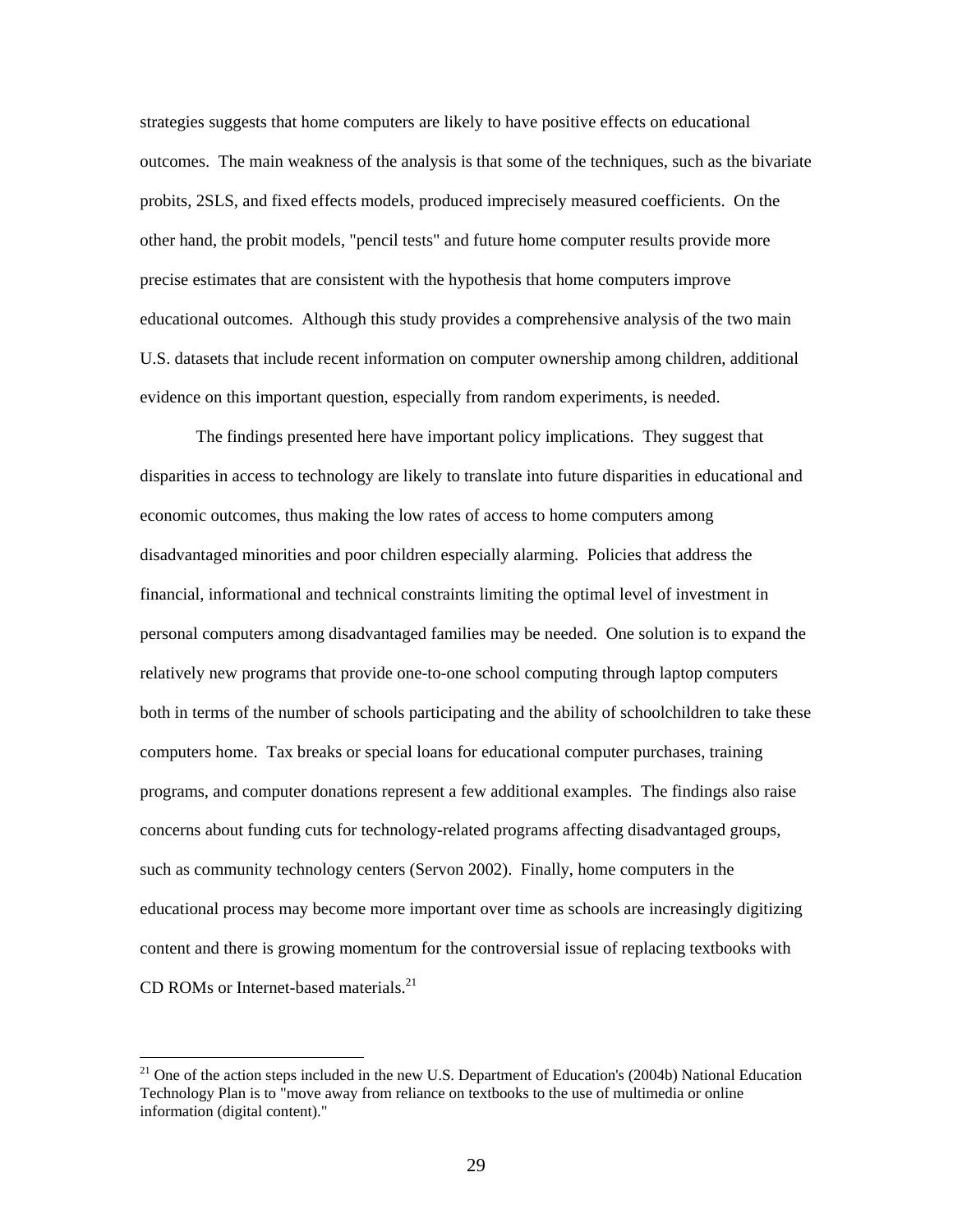#### **References**

Altonji J.G., T. E. Elder, C. Taber (2002). "An Evaluation of Instrumental Variable Strategies for Estimating the Effect of Catholic Schools." NBER #9358.

Angrist, Joshua. 2001. Estimation of Limited Dependent Variable Models With Dummy Endogenous Regressors: Simple Strategies for Empirical Practice. *Journal of Business and Economic Statistics*, 19(1): 2-28.

Angrist, Joshua, and Victor Lavy. 2002. "New Evidence on Classroom Computers and Pupil Learning," The Economic Journal, 112 (October), 735-65.

Attewell, Paul, and Juan Battle. 1999. "Home Computers and School Performance," The Information Society, 15: 1-10.

Bureau of Labor Statistics. 2002. State and Regional Unemployment, 2001 Annual Averages. ftp://ftp.bls.gov/pub/news.release/srgune.txt.

Center for Human Resource Research. 2003. NLSY97 Users' Guide, Columbus, Ohio: The Ohio State University.

Chaplin, Duncan. 2002. Tassels on the Cheap. *Education Next*, Fall: 24-29.

Chuang, Hwei-Lin. 1997. "High School Youths' Dropout and Re-Enrollment Behavior," Economics of Education Review, 16(2): 171-186.

Crandall, Robert W. 2000. "Bridging the Digital Divide: Universal Service, Equal Access, and the Digital Divide," paper presented at Bridging the Digital Divide: California Public Affairs Forum, Stanford University.

Cuban, Larry. 2001. Oversold and Underused: Computers in the Classroom. Cambridge: Harvard University Press.

DiNardo, J., & Pischke, J.S. (1997). The returns to computer use revisited: Have pencils changed the wage structure too? *The Quarterly Journal of Economics* 112(1), 291-304.

Fairlie, Robert W. 2004. "Race and the Digital Divide," Contributions to Economic Analysis & Policy, The Berkeley Electronic Journals 3(1), Article 15: 1-38.

Fairlie, Robert W. 2005. "The Effects of Home Computers on School Enrollment," *Economics of Education Review*, 24(5): 533-547.

Freeman, Richard B. 2002. "The Labour Market in the New Information Economy," National Bureau of Economic Research Working Paper No. 9254.

Fuchs, Thomas, and Ludger Woessmann. 2004. "Computers and Student Learning: Bivariate and Multivariate Evidence on the Availability and Use of Computers at Home and at School." CESIFO Working Paper No. 1321.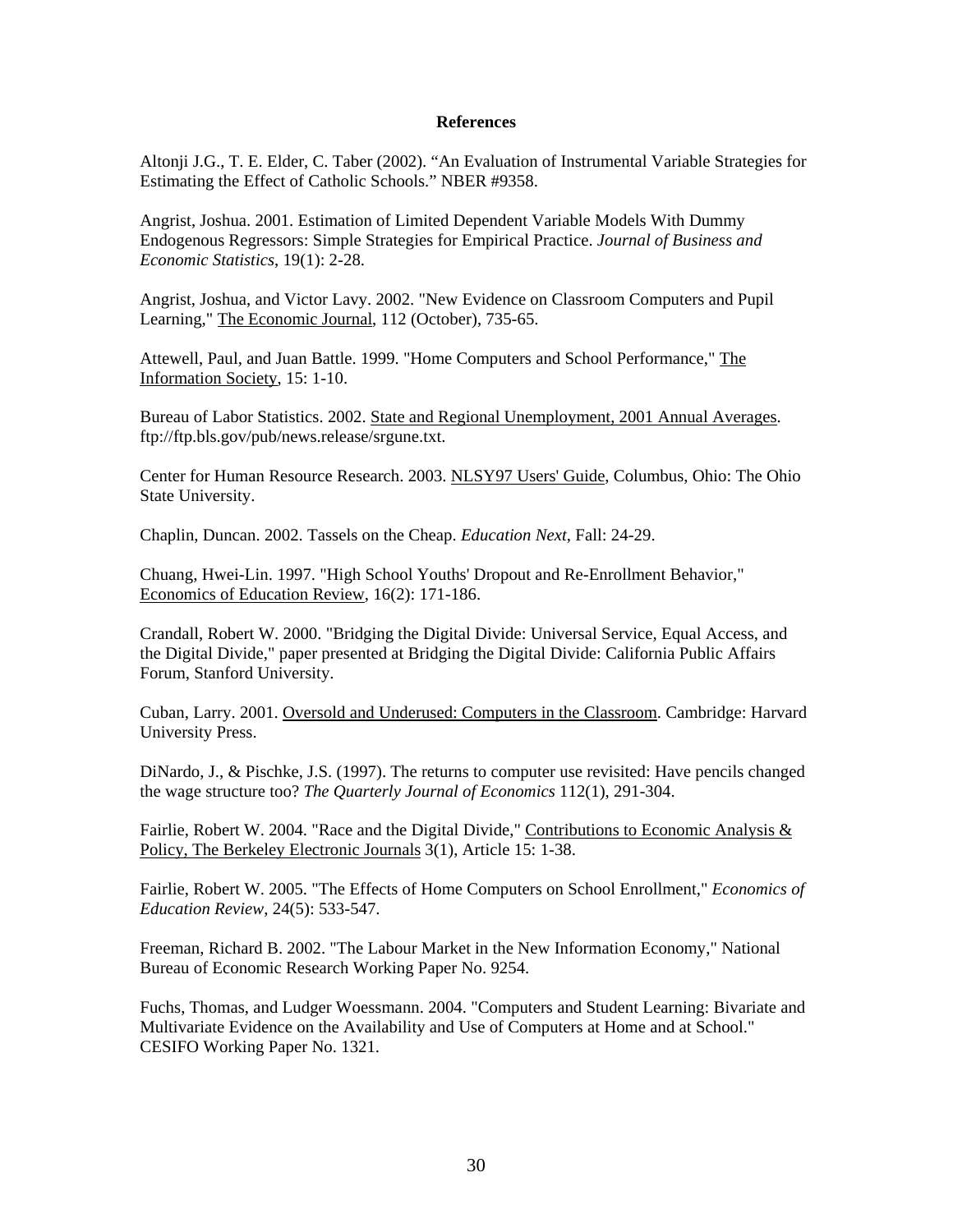Giacquinta, Joseph, JoAnne Bauer, and Jane Levin. 1993. Beyond Technology's Promise: An Examination of Children's Educational Computing at Home. New York: Cambridge University Press.

Goolsbee, Austan, and Jonathan Guryan. 2005. "The Impact of Internet Subsidies in Public Schools," Review of Economics and Statistics (forthcoming).

Goolsbee, Austan, and Peter J. Klenow. 2002. "Evidence on Learning and Network Externalities in the Diffusion of Home Computers," *Journal of Law and Economics*, October 2002, Vol XLV (2, part 1), 317-344.

Holzer, Harry J. 1996. What Employers Want: Job Prospects for Less-Educated Workers, New York: Russell Sage Foundation.

Keefe, Dave, Phoebe Farag and Andy Zucker. 2003. Annotated Bibliography of Ubiquitous Computing Evaluations, Ubiquitous Computing Evaluation Consortium, SRI International, Inc.: Arlington, VA.

Kirpatrick, H., and L. Cuban. 1998. "Computers Make Kids Smarter--Right?" Technos Quarterly for Education and Technology, 7:2.

Lenhart, Amanda, Maya Simon, and Mike Graziano. 2001. "The Internet and Education: Findings from the Pew Internet & American Life Project," Washington, D.C.: Pew Internet & American Life Project.

Lowther, Deborah L., Steven M. Ross, and Gary R. Morrison. 2001. Evaluation of a Laptop Program: Successes and Recommendations. Paper presented at the National Educational Computing Conference, "Building on the Future," Chicago, IL.

Madrian, Brigette C., and Lars John Lefgren. 2000. "An Approach to Longitudinally Matching Current Population Survey (CPS) Respondents," Journal of Economic and Social Measurement, 26, 31-62.

Mitchell Institute. 2004. One-to-one Laptops in a High School Environment, Piscataquis Community High School Study Final Report. Great Maine Schools Project.

Noll, Roger G. Noll, Dina Older-Aguilar, Gregory L. Rosston, and Richard R. Ross. 2000. "The Digital Divide: Definitions, Measurement, and Policy Issues," paper presented at Bridging the Digital Divide: California Public Affairs Forum, Stanford University.

Novak, Tomas P., and Donna L. Hoffman. 1998. "Bridging the Digital Divide: The Impact of Race on Computer Access and Internet Use." Owen Graduate School of Management, Vanderbilt University Working Paper.

Peck, Craig, Larry Cuban, and Heather Kirkpatrick. 2002. "Techno-Promoter Dreams, Student Realities," Phi Delta Kappan. 83:6, 472-80.

Puma, Michael J., Duncan D. Chaplin, and Andreas D. Pape. 2000. E-Rate and the Digital Divide: A Preliminary Analysis from the Integrated Studies of Educational Technology. Urban Institute.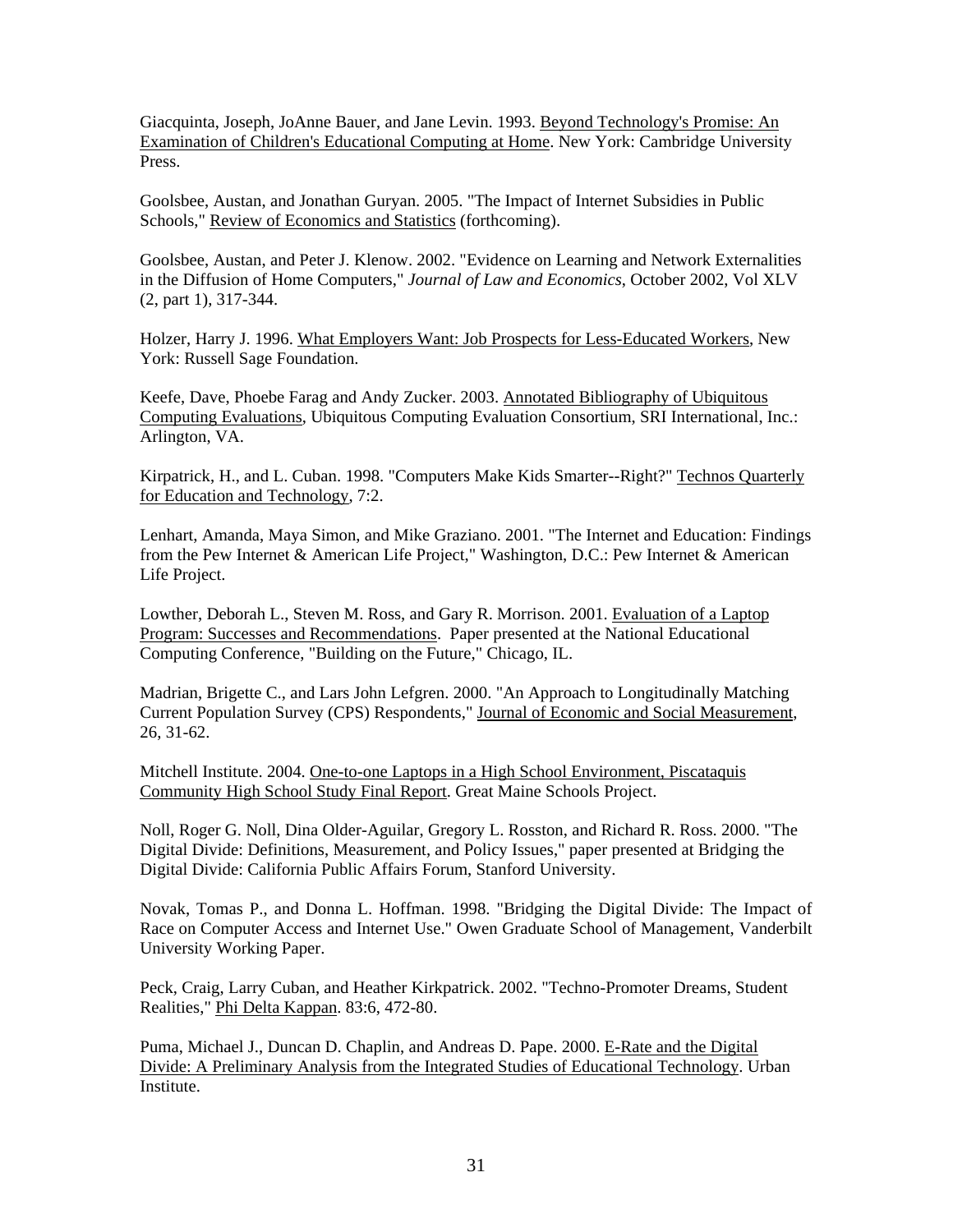Rockman, et al. 2000. A More Complex Picture: Laptop Use and Impact in the Context of Changing Home and School Access. A Project for Anytime Anywhere Learning by Microsoft Corporation.

Rouse, Cecilia E., and Alan B. Krueger. 2004. "Putting Computerized Instruction to the Test: A Randomized Evaluation of a "Scientifically-Based" Reading Program," Economics of Education Review, 23(October): 323-38.

Selwyn, Neil. 1998. "The Effect of Using a Home Computer on Students' Educational Use of IT," Computers and Education, 31: 211-227.

Servon, Lisa. 2002.Bridging the Digital Divide: Community, Technology and Policy (Blackwell).

Schmitt, John, and Jonathan Wadsworth. 2004. "Is There an Impact of Household Computer Ownership on Children's Educational Attainment in Britain? Centre for Economic Performance Discussion Paper No. 625.

Silvernail, David L., and Dawn M. M. Lane. 2004. The Impact of Maine's One-to-One Laptop Program on Middle School Teachers and Students, Phase One Summary Evidence, Research Report #1. Maine Education Policy Research Institute, University of Southern Maine Office.

SRI International. 2002. The Integrated Studies of Educational Technology: Professional Development and Teachers' Use of Technology," SRI International Report.

Stevenson, Kenneth R. 1999. Evaluation Report – Year 3, Middle School Laptop Program, Beaufort County School District. University of South Carolina.

Stoll, Clifford. 1995. Silicon Snake Oil: Second Thoughts on the Information Highway. New York: Doubleday.

Underwood, J., Billingham. M. and Underwood, G. 1994. "Predicting Computer Literacy: How Do the Technological Experiences of Schoolchildren Predict Their Computer Based Problem-Solving Skills? Journal of Information Technology for Teacher Education, 3(1), 115-125.

Urban-Lurain, Mark, and Yong Zhao. 2004. Freedom to Learn Evaluation Report: 2003 Project Implementation Executive Summary, Prepared for Michigan Virtual University by The Center for Teaching and Technology Michigan State University.

U.S. Department of Commerce. 2002. A Nation Online: How Americans are Expanding Their Use of the Internet. Washington, D.C.: U.S.G.P.O.

U.S. Department of Education. 2001. Dropout Rates in the United States: 1999. Washington, D.C.: National Center for Education Statistics.

U.S. Department of Education 2002. National Center for Education Statistics. *Digest of Education Statistics, 2001,*NCES 2002–130, by Thomas D. Snyder. Production Manager, Charlene M. Hoffman. Washington, DC.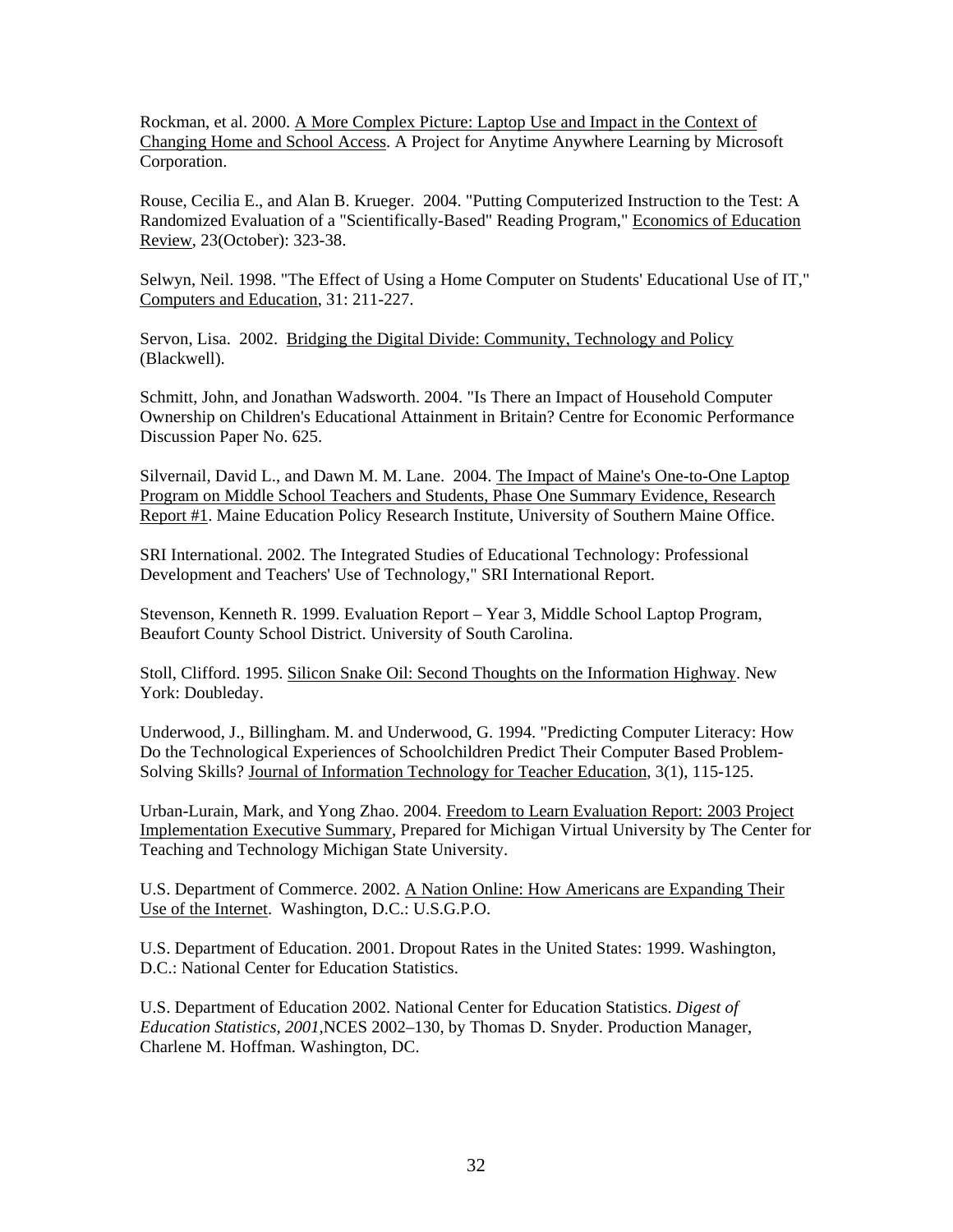U.S. Department of Education. 2004a. National Center for Education Statistics. *Internet Access in U.S. Public Schools and Classrooms: 1994–2002,* NCES 2004-011, by Anne Kleiner and Laurie Lewis. Project Officer: Bernard Greene. Washington, DC: 2003. http://nces.ed.gov/pubs2004/2004011.pdf

U.S. Department of Education. 2004b. Office of Education Technology. *Toward a New Golden Age in American Education: How the Internet, the Law, and Today's Students are Revolutionizing Expectations*. Washington, DC: 2004. http://nationaledtechplan.org/default.asp

Universal Services Administration Company. 2003. Annual Report http://www.universalservice.org/download/pdf/2003AnnualReport.pdf

Valletta, Robert G. 2004. "The Computer Evolution: Diffusion and Changing Returns in the U.S., 1984-2001, Federal Reserve Bank of San Francisco Working Paper.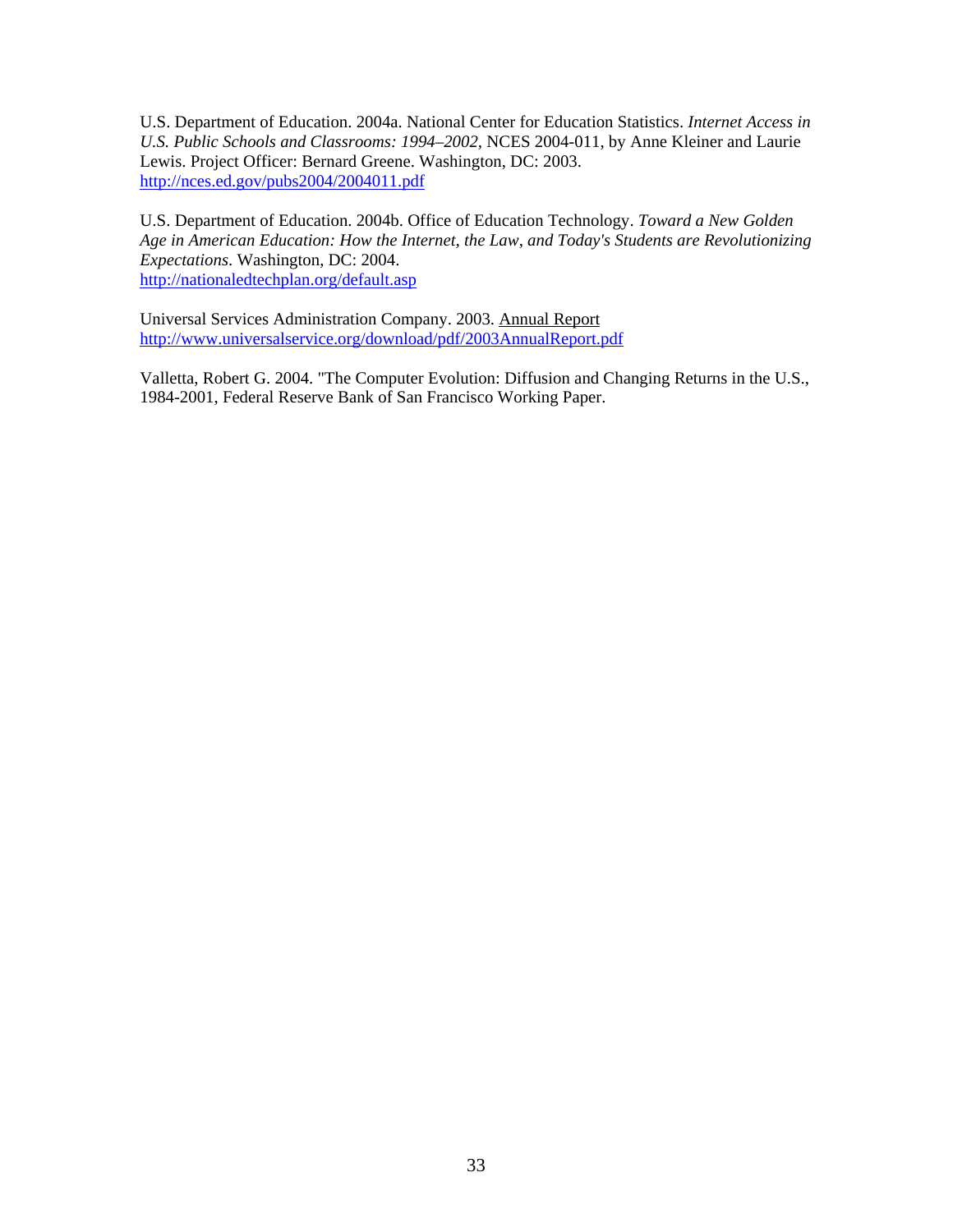## Table 1 Home Computer Use among Children Ages 16-18 Current Population Survey, 2003

|                                                                             |                     | Enrolled in |              |
|-----------------------------------------------------------------------------|---------------------|-------------|--------------|
|                                                                             | <b>All Children</b> | School      | Not Enrolled |
| Percent of children with access to a<br>home computer                       | 79.6%               | 81.1%       | 56.4%        |
| Sample size                                                                 | 4,388               | 4,119       | 269          |
| Percent of children with access to a<br>home computer who use that computer | 94.6%               | 95.2%       | 81.6%        |
| Sample size                                                                 | 3,543               | 3,392       | 151          |
| Percent of home computer users who:                                         |                     |             |              |
| use computer for school assignments                                         | 93.4%               | 93.4%       |              |
| use computer for the Internet                                               | 86.9%               | 87.4%       | 74.5%        |
| use computer for games                                                      | 72.6%               | 72.9%       | 64.9%        |
| use computer for electronic mail                                            | 78.2%               | 78.8%       | 62.9%        |
| use computer for word processing                                            | 70.0%               | 71.1%       | 38.8%        |
| use computer for graphics and design                                        | 45.0%               | 45.5%       | 33.4%        |
| use computer for spreadsheets or<br>databases                               | 22.1%               | 22.3%       | 16.1%        |
| Sample size                                                                 | 3,357               | 3,234       | 123          |

Notes: (1) The sample consists of children ages 16-18 who have not graduated from high school and live with at least one parent. (2) All estimates are calculated using sample weights provided by the CPS.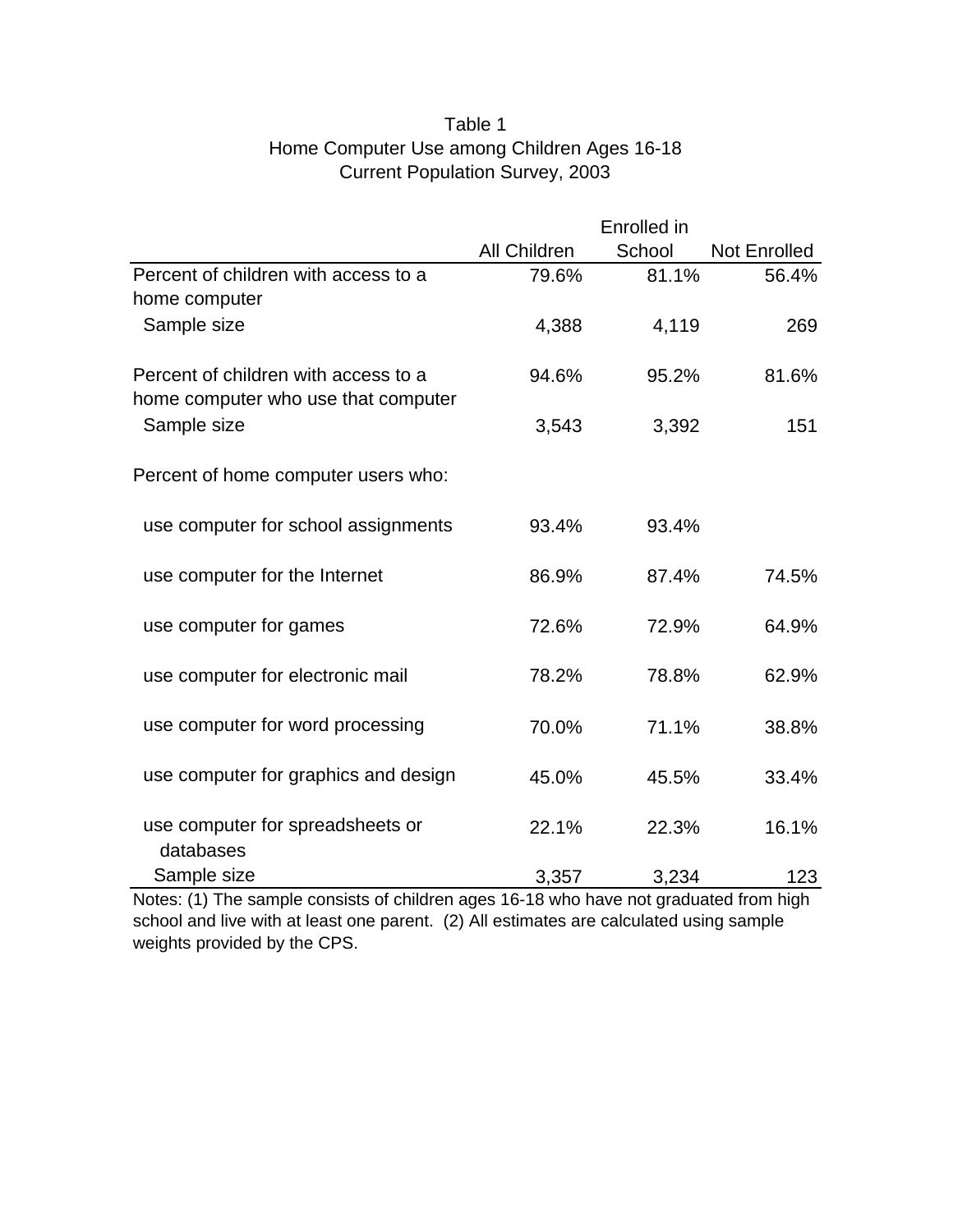## Table 2 High School Graduation Rates Matched Current Population Surveys (2000-2004) and NLSY97

|                                                                 | No home<br>computer | Home<br>computer | <b>Difference</b> |
|-----------------------------------------------------------------|---------------------|------------------|-------------------|
| High school graduation rate by second survey year<br><b>CPS</b> | 56.7%               | 73.3%            | 16.6%             |
| Sample Size                                                     | 308                 | 1,419            |                   |
| High school graduation rate by age 19<br>NLSY97                 | 70.7%               | 94.2%            | 23.5%             |
| Sample Size                                                     | 659                 | 3,280            |                   |

Notes: (1) The CPS sample consists of teenagers ages 16-18 who have completed 11th or 12th grade, but have not received a high school diploma in the first survey year. (2) All estimates are calculated using sample weights provided by the CPS and NLSY97.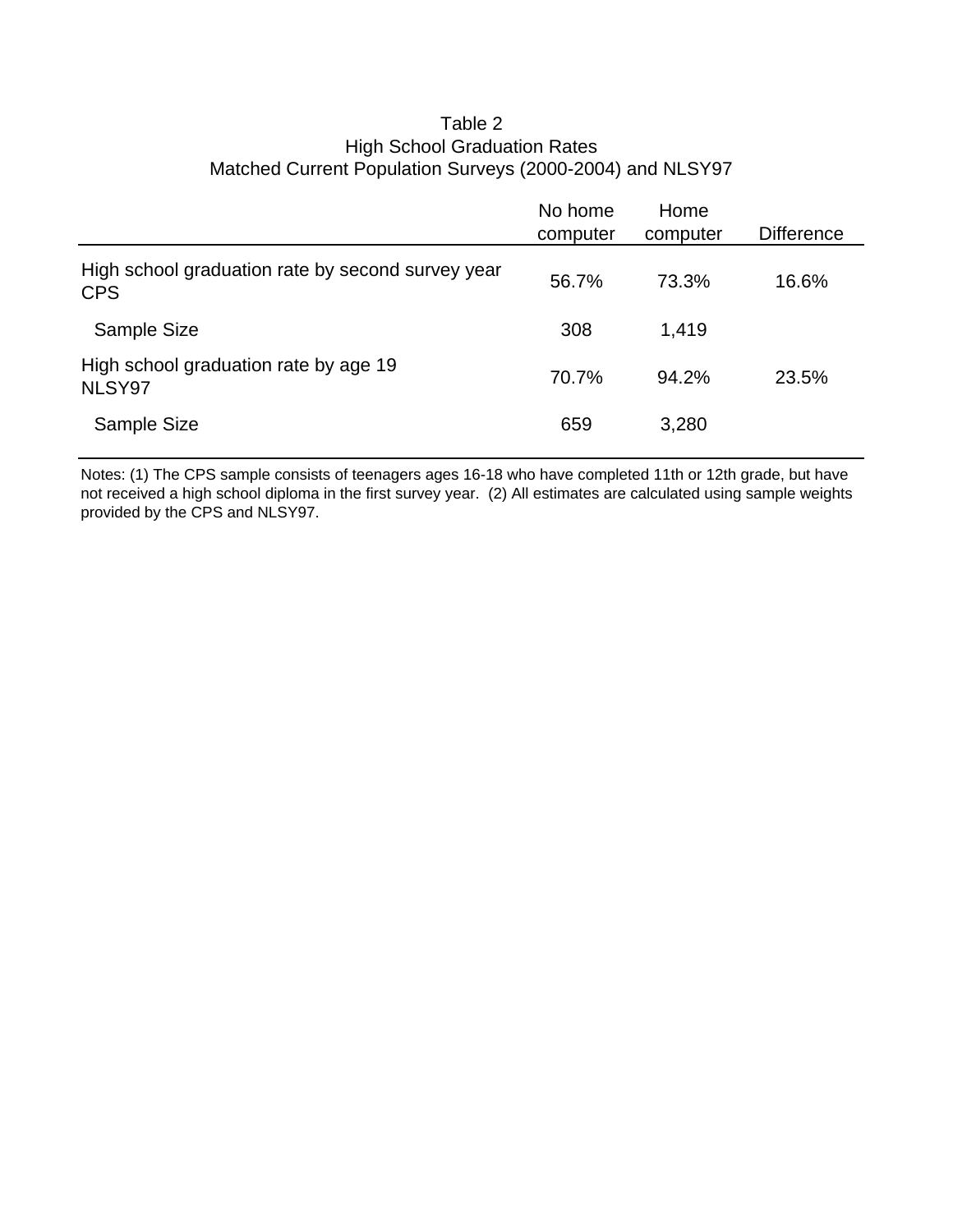# Table 3 Probit, Bivariate Probit and 2SLS Regressions for High School Graduation and Home Computer Matched Current Population Surveys, 2000-2004

|                                      | Specification  |                |                  |                  |                |
|--------------------------------------|----------------|----------------|------------------|------------------|----------------|
| <b>Explanatory variables</b>         | (1)            | (2)            | (3)              |                  | (4)            |
| Dependent variable                   | <b>HS Grad</b> | <b>HS Grad</b> | Computer         | <b>HS Grad</b>   | <b>HS Grad</b> |
|                                      |                |                | <b>Bivariate</b> | <b>Bivariate</b> |                |
| Model type                           | Probit         | Probit         | Probit           | Probit           | 2SLS           |
| Female                               | 0.0649         | 0.0648         | 0.0199           | 0.0646           | 0.0618         |
|                                      | (0.0267)       | (0.0267)       | (0.0172)         | (0.0271)         | (0.0268)       |
| <b>Black</b>                         | $-0.0319$      | $-0.0318$      | $-0.0652$        | $-0.0305$        | $-0.0247$      |
|                                      | (0.0460)       | (0.0459)       | (0.0359)         | (0.0477)         | (0.0663)       |
| Latino                               | $-0.0997$      | $-0.0997$      | $-0.1279$        | $-0.0974$        | $-0.0857$      |
|                                      | (0.0513)       | (0.0513)       | (0.0431)         | (0.0566)         | (0.0910)       |
| Immigrant                            | 0.0186         | 0.0186         | $-0.0051$        | 0.0189           | 0.0300         |
|                                      | (0.0564)       | (0.0563)       | (0.0317)         | (0.0571)         | (0.0625)       |
| Family income: missing               | $-0.0935$      | $-0.0938$      | 0.0291           | $-0.0950$        | $-0.0845$      |
|                                      | (0.0544)       | (0.0543)       | (0.0265)         | (0.0549)         | (0.0691)       |
| Family income: \$15,000 to \$30,000  | $-0.0322$      | $-0.0323$      | 0.0427           | $-0.0334$        | $-0.0253$      |
|                                      | (0.0558)       | (0.0558)       | (0.0234)         | (0.0566)         | (0.0673)       |
| Family income: \$30,000 to \$50,000  | 0.0270         | 0.0267         | 0.0715           | 0.0248           | 0.0261         |
|                                      | (0.0479)       | (0.0479)       | (0.0205)         | (0.0551)         | (0.0910)       |
| Family income: \$50,000 to \$75,000  | $-0.0490$      | $-0.0494$      | 0.0910           | $-0.0517$        | $-0.0453$      |
|                                      | (0.0552)       | (0.0550)       | (0.0206)         | (0.0638)         | (0.1024)       |
| Family income: greater than \$75,000 | $-0.0093$      | $-0.0097$      | 0.0928           | $-0.0116$        | $-0.0136$      |
|                                      | (0.0519)       | (0.0518)       | (0.0261)         | (0.0581)         | (0.0913)       |
| Home ownership                       | 0.0899         | 0.0900         | 0.0782           | 0.0882           | 0.0856         |
|                                      | (0.0405)       | (0.0405)       | (0.0281)         | (0.0436)         | (0.0688)       |
| Mother-high school graduate          | 0.0173         | 0.0173         | 0.0684           | 0.0151           | 0.0220         |
|                                      | (0.0486)       | (0.0486)       | (0.0232)         | (0.0561)         | (0.0929)       |
| Mother-some college                  | 0.0741         | 0.0741         | 0.0957           | 0.0714           | 0.0743         |
|                                      | (0.0487)       | (0.0487)       | (0.0228)         | (0.0600)         | (0.1170)       |
| Mother-college graduate              | 0.0347         | 0.0349         | 0.0834           | 0.0323           | 0.0429         |
|                                      | (0.0578)       | (0.0578)       | (0.0260)         | (0.0659)         | (0.1101)       |
| Father-high school graduate          | 0.0747         | 0.0746         | $-0.0626$        | 0.0754           | 0.0774         |
|                                      | (0.0512)       | (0.0512)       | (0.0375)         | (0.0547)         | (0.0648)       |
| Father-some college                  | 0.0512         | 0.0511         | 0.0209           | 0.0507           | 0.0479         |
|                                      | (0.0555)       | (0.0555)       | (0.0329)         | (0.0569)         | (0.0594)       |
| Father-college graduate              | 0.0550         | 0.0550         | 0.0570           | 0.0545           | 0.0508         |
|                                      | (0.0610)       | (0.0610)       | (0.0352)         | (0.0627)         | (0.0634)       |
|                                      | $($ antinuad)  |                |                  |                  |                |

(continued)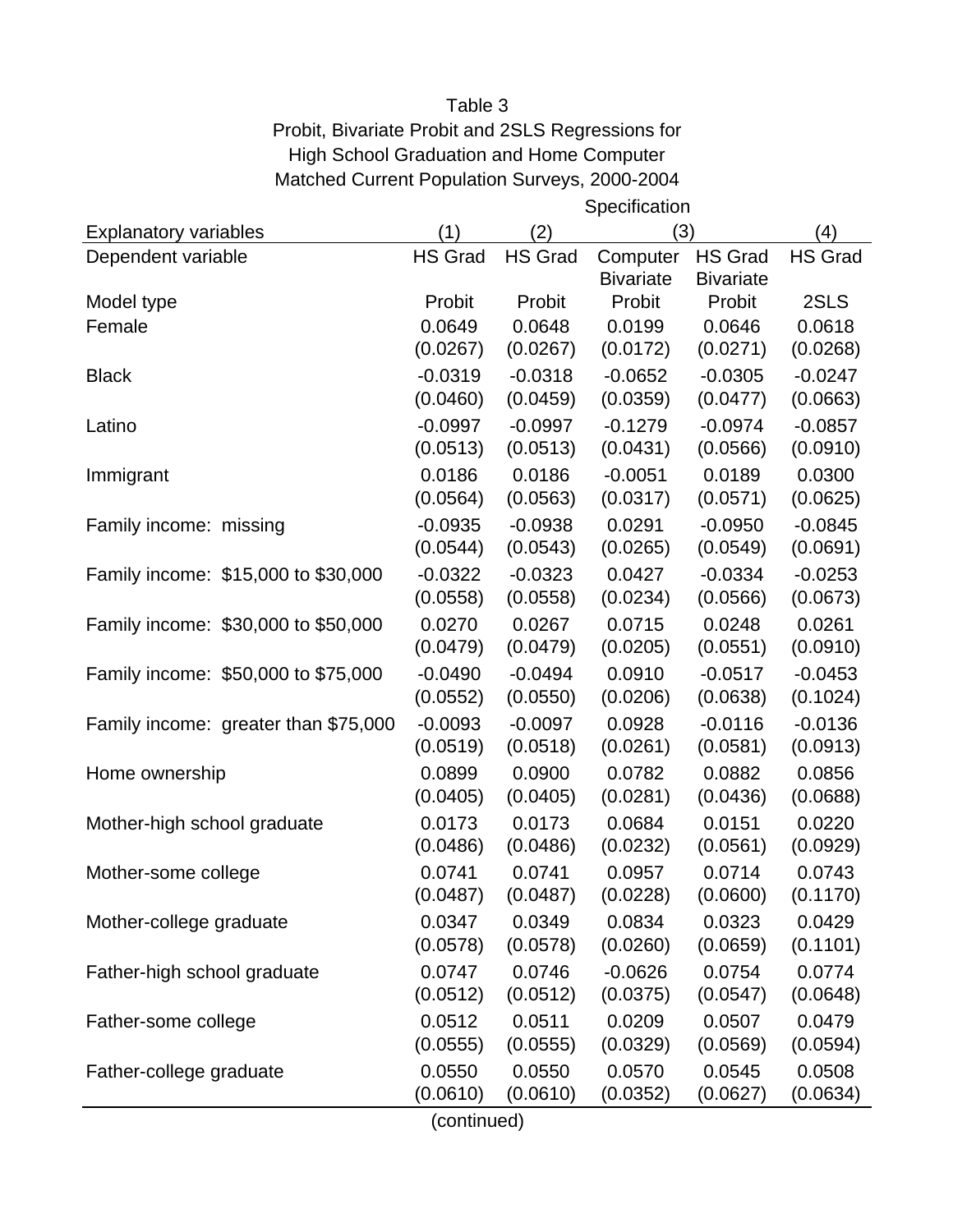# Matched Current Population Surveys, 2000-2004 Table 3 (continued) Probit, Bivariate Probit and 2SLS Regressions for High School Graduation and Home Computer

|                                       | Specification |           |          |           |            |
|---------------------------------------|---------------|-----------|----------|-----------|------------|
| <b>Explanatory Variables</b>          | (1)           | (2)       |          | (3)       | (4)        |
| Home computer                         | 0.0811        | 0.0819    |          | 0.0961    | 0.1067     |
|                                       | (0.0414)      | (0.0419)  |          | (0.1780)  | (0.5110)   |
| Newest computer purchased in          |               | $-0.0034$ |          |           |            |
| first survey year                     |               | (0.0368)  |          |           |            |
| Father uses Internet at work          |               |           | 0.0610   |           |            |
|                                       |               |           | (0.0232) |           |            |
| Mother uses Internet at work          |               |           | 0.0454   |           |            |
|                                       |               |           | (0.0212) |           |            |
| Another teenager present in household |               |           | 0.0500   |           |            |
|                                       |               |           | (0.0238) |           |            |
| Mother's occupation controls          | <b>Yes</b>    | Yes       | Yes      | Yes       | <b>Yes</b> |
| Father's occupation controls          | Yes           | Yes       | Yes      | Yes       | Yes        |
| $\rho$                                |               |           |          | $-0.0248$ |            |
|                                       |               | (0.2855)  |          |           |            |
| Mean of dependent variable            | 0.7050        | 0.7050    | 0.8211   | 0.7050    | 0.7050     |
| Sample size                           | 1,711         | 1,711     |          | 1,711     | 1,711      |

Notes: (1) The sample consists of teenagers ages 16-18 who have completed 11th or 12th grade, but have not received a high school diploma in the first survey year. (2) Marginal effects and their standard errors (in parentheses) are reported. (3) All specifications include a constant, number of children in household, dummy variables for age, region, central city status, survey year, rotation group, mother's and father's presence in the household and labor force status, and the state-level unemployment rate, expenditures per pupil, and age requirements of compulsory schooling laws. (4) All estimates are calculated using sample weights provided by the CPS.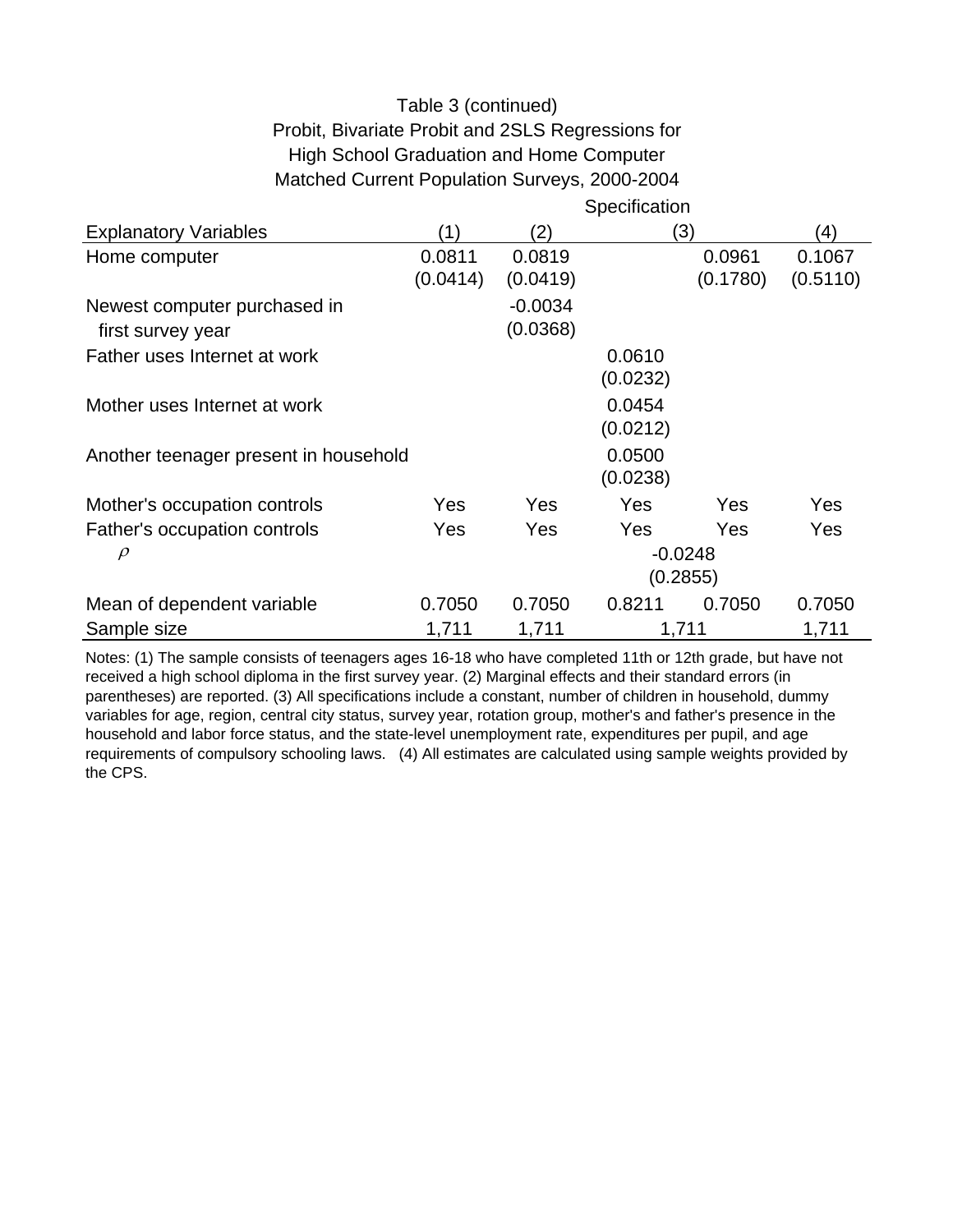## Table 4Selected Statistics for Exclusion RestrictionsMatched Current Population Surveys, 2000-2004

Home computer **High shool graduation** 

|                                                          |            |          | Probit    |         |            |           | Probit    |         |
|----------------------------------------------------------|------------|----------|-----------|---------|------------|-----------|-----------|---------|
|                                                          | Raw        | Marginal | Wald      |         | Raw        | Marginal  | Wald      |         |
|                                                          | difference | effect   | statistic | P-value | difference | effect    | statistic | P-value |
|                                                          |            |          |           |         |            |           |           |         |
| Father uses the Internet at work                         | 0.2248     | 0.0624   | 5.22      | 0.0223  | 0.0594     | $-0.0475$ | 1.55      | 0.2126  |
| Mother uses the Internet at work                         | 0.1828     | 0.0501   | 4.55      | 0.0330  | 0.0793     | 0.0081    | 0.05      | 0.8197  |
| Another teenager present in household                    | 0.0494     | 0.0528   | 4.51      | 0.0337  | $-0.0429$  | 0.0019    | 0.00      | 0.9579  |
| Joint significance test of all exclusion<br>restrictions |            |          | 12.99     | 0.0047  |            |           | 1.75      | 0.6260  |

Notes: (1) See notes to Table 3. (2) Probit regressions include the exclusion restriction (alone), and the independent variables listed in Table 3.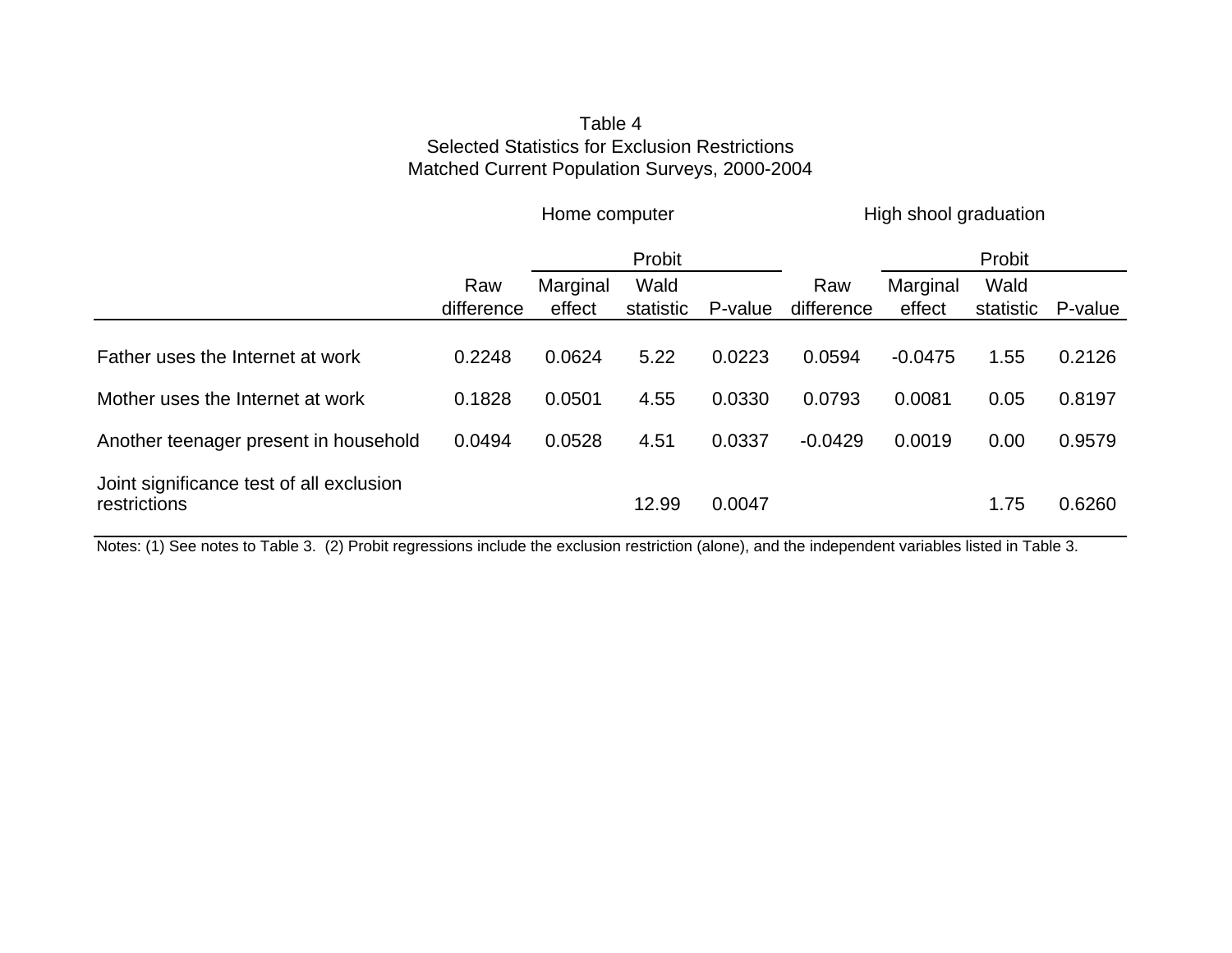# Additional Bivariate Probit Regressions Table 5 Matched Current Population Surveys, 2000-2004

|                                       |          |          | Specification |           |
|---------------------------------------|----------|----------|---------------|-----------|
|                                       | (1)      | 2)       | 3)            | 4)        |
| <b>Home Computer</b>                  | 0.0633   | 0.0675   | 0.0922        | 0.0852    |
|                                       | (0.1918) | (0.1985) | (0.1773)      | (0.1703)  |
| <b>Exclusion Restrictions:</b>        |          |          |               |           |
| Father uses Internet at work          | 0.0674   | 0.0680   |               | 0.0602    |
|                                       | (0.0268) | (0.0237) |               | (0.0261)  |
| Mother uses Internet at work          |          |          |               | 0.0464    |
|                                       |          |          |               | (0.0230)  |
| Another teenager present in household | 0.0494   |          | 0.0512        | 0.0500    |
|                                       | (0.0240) |          | (0.0247)      | (0.0236)  |
| MSA-level home computer rate          |          |          |               | 0.2019    |
|                                       |          |          |               | (0.1195)  |
| ρ                                     | 0.0296   | 0.0226   | $-0.0182$     | $-0.0067$ |
|                                       | (0.3102) | (0.3256) | (0.2828)      | (0.2740)  |
| Sample Size                           | 1,711    | 1,711    | 1,711         | 1,711     |

Note: See notes to Table 3.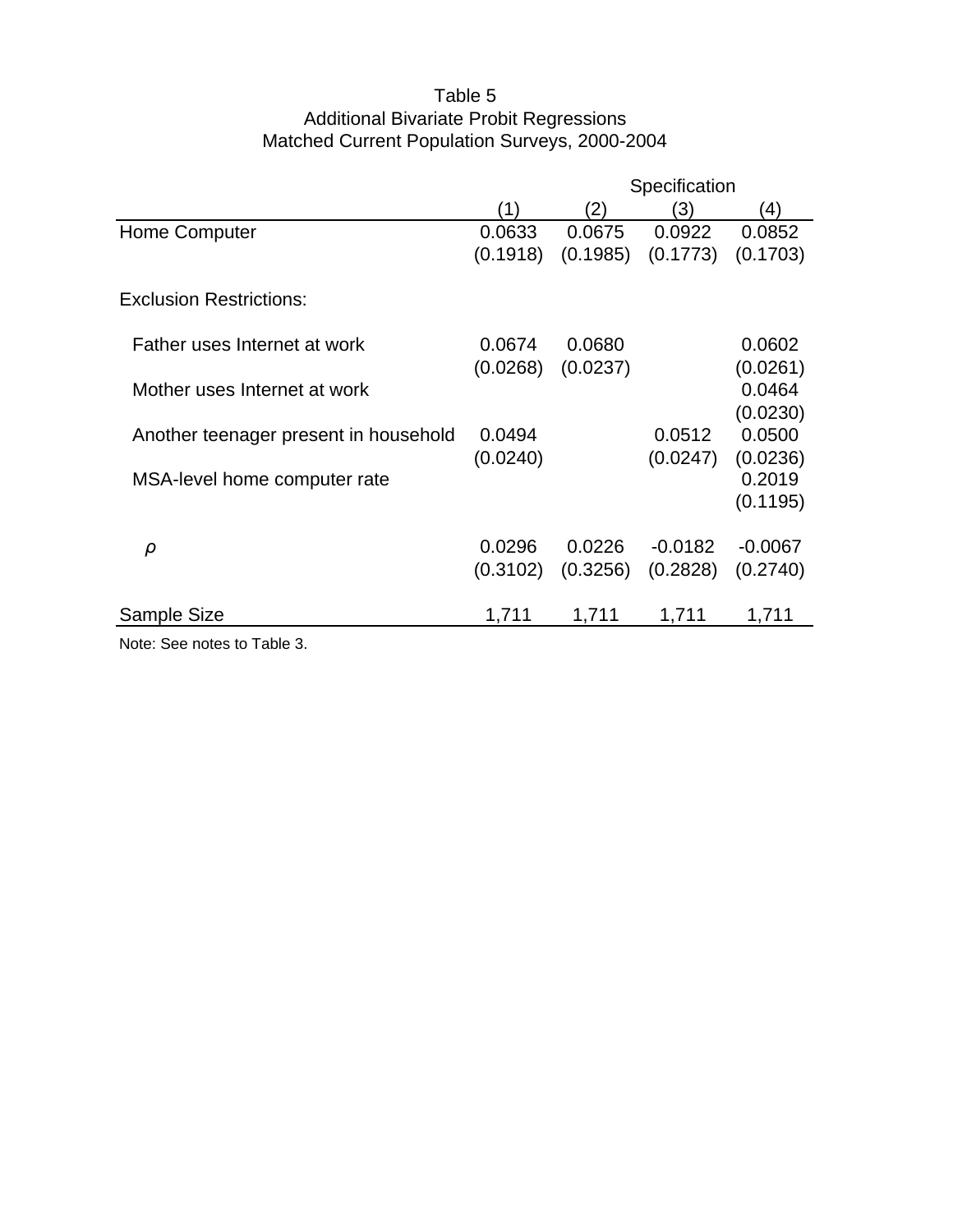# Table 6 Probit Regressions for High School Graduation NLSY97

Specification

| <b>Explanatory variables</b>    | (1)         | (2)       | (3)       | (4)       | (5)       |
|---------------------------------|-------------|-----------|-----------|-----------|-----------|
| Female                          | 0.0225      | 0.0222    | 0.0224    | 0.0214    | 0.0210    |
|                                 | (0.0065)    | (0.0065)  | (0.0064)  | (0.0063)  | (0.0063)  |
| <b>Black</b>                    | 0.0251      | 0.0278    | 0.0266    | 0.0246    | 0.0245    |
|                                 | (0.0070)    | (0.0071)  | (0.0070)  | (0.0071)  | (0.0071)  |
| Latino                          | $-0.0037$   | $-0.0128$ | $-0.0014$ | $-0.0007$ | $-0.0004$ |
|                                 | (0.0098)    | (0.0113)  | (0.0117)  | (0.0116)  | (0.0116)  |
| Asian                           | 0.0350      | 0.0336    | 0.0342    | 0.0336    | 0.0333    |
|                                 | (0.0116)    | (0.0121)  | (0.0110)  | (0.0109)  | (0.0112)  |
| Immigrant                       | $-0.0165$   | $-0.0194$ | $-0.0157$ | $-0.0148$ | $-0.0141$ |
|                                 | (0.0156)    | (0.0162)  | (0.0154)  | (0.0152)  | (0.0151)  |
| Lives with mom and step dad     | $-0.0338$   | $-0.0307$ | $-0.0303$ | $-0.0273$ | $-0.0261$ |
|                                 | (0.0152)    | (0.0149)  | (0.0147)  | (0.0142)  | (0.0141)  |
| Lives with dad and step mom     | $-0.0425$   | $-0.0470$ | $-0.0466$ | $-0.0439$ | $-0.0425$ |
|                                 | (0.0331)    | (0.0346)  | (0.0341)  | (0.0333)  | (0.0329)  |
| Lives with mom only             | $-0.0346$   | $-0.0324$ | $-0.0331$ | $-0.0324$ | $-0.0313$ |
|                                 | (0.0110)    | (0.0108)  | (0.0108)  | (0.0107)  | (0.0106)  |
| Lives with dad only             | $-0.1173$   | $-0.1140$ | $-0.1176$ | $-0.1165$ | $-0.1165$ |
|                                 | (0.0396)    | (0.0400)  | (0.0406)  | (0.0404)  | (0.0403)  |
| Lives with guardian             | $-0.0637$   | $-0.0632$ | $-0.0631$ | $-0.0632$ | $-0.0625$ |
|                                 | (0.0237)    | (0.0238)  | (0.0237)  | (0.0237)  | (0.0236)  |
| Mom was teenager at first birth | $-0.0128$   | $-0.0114$ | $-0.0111$ | $-0.0112$ | $-0.0112$ |
|                                 | (0.0088)    | (0.0087)  | (0.0086)  | (0.0085)  | (0.0085)  |
| Mother high school graduate     | 0.0032      | 0.0022    | 0.0019    | 0.0014    | 0.0008    |
|                                 | (0.0077)    | (0.0077)  | (0.0076)  | (0.0076)  | (0.0076)  |
| Mother some college             | 0.0217      | 0.0206    | 0.0201    | 0.0188    | 0.0185    |
|                                 | (0.0082)    | (0.0083)  | (0.0082)  | (0.0082)  | (0.0083)  |
| Mother college graduate         | 0.0474      | 0.0468    | 0.0459    | 0.0452    | 0.0451    |
|                                 | (0.0083)    | (0.0083)  | (0.0081)  | (0.0081)  | (0.0081)  |
| Father high school graduate     | 0.0274      | 0.0273    | 0.0257    | 0.0247    | 0.0245    |
|                                 | (0.0074)    | (0.0074)  | (0.0073)  | (0.0073)  | (0.0073)  |
| Father some college             | 0.0248      | 0.0257    | 0.0247    | 0.0235    | 0.0233    |
|                                 | (0.0083)    | (0.0082)  | (0.0081)  | (0.0081)  | (0.0082)  |
| Father college graduate         | 0.0409      | 0.0407    | 0.0399    | 0.0378    | 0.0376    |
|                                 | (0.0084)    | (0.0083)  | (0.0082)  | (0.0084)  | (0.0084)  |
| Grandparent college graduate    | 0.0234      | 0.0243    | 0.0234    | 0.0228    | 0.0227    |
|                                 | (0.0091)    | (0.0089)  | (0.0089)  | (0.0088)  | (0.0088)  |
|                                 | (continued) |           |           |           |           |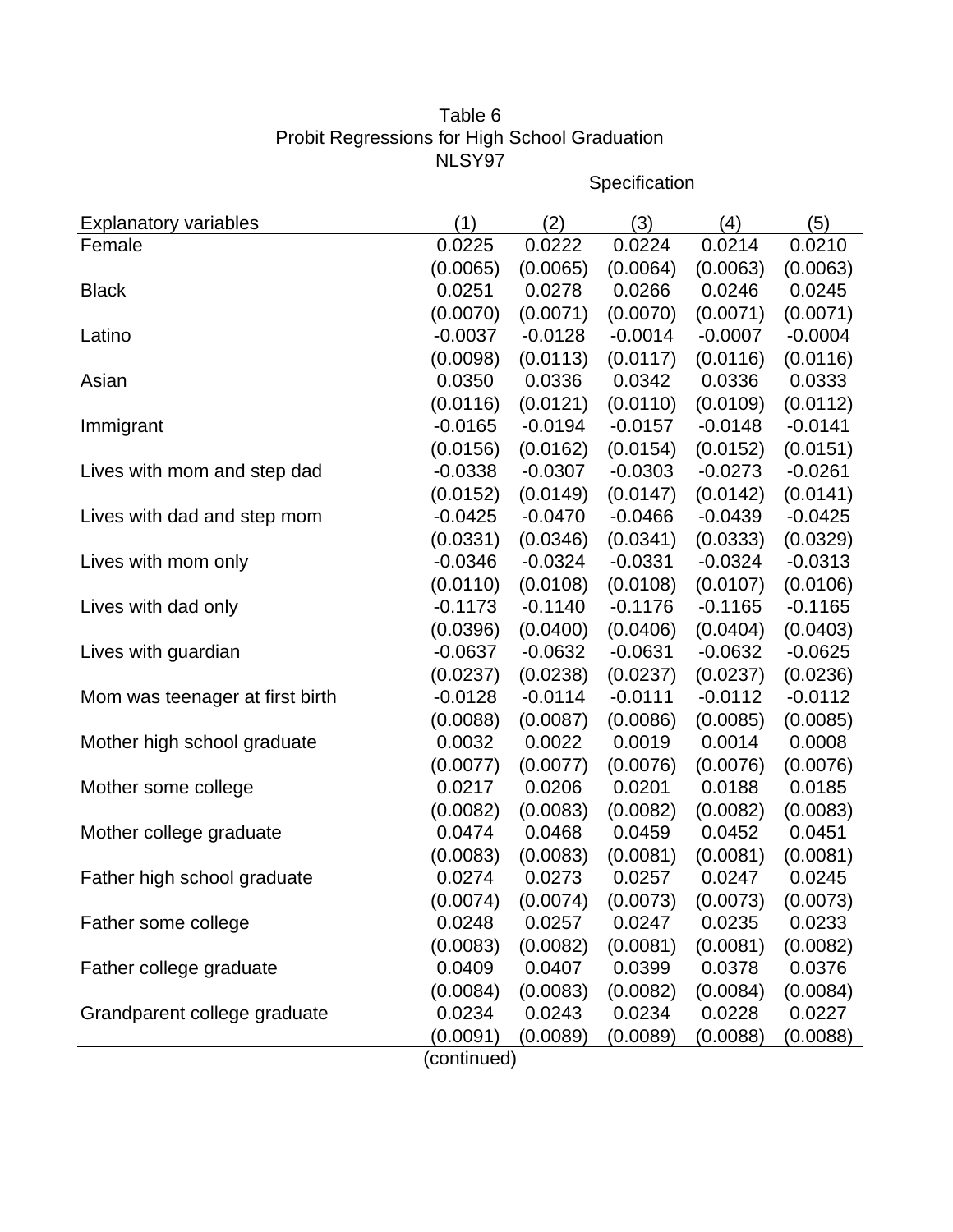|                                       | Specification |           |           |           |           |
|---------------------------------------|---------------|-----------|-----------|-----------|-----------|
| <b>Explanatory variables</b>          | (1)           | (2)       | (3)       | (4)       | (5)       |
| Household net worth (10,000s)         | 0.0013        | 0.0014    | 0.0013    | 0.0013    | 0.0014    |
|                                       | (0.0006)      | (0.0006)  | (0.0006)  | (0.0005)  | (0.0006)  |
| Household net worth squared (10,000s) | 0.0000        | 0.0000    | 0.0000    | 0.0000    | 0.0000    |
|                                       | (0.0000)      | (0.0000)  | (0.0000)  | (0.0000)  | (0.0000)  |
| Household income (10,000s)            | 0.0045        | 0.0042    | 0.0039    | 0.0038    | 0.0037    |
|                                       | (0.0028)      | (0.0028)  | (0.0028)  | (0.0028)  | (0.0028)  |
| Household income squared (10,000s)    | $-0.0001$     | $-0.0001$ | $-0.0001$ | $-0.0001$ | $-0.0001$ |
|                                       | (0.0002)      | (0.0002)  | (0.0002)  | (0.0001)  | (0.0002)  |
| Private school                        |               | $-0.0230$ | $-0.0227$ | $-0.0219$ | $-0.0216$ |
|                                       |               | (0.0152)  | (0.0150)  | (0.0148)  | (0.0148)  |
| Other language spoken at home         |               |           | $-0.0225$ | $-0.0226$ | $-0.0228$ |
|                                       |               |           | (0.0153)  | (0.0154)  | (0.0154)  |
| Quiet place to study in household     |               |           | 0.0036    | 0.0040    | 0.0028    |
|                                       |               |           | (0.0096)  | (0.0096)  | (0.0095)  |
| Youth attends extra classes           |               |           |           | 0.0189    | 0.0184    |
|                                       |               |           |           | (0.0066)  | (0.0067)  |
| Dictionary present in household       |               |           |           |           | 0.0168    |
|                                       |               |           |           |           | (0.0147)  |
| Home computer by age 17               | 0.0685        | 0.0691    | 0.0679    | 0.0648    | 0.0632    |
|                                       | (0.0133)      | (0.0134)  | (0.0133)  | (0.0130)  | (0.0129)  |
| Religion dummies                      | No            | Yes       | Yes       | Yes       | Yes       |
| Mean of dependent variable            | 0.9028        | 0.9028    | 0.9027    | 0.9025    | 0.9027    |
| Sample size                           | 3,715         | 3,673     | 3,670     | 3,650     | 3,648     |

## Probit Regressions for High School Graduation Table 6 (continued) NLSY97

Notes: (1) The sample in all specifications consists of teenagers living with their parents in 1997. (2) All specifications include a constant, number of children in the household, dummy variables for the quarter of birth, region, central city status, and missing categories for some variables, and school size, student-teacher ratio and local unemployment rate.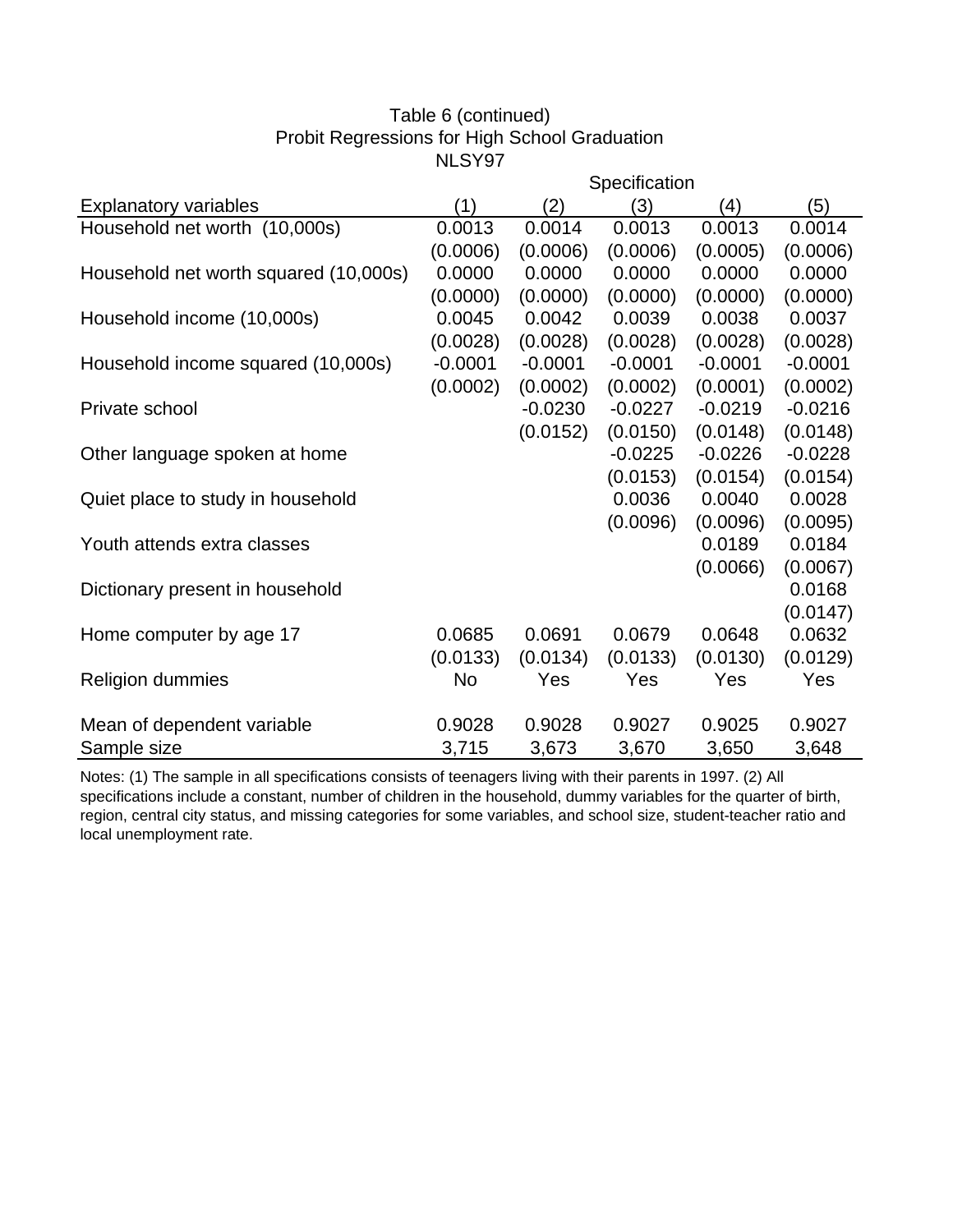# Table 7 OLS Regressions for High School GPA NLSY97

Specification

| <b>Explanatory variables</b>    | (1)         | (2)       | (3)       | (4)       | (5)       |
|---------------------------------|-------------|-----------|-----------|-----------|-----------|
| Female                          | 0.3514      | 0.3502    | 0.3534    | 0.3415    | 0.3400    |
|                                 | (0.0231)    | (0.0232)  | (0.0232)  | (0.0233)  | (0.0233)  |
| <b>Black</b>                    | $-0.1406$   | $-0.1425$ | $-0.1451$ | $-0.1590$ | $-0.1602$ |
|                                 | (0.0329)    | (0.0345)  | (0.0345)  | (0.0345)  | (0.0345)  |
| Latino                          | $-0.0488$   | $-0.0566$ | $-0.0580$ | $-0.0581$ | $-0.0586$ |
|                                 | (0.0357)    | (0.0376)  | (0.0439)  | (0.0438)  | (0.0439)  |
| Asian                           | 0.2307      | 0.2189    | 0.2176    | 0.2356    | 0.2338    |
|                                 | (0.0919)    | (0.0919)  | (0.0928)  | (0.0935)  | (0.0935)  |
| Immigrant                       | 0.0285      | 0.0312    | 0.0245    | 0.0412    | 0.0432    |
|                                 | (0.0510)    | (0.0513)  | (0.0517)  | (0.0516)  | (0.0516)  |
| Lives with mom and step dad     | $-0.1504$   | $-0.1475$ | $-0.1451$ | $-0.1392$ | $-0.1396$ |
|                                 | (0.0395)    | (0.0399)  | (0.0399)  | (0.0397)  | (0.0397)  |
| Lives with dad and step mom     | $-0.2104$   | $-0.2254$ | $-0.2279$ | $-0.2078$ | $-0.2072$ |
|                                 | (0.0800)    | (0.0805)  | (0.0804)  | (0.0805)  | (0.0806)  |
| Lives with mom only             | $-0.1229$   | $-0.1216$ | $-0.1214$ | $-0.1191$ | $-0.1189$ |
|                                 | (0.0318)    | (0.0320)  | (0.0321)  | (0.0320)  | (0.0321)  |
| Lives with dad only             | $-0.2168$   | $-0.2178$ | $-0.2191$ | $-0.2216$ | $-0.2234$ |
|                                 | (0.0643)    | (0.0649)  | (0.0649)  | (0.0648)  | (0.0648)  |
| Lives with guardian             | $-0.0776$   | $-0.0808$ | $-0.0814$ | $-0.0784$ | $-0.0806$ |
|                                 | (0.0556)    | (0.0562)  | (0.0562)  | (0.0562)  | (0.0562)  |
| Mom was teenager at first birth | $-0.1141$   | $-0.1048$ | $-0.1043$ | $-0.1051$ | $-0.1047$ |
|                                 | (0.0332)    | (0.0334)  | (0.0334)  | (0.0334)  | (0.0334)  |
| Mother high school graduate     | 0.0723      | 0.0742    | 0.0737    | 0.0774    | 0.0755    |
|                                 | (0.0339)    | (0.0341)  | (0.0341)  | (0.0341)  | (0.0341)  |
| Mother some college             | 0.1165      | 0.1137    | 0.1147    | 0.1086    | 0.1069    |
|                                 | (0.0394)    | (0.0396)  | (0.0396)  | (0.0395)  | (0.0395)  |
| Mother college graduate         | 0.2274      | 0.2208    | 0.2235    | 0.2171    | 0.2155    |
|                                 | (0.0459)    | (0.0460)  | (0.0459)  | (0.0459)  | (0.0459)  |
| Father high school graduate     | 0.1250      | 0.1243    | 0.1235    | 0.1252    | 0.1250    |
|                                 | (0.0352)    | (0.0354)  | (0.0355)  | (0.0355)  | (0.0355)  |
| Father some college             | 0.1859      | 0.1868    | 0.1828    | 0.1731    | 0.1726    |
|                                 | (0.0441)    | (0.0442)  | (0.0443)  | (0.0443)  | (0.0443)  |
| Father college graduate         | 0.2837      | 0.2838    | 0.2790    | 0.2646    | 0.2641    |
|                                 | (0.0460)    | (0.0462)  | (0.0462)  | (0.0462)  | (0.0463)  |
| Grandparent college graduate    | 0.0918      | 0.0892    | 0.0899    | 0.0848    | 0.0843    |
|                                 | (0.0353)    | (0.0356)  | (0.0356)  | (0.0355)  | (0.0355)  |
|                                 | (continued) |           |           |           |           |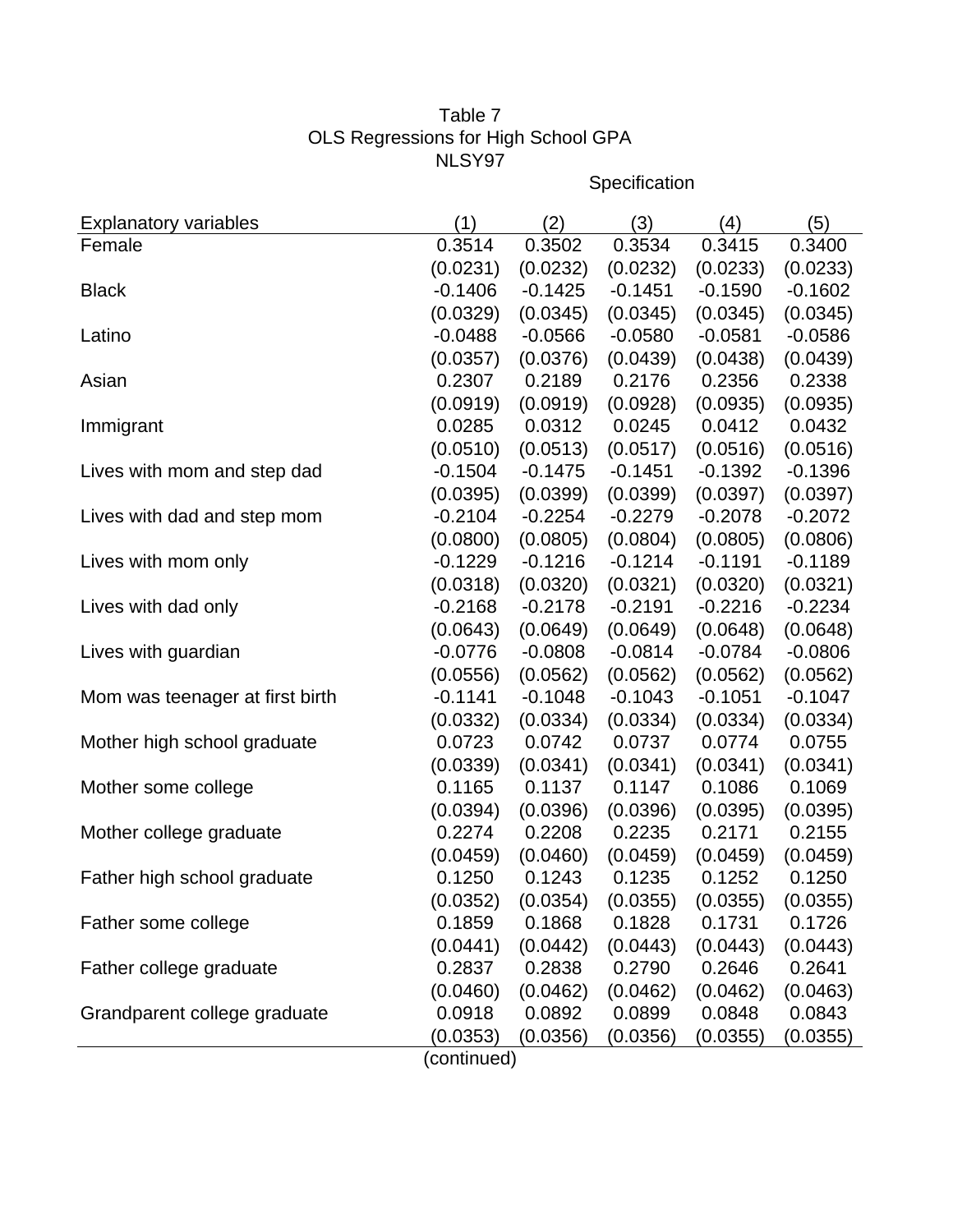|                                       | 1 LU I U I    |           |           |           |           |
|---------------------------------------|---------------|-----------|-----------|-----------|-----------|
|                                       | Specification |           |           |           |           |
| <b>Explanatory variables</b>          | (1)           | (2)       | (3)       | (4)       | (5)       |
| Household net worth (10,000s)         | 0.0052        | 0.0050    | 0.0049    | 0.0047    | 0.0046    |
|                                       | (0.0016)      | (0.0016)  | (0.0016)  | (0.0016)  | (0.0016)  |
| Household net worth squared (10,000s) | 0.0000        | 0.0000    | 0.0000    | 0.0000    | 0.0000    |
|                                       | (0.0000)      | (0.0000)  | (0.0000)  | (0.0000)  | (0.0000)  |
| Household income (10,000s)            | 0.0114        | 0.0126    | 0.0130    | 0.0121    | 0.0120    |
|                                       | (0.0091)      | (0.0092)  | (0.0092)  | (0.0092)  | (0.0092)  |
| Household income squared (10,000s)    | $-0.0005$     | $-0.0005$ | $-0.0005$ | $-0.0005$ | $-0.0005$ |
|                                       | (0.0004)      | (0.0004)  | (0.0004)  | (0.0004)  | (0.0004)  |
| Private school                        |               | $-0.0279$ | $-0.0286$ | $-0.0273$ | $-0.0297$ |
|                                       |               | (0.0419)  | (0.0419)  | (0.0419)  | (0.0420)  |
| Other language spoken at home         |               |           | 0.0100    | 0.0059    | 0.0049    |
|                                       |               |           | (0.0450)  | (0.0450)  | (0.0450)  |
| Quiet place to study in household     |               |           | 0.1253    | 0.1247    | 0.1197    |
|                                       |               |           | (0.0390)  | (0.0389)  | (0.0393)  |
| Youth attends extra classes           |               |           |           | 0.1516    | 0.1517    |
|                                       |               |           |           | (0.0264)  | (0.0264)  |
| Dictionary present in household       |               |           |           |           | 0.0540    |
|                                       |               |           |           |           | (0.0545)  |
| Home computer by age 17               | 0.2163        | 0.2153    | 0.2094    | 0.2060    | 0.2031    |
|                                       | (0.0329)      | (0.0330)  | (0.0331)  | (0.0330)  | (0.0331)  |
| Religion dummies                      | No            | Yes       | Yes       | Yes       | Yes       |
| Mean of dependent variable            | 2.8198        | 2.8252    | 2.8268    | 2.8272    | 2.8278    |
| Sample size                           | 4,067         | 4,008     | 4,001     | 3,978     | 3,975     |
|                                       |               |           |           |           |           |

## OLS Regressions for High School GPA Table 7 (continued) NLSY97

Note: See notes to Table 6.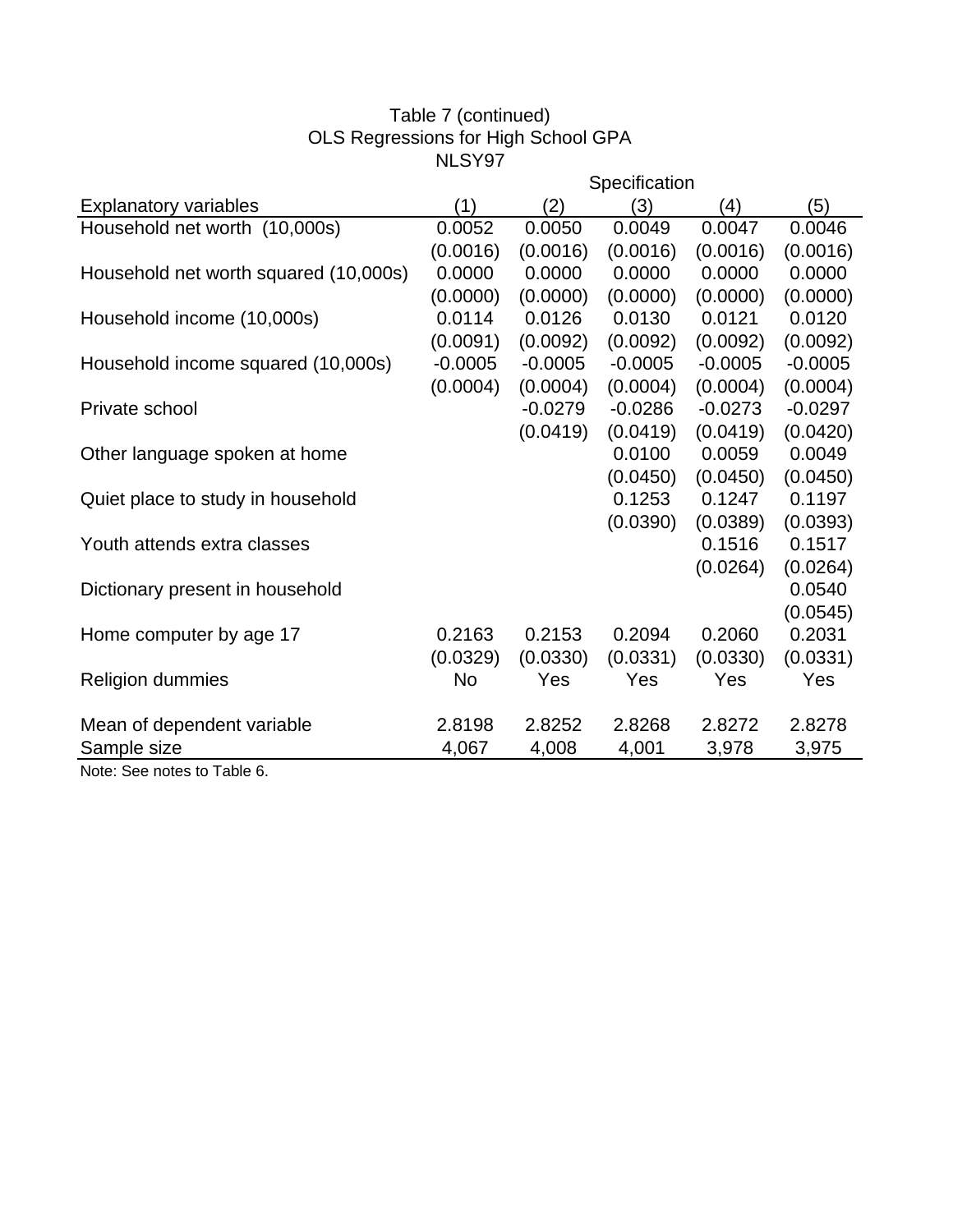# Table 8 Probit Regressions for School Suspension NLSY97

Specification

| <b>Explanatory variables</b>    | (1)         | (2)       | (3)       | (4)       | (5)       |
|---------------------------------|-------------|-----------|-----------|-----------|-----------|
| Female                          | $-0.0753$   | $-0.0753$ | $-0.0768$ | $-0.0758$ | $-0.0758$ |
|                                 | (0.0054)    | (0.0054)  | (0.0054)  | (0.0054)  | (0.0054)  |
| <b>Black</b>                    | 0.0220      | 0.0215    | 0.0214    | 0.0209    | 0.0206    |
|                                 | (0.0078)    | (0.0080)  | (0.0081)  | (0.0081)  | (0.0081)  |
| Latino                          | $-0.0264$   | $-0.0279$ | $-0.0282$ | $-0.0289$ | $-0.0293$ |
|                                 | (0.0074)    | (0.0075)  | (0.0089)  | (0.0089)  | (0.0088)  |
| Asian                           | $-0.0231$   | $-0.0195$ | $-0.0198$ | $-0.0185$ | $-0.0187$ |
|                                 | (0.0199)    | (0.0206)  | (0.0208)  | (0.0212)  | (0.0211)  |
| Immigrant                       | $-0.0214$   | $-0.0190$ | $-0.0183$ | $-0.0174$ | $-0.0176$ |
|                                 | (0.0101)    | (0.0103)  | (0.0105)  | (0.0106)  | (0.0106)  |
| Lives with mom and step dad     | 0.0512      | 0.0516    | 0.0505    | 0.0517    | 0.0513    |
|                                 | (0.0111)    | (0.0113)  | (0.0113)  | (0.0114)  | (0.0114)  |
| Lives with dad and step mom     | 0.0669      | 0.0681    | 0.0692    | 0.0714    | 0.0707    |
|                                 | (0.0237)    | (0.0241)  | (0.0243)  | (0.0245)  | (0.0245)  |
| Lives with mom only             | 0.0412      | 0.0397    | 0.0393    | 0.0400    | 0.0402    |
|                                 | (0.0083)    | (0.0083)  | (0.0083)  | (0.0083)  | (0.0083)  |
| Lives with dad only             | 0.1057      | 0.1046    | 0.1055    | 0.1045    | 0.1042    |
|                                 | (0.0241)    | (0.0243)  | (0.0245)  | (0.0246)  | (0.0246)  |
| Lives with guardian             | 0.0845      | 0.0812    | 0.0788    | 0.0778    | 0.0772    |
|                                 | (0.0180)    | (0.0179)  | (0.0179)  | (0.0180)  | (0.0179)  |
| Mom was teenager at first birth | 0.0239      | 0.0251    | 0.0251    | 0.0251    | 0.0248    |
|                                 | (0.0076)    | (0.0077)  | (0.0077)  | (0.0077)  | (0.0077)  |
| Mother high school graduate     | $-0.0090$   | $-0.0089$ | $-0.0088$ | $-0.0088$ | $-0.0089$ |
|                                 | (0.0070)    | (0.0070)  | (0.0070)  | (0.0071)  | (0.0071)  |
| Mother some college             | $-0.0200$   | $-0.0193$ | $-0.0193$ | $-0.0190$ | $-0.0192$ |
|                                 | (0.0079)    | (0.0078)  | (0.0079)  | (0.0080)  | (0.0080)  |
| Mother college graduate         | $-0.0360$   | $-0.0348$ | $-0.0344$ | $-0.0340$ | $-0.0341$ |
|                                 | (0.0089)    | (0.0090)  | (0.0091)  | (0.0091)  | (0.0091)  |
| Father high school graduate     | $-0.0253$   | $-0.0255$ | $-0.0261$ | $-0.0259$ | $-0.0258$ |
|                                 | (0.0070)    | (0.0070)  | (0.0070)  | (0.0071)  | (0.0071)  |
| Father some college             | $-0.0189$   | $-0.0207$ | $-0.0209$ | $-0.0198$ | $-0.0197$ |
|                                 | (0.0090)    | (0.0089)  | (0.0090)  | (0.0091)  | (0.0091)  |
| Father college graduate         | $-0.0385$   | $-0.0400$ | $-0.0403$ | $-0.0397$ | $-0.0396$ |
|                                 | (0.0088)    | (0.0087)  | (0.0088)  | (0.0089)  | (0.0089)  |
| Grandparent college graduate    | $-0.0149$   | $-0.0184$ | $-0.0188$ | $-0.0193$ | $-0.0193$ |
|                                 | (0.0080)    | (0.0077)  | (0.0077)  | (0.0077)  | (0.0077)  |
|                                 | (continued) |           |           |           |           |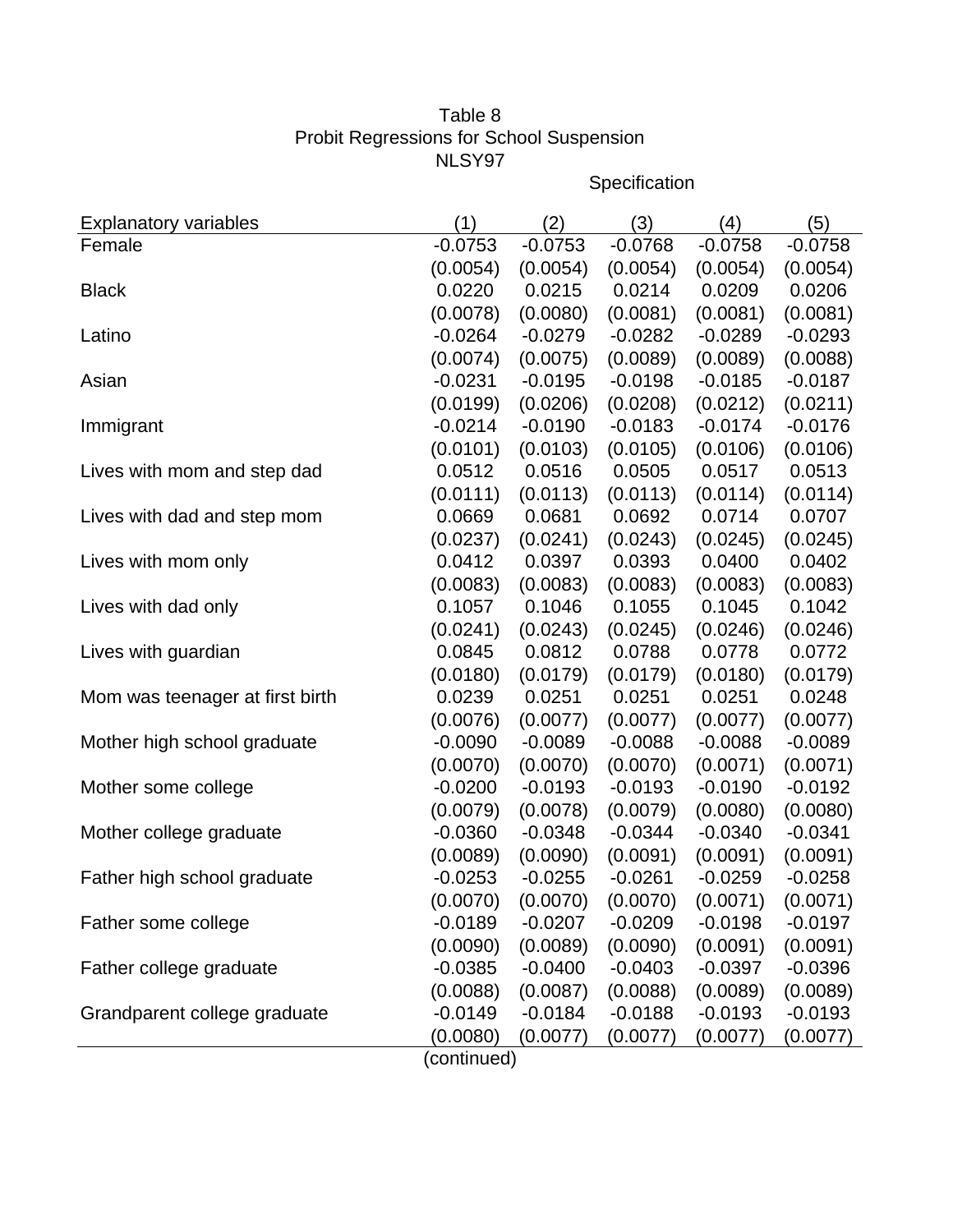| Table 8 (continued)                             |
|-------------------------------------------------|
| <b>Probit Regressions for School Suspension</b> |
| NLSY <sub>97</sub>                              |

|                                       | Specification |           |           |           |           |
|---------------------------------------|---------------|-----------|-----------|-----------|-----------|
| <b>Explanatory variables</b>          | (1)           | (2)       | (3)       | (4)       | (5)       |
| Household net worth (10,000s)         | $-0.0005$     | $-0.0005$ | $-0.0005$ | $-0.0005$ | $-0.0005$ |
|                                       | (0.0004)      | (0.0004)  | (0.0004)  | (0.0004)  | (0.0004)  |
| Household net worth squared (10,000s) | 0.0000        | 0.0000    | 0.0000    | 0.0000    | 0.0000    |
|                                       | (0.0000)      | (0.0000)  | (0.0000)  | (0.0000)  | (0.0000)  |
| Household income (10,000s)            | $-0.0001$     | $-0.0006$ | $-0.0007$ | $-0.0006$ | $-0.0005$ |
|                                       | (0.0022)      | (0.0022)  | (0.0022)  | (0.0022)  | (0.0022)  |
| Household income squared (10,000s)    | 0.0000        | 0.0000    | 0.0000    | 0.0000    | 0.0000    |
|                                       | (0.0001)      | (0.0001)  | (0.0001)  | (0.0001)  | (0.0001)  |
| Private school                        |               | 0.0258    | 0.0260    | 0.0264    | 0.0264    |
|                                       |               | (0.0105)  | (0.0106)  | (0.0107)  | (0.0107)  |
| Other language spoken at home         |               |           | $-0.0003$ | 0.0019    | 0.0020    |
|                                       |               |           | (0.0103)  | (0.0104)  | (0.0104)  |
| Quiet place to study in household     |               |           | $-0.0121$ | $-0.0124$ | $-0.0116$ |
|                                       |               |           | (0.0091)  | (0.0091)  | (0.0092)  |
| Youth attends extra classes           |               |           |           | $-0.0060$ | $-0.0059$ |
|                                       |               |           |           | (0.0061)  | (0.0061)  |
| Dictionary present in household       |               |           |           |           | $-0.0071$ |
|                                       |               |           |           |           | (0.0116)  |
| Home computer                         | $-0.0279$     | $-0.0272$ | $-0.0272$ | $-0.0274$ | $-0.0272$ |
|                                       | (0.0058)      | (0.0058)  | (0.0058)  | (0.0058)  | (0.0059)  |
| Religion dummies                      | No            | Yes       | Yes       | Yes       | Yes       |
|                                       |               |           |           |           |           |
| Mean of dependent variable            | 0.1132        | 0.1126    | 0.1131    | 0.1129    | 0.1130    |
| Sample size                           | 17,326        | 17,081    | 16,926    | 16,806    | 16,794    |

Notes: (1) See notes to Table 6. (2) Age dummy variables are also included in all specifications. (3) Robust standard errors that allow for correlated residuals over time are in parentheses.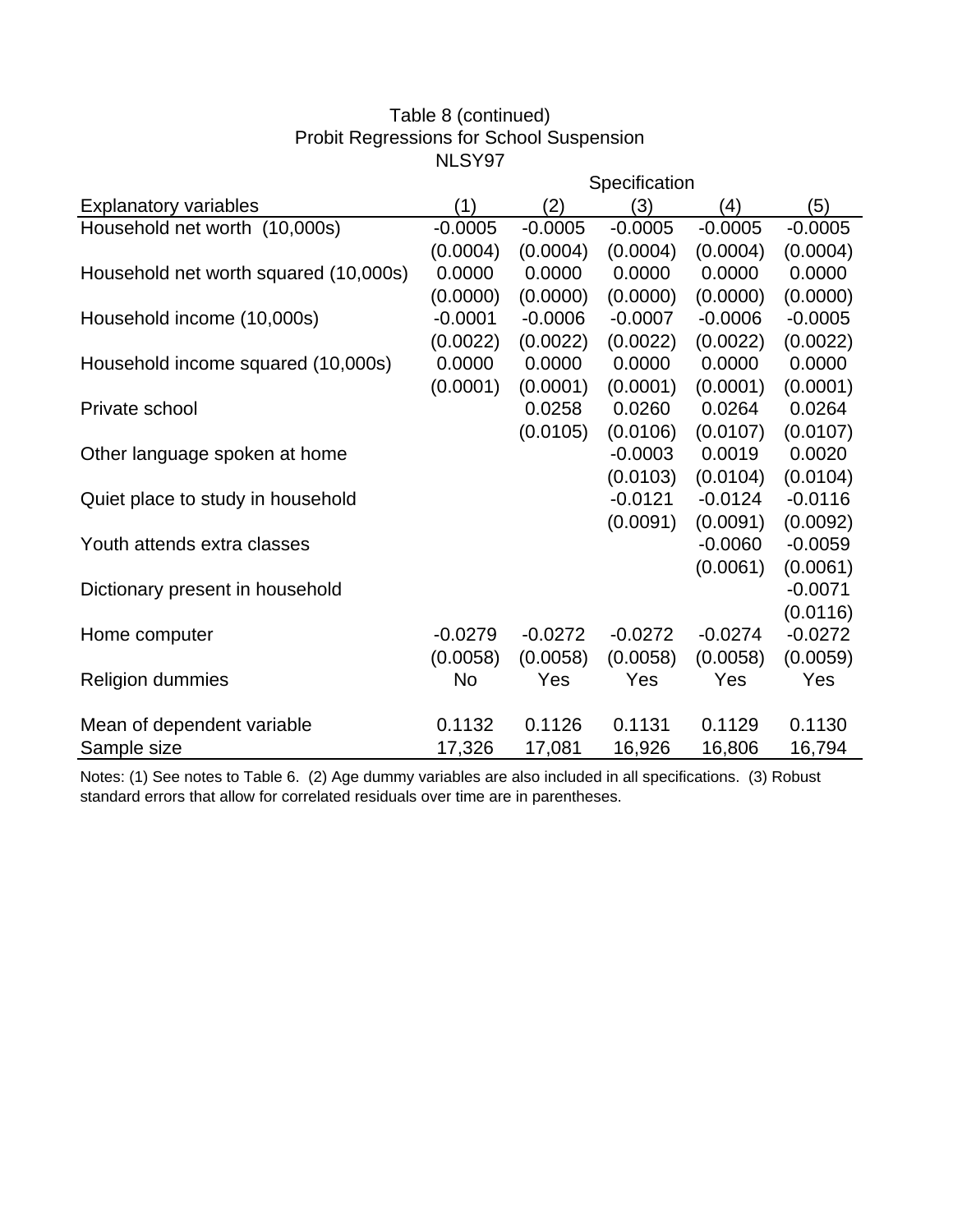# Table 9 Additional Regressions for School Suspension NLSY97 Specification

| <b>Explanatory variables</b>              | $\mathbf{1}$ | 2)        | (3)       | 4)        | (5)       |
|-------------------------------------------|--------------|-----------|-----------|-----------|-----------|
| Home computer                             | $-0.0090$    | $-0.0398$ | $-0.0384$ | $-0.0384$ | $-0.0384$ |
|                                           | (0.0075)     | (0.0085)  | (0.0086)  | (0.0086)  | (0.0086)  |
| Future home computer                      |              | $-0.0161$ | $-0.0151$ | $-0.0149$ | $-0.0155$ |
|                                           |              | (0.0077)  | (0.0077)  | (0.0078)  | (0.0077)  |
| Main controls                             | Time Varying | Yes       | Yes       | Yes       | Yes       |
|                                           |              |           |           |           |           |
| Religion / private school                 | No           | <b>No</b> | Yes       | Yes       | Yes       |
|                                           |              |           |           |           |           |
| Home environment                          | <b>No</b>    | <b>No</b> | <b>No</b> | Yes       | Yes       |
|                                           |              |           |           |           |           |
| Extra classes                             | <b>No</b>    | <b>No</b> | <b>No</b> | <b>No</b> | Yes       |
|                                           |              |           |           |           |           |
| <b>Fixed effects</b>                      | Yes          | <b>No</b> | <b>No</b> | <b>No</b> | <b>No</b> |
|                                           | 0.1147       | 0.1263    | 0.1255    | 0.1255    | 0.1252    |
| Mean of dependent variable<br>Sample size | 17,751       | 13,432    | 13,238    | 13,221    | 13,127    |
| $\cdots$ $\sim$ $\cdots$ $\cdots$         |              |           |           |           |           |

Note: See notes to Table 8.